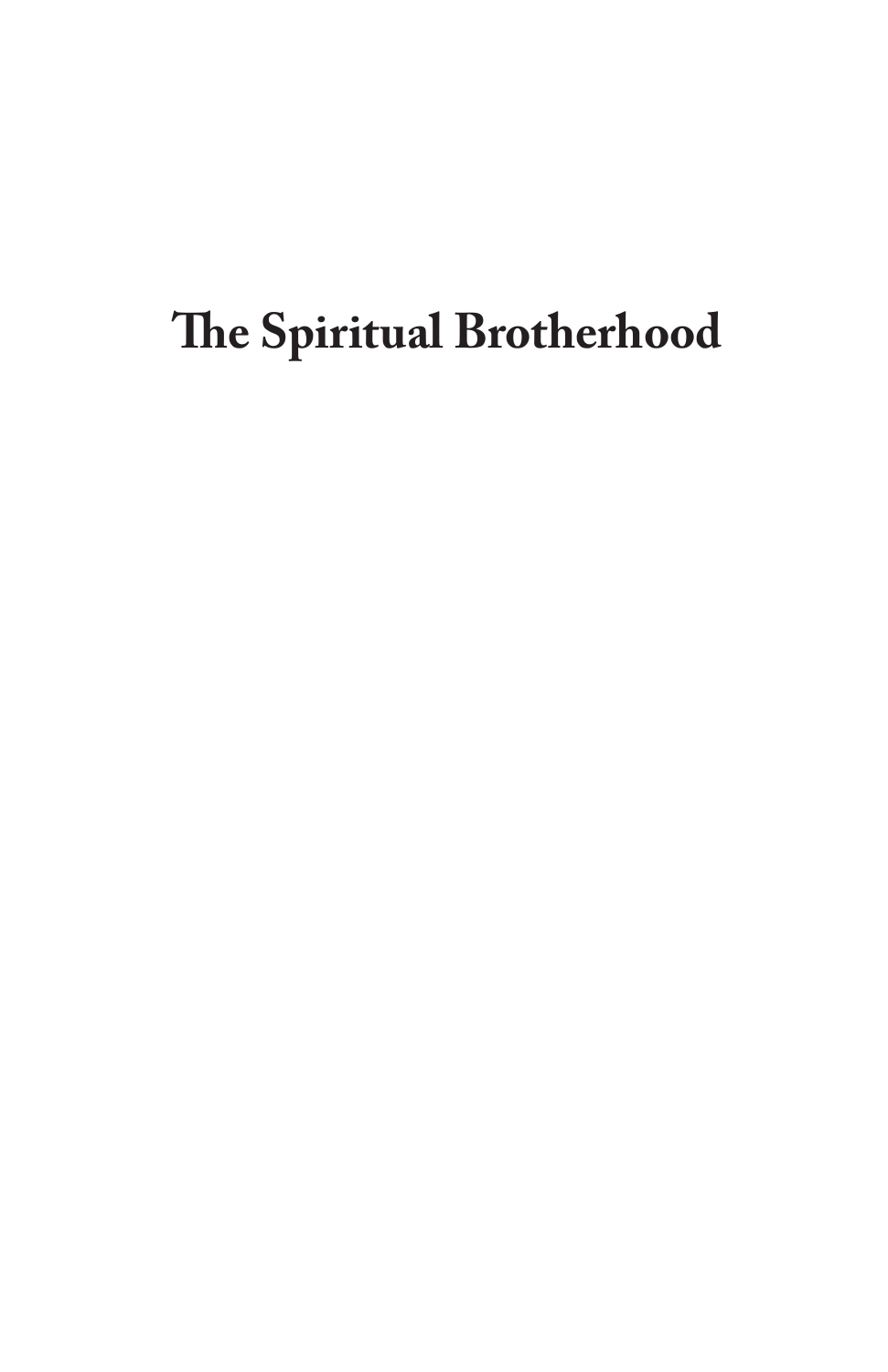## **REFORMED HISTORICAL-THEOLOGICAL STUDIES**

# **General Editors**

Joel R. Beeke and Jay T. Collier

## **BOOKS IN SERIES:**

*!e Christology of John Owen* Richard W. Daniels

*!e Covenant !eology of Caspar Olevianus* Lyle D. Bierma

*John Diodati's Doctrine of Holy Scripture* Andrea Ferrari

*Caspar Olevian and the Substance of the Covenant* R. Scott Clark

*Introduction to Reformed Scholasticism* Willem J. van Asselt, et al.

*!e Spiritual Brotherhood* Paul R. Schaefer Jr.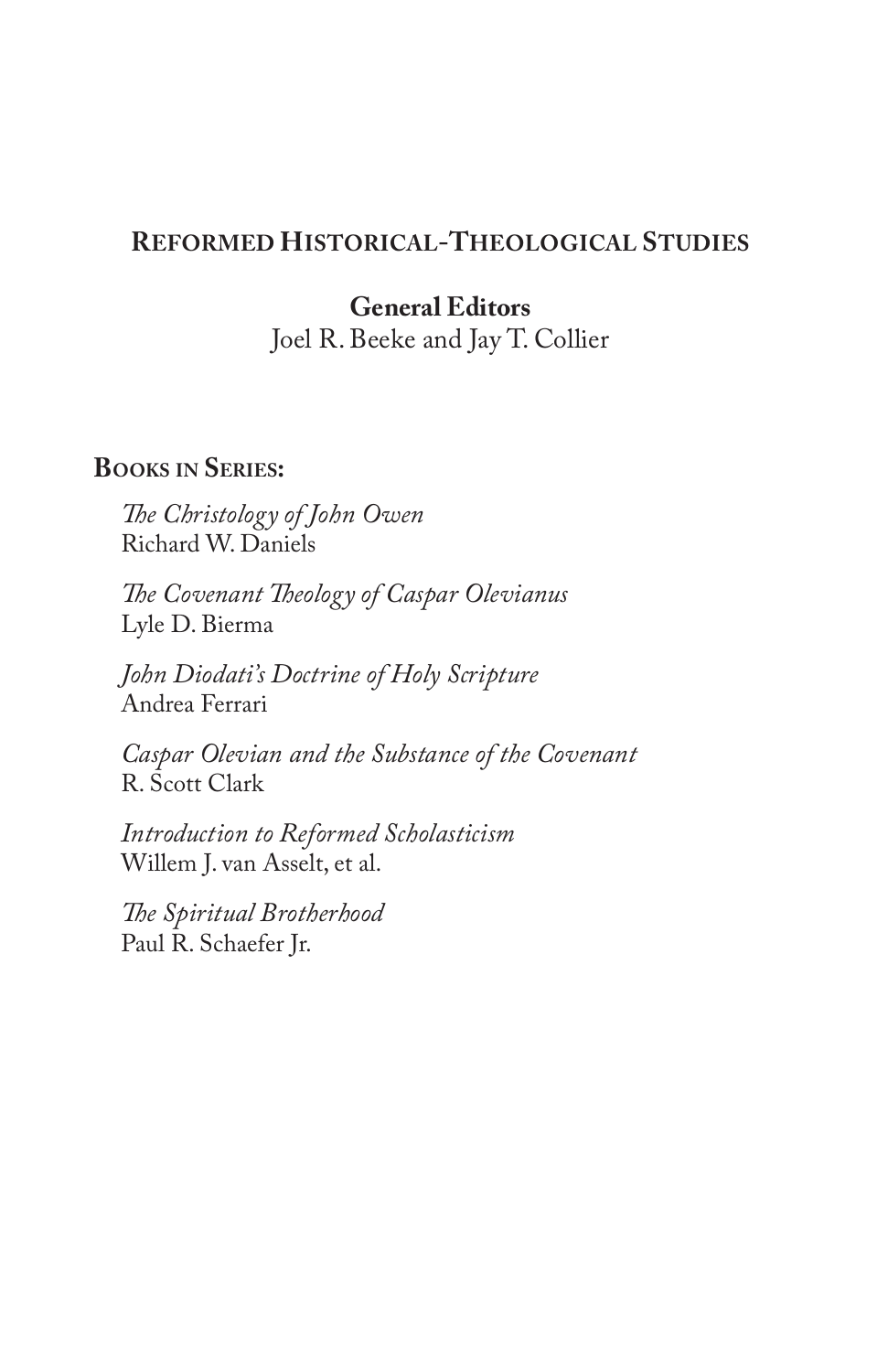## **Cambridge Puritans and the Nature of Christian Piety**

Paul R. Schaefer Jr.



**Reformation Heritage Books** Grand Rapids, Michigan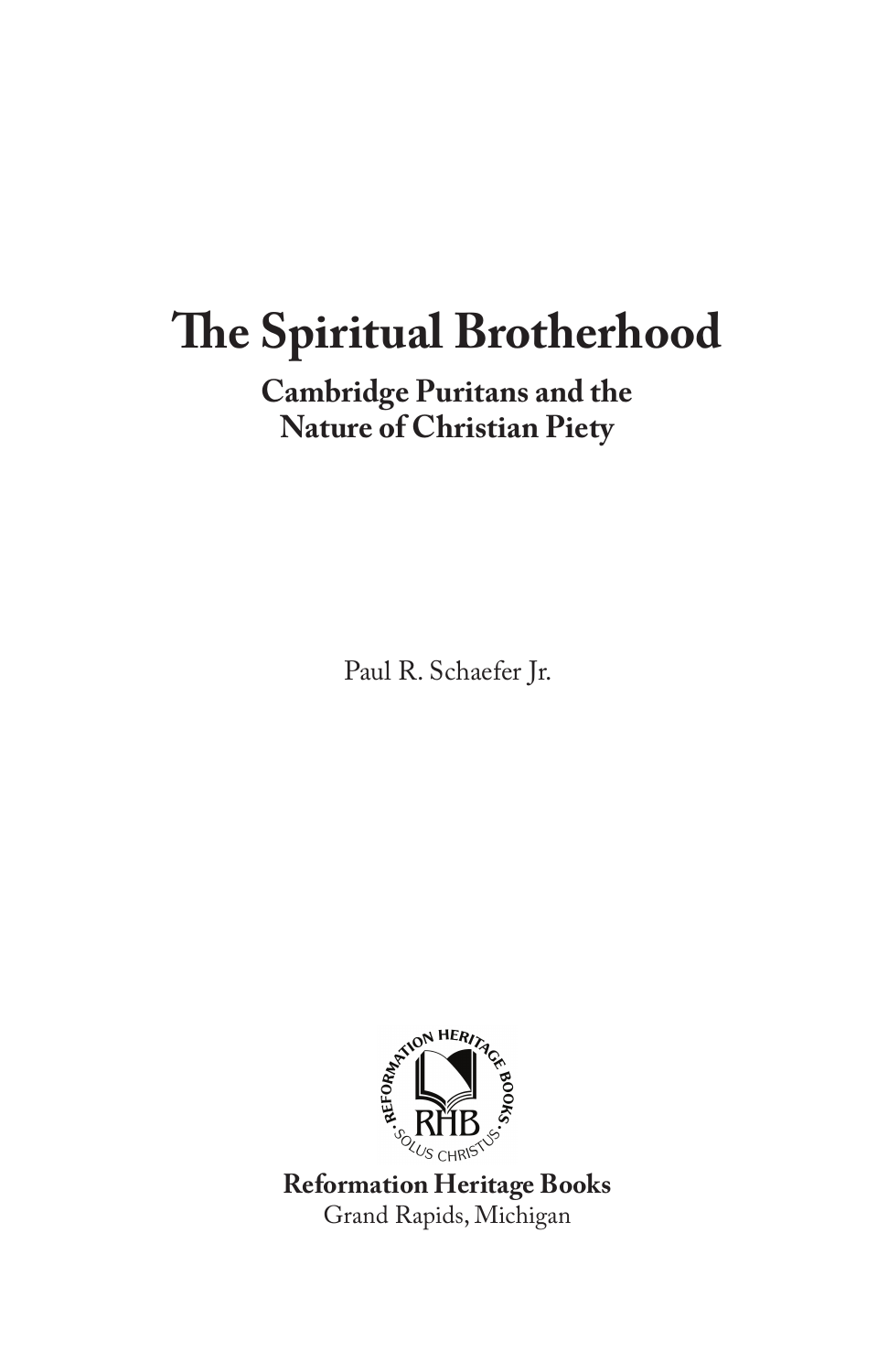*!e Spiritual Brotherhood* © 2011 by Paul R. Schaefer Jr.

All rights reserved. No part of this book may be used or reproduced in any manner whatsoever without written permission except in the case of brief quotations embodied in critical articles and reviews. Direct your requests to the publisher at the following addresses:

### **Reformation Heritage Books**

2965 Leonard St. NE Grand Rapids, MI 49525 616-977-0889 / Fax 616-285-3246 orders@heritagebooks.org www.heritagebooks.org

Printed in the United States of America 11 12 13 14 15 16/10 9 8 7 6 5 4 3 2 1

Library of Congress Cataloging-in-Publication Data

Schaefer, Paul R. The spiritual brotherhood : Cambridge Puritans and the nature of Christian piety / Paul R. Schaefer, Jr. p. cm. — (Reformed historical-theological studies) Includes bibliographical references (p. ) and index. ISBN 978-1-60178-143-7 (pbk. : alk. paper) 1. Puritans—England— History—16th century. 2. Puritans—England—History—17th century. 3. Puritans—Doctrines—History—16th century. 4. Puritans—Doctrines— History—17th century. 5. England—Church history—16th century. 6. England—Church history—17th century. I. Title. BX9334.3.S33 2011 285'.9094209032—dc23

2011022078

*For additional Reformed literature, both new and used, request a free book list from Reformation Heritage Books at the above address.*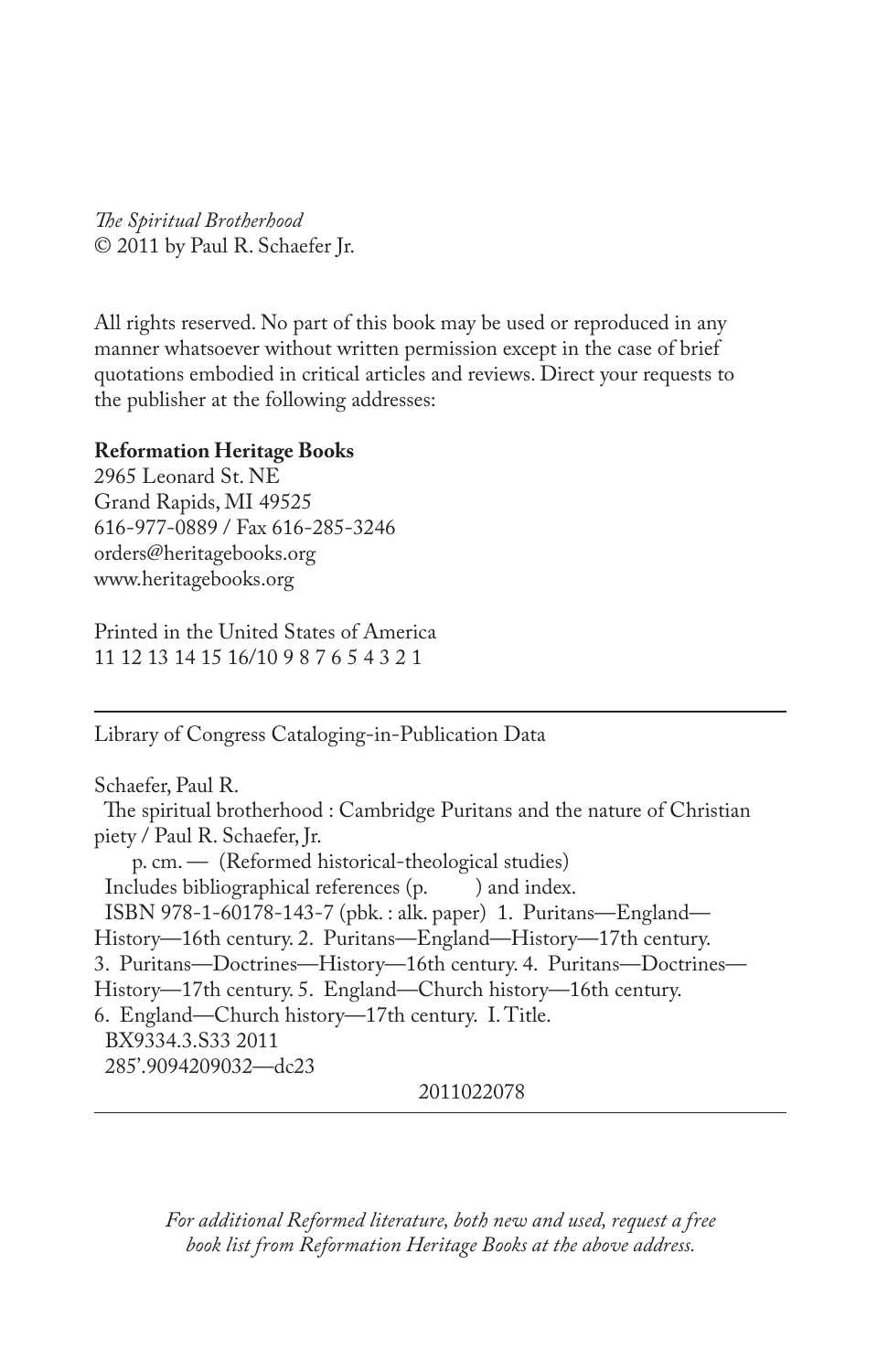# **Table of Contents**

| $\mathbf{1}$                                                                                                                                  |
|-----------------------------------------------------------------------------------------------------------------------------------------------|
| 1. Knowing the Times: The Spiritual Brotherhood and Its<br>Puritanism in Its Cultural, Intellectual, and Social Contexts<br>9                 |
| 2. William Perkins: The Good Fight of the Heart Redeemed<br>49                                                                                |
| 3. Paul Baynes: Ministering to the Heart Set Free  108                                                                                        |
| 4. Richard Sibbes: The Union of the Heart with Christ 164                                                                                     |
| 5. John Preston: The Triumph of Grace on the Inclinations                                                                                     |
| 6. An American Epilogue: Looking at Sola Gratia from<br>Differing Angles-Cotton and Shepard and<br>Massachusetts's Antinomian Controversy 264 |
|                                                                                                                                               |
| Appendix: Orthodoxies in Massachusetts?  323                                                                                                  |
|                                                                                                                                               |
|                                                                                                                                               |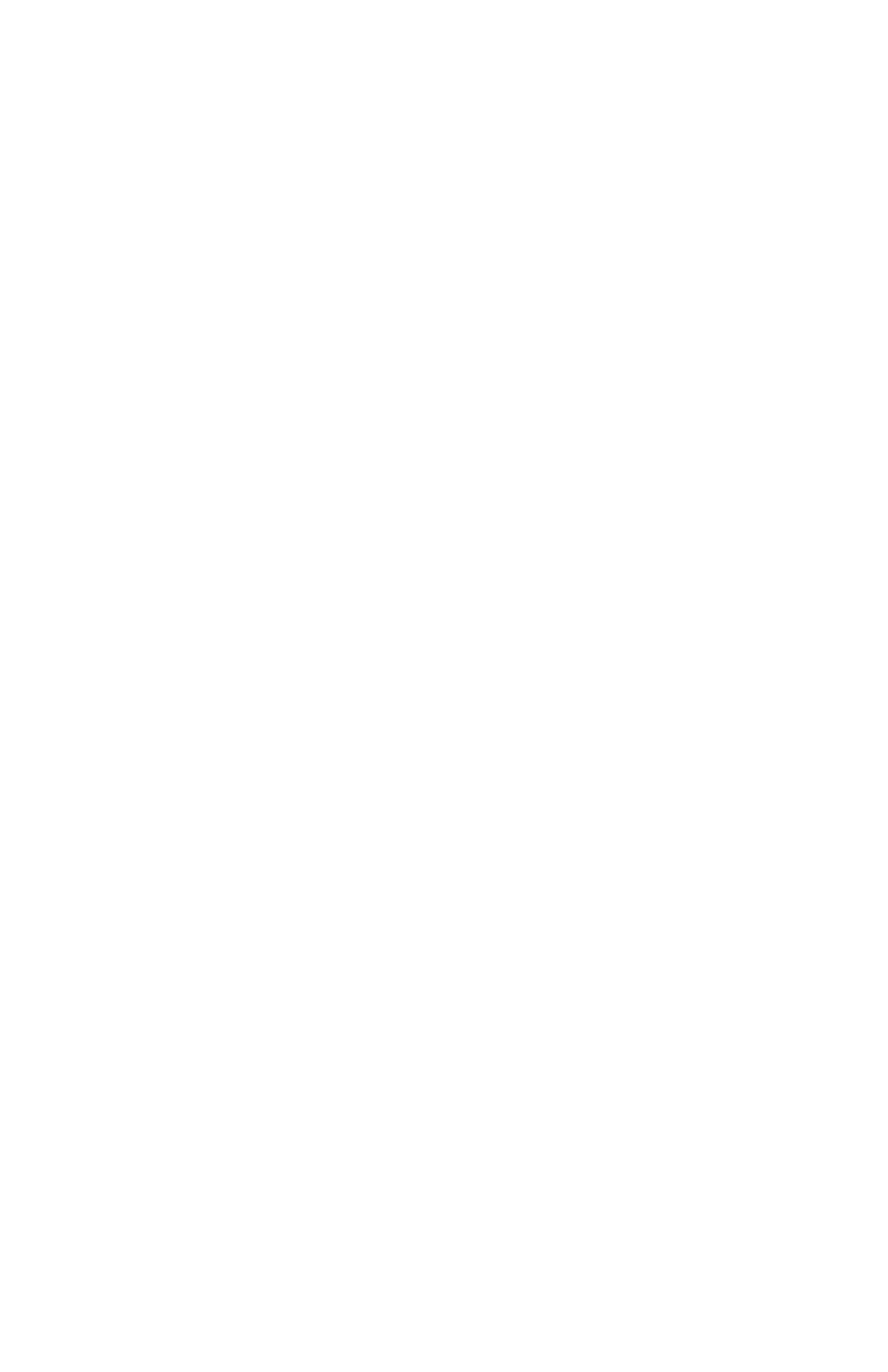# **Introduction**

English Puritanism, denied [the] opportunity to reform the established church [after the collapse of the classis movement in the 1580s], wreaked its energy during a half a century and more upon preaching, and under the impetus of the pulpit, upon unchecked experiment in religious expression and social behaviour.... [All these Puritans] preached the word of God in the same spirit and felt themselves to be members of a brotherhood.<sup>1</sup>

This "spiritual brotherhood" mentioned above comprised a group of men for whom the Cambridge of the late sixteenth and early seventeenth centuries (and to some degree Oxford)<sup>2</sup> became a center of reforming activity, teaching, and training that eventually sent many of them throughout the rest of England and even to the Netherlands and to the New World. While their numbers grew over the years, six in particular can be studied as a significant subset because each one in this group actually served as the human vehicle that God used to bring the message of the gospel to the next: William Perkins, Paul Baynes, Richard Sibbes, John Cotton, John Preston, and Thomas Shepard.

In treating these six pastor-theologians, this book covers some of the most important divines from what might be seen as the "middle era" of those usually designated as Puritans, an era that spans from around 1590 until 1640—or in terms of this book, from the time Perkins began teaching and writing until the death of Richard Sibbes in

<sup>1.</sup> William Haller, *!e Rise of Puritanism* (New York: Columbia University Press, 1938), 15, 53–54.

<sup>2.</sup> See C. M. Dent, *Protestant Reformers in Elizabethan Oxford* (New York: Oxford University Press, 1983).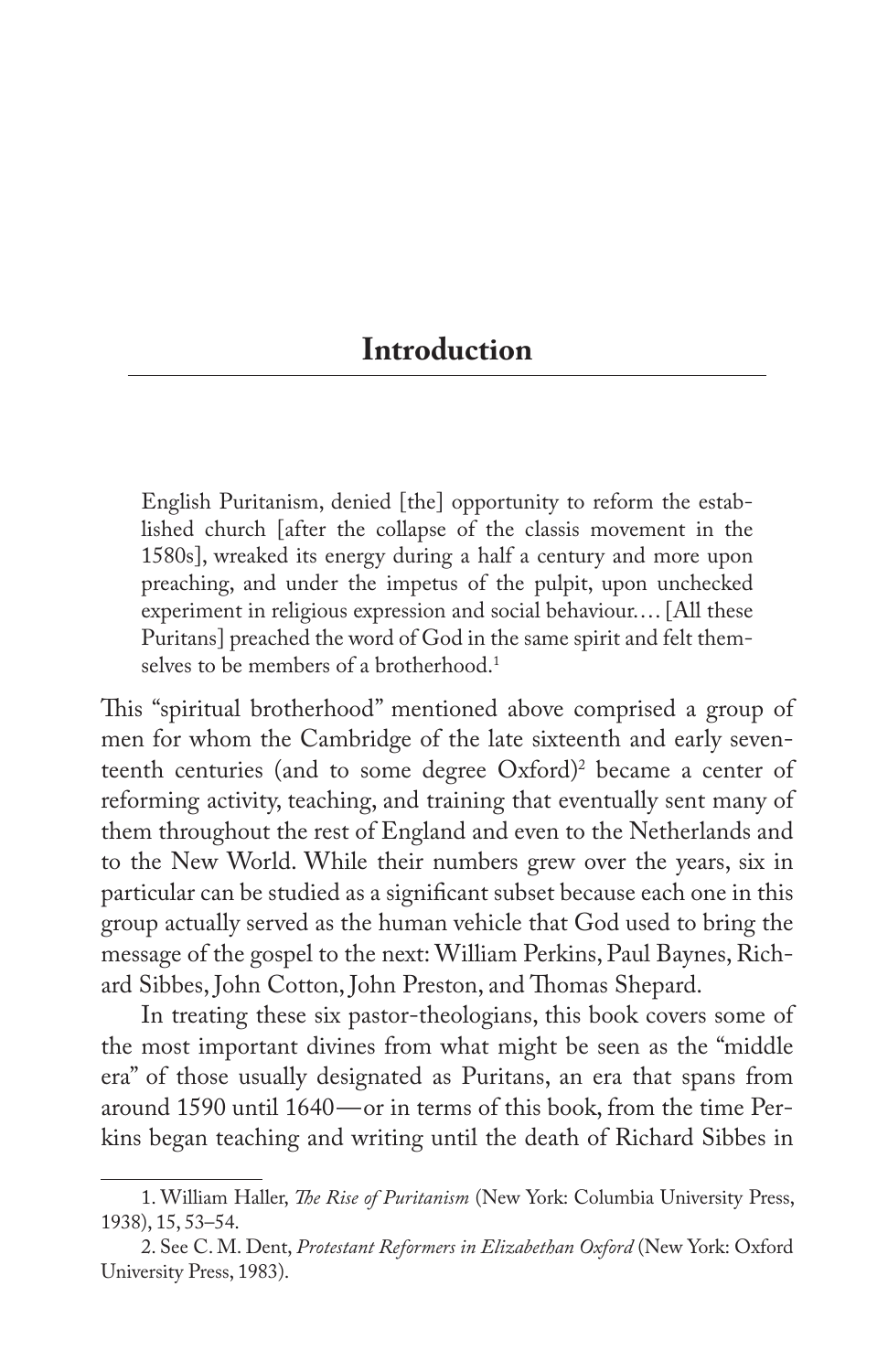1635, as regards Puritanism in England, and until the ending of the Antinomian Controversy in 1638, as regards Puritanism in colonial New England. During this era, the focus of much Puritan literature such as that of the six thinkers treated herein brought to the forefront themes that had undergirded the concerns even of those teachers from the "opening era" of the Puritan movement—namely, a focus on God's gracious plan of salvation in Christ and the life of the believer in union with Christ.

The previous "opening era" of Puritanism, a period that began in the late 1550s, arose just after Elizabeth I's accession to the throne and the return of the many who went into exile during the reign of Mary Tudor. Unhappy with Elizabeth's "settlement of religion," a number of evangelically minded thinkers—those who had been exiles and those who had remained in England—received the name "Puritan" in this "opening era" because they sought to make the English established church a more truly Reformed church like those on the Continent, which they knew either by firsthand experience or by testimony. Among the reforms desired were changes in polity and liturgy, deeming the "Elizabethan settlement's" way to be tied too much to the old Roman way. In this, many who received the epithet "Puritan" called for a shift in polity from episcopal to presbyterian and for a movement toward a more biblically regulated pattern of worship.3 By the late 1580s, especially with the defeat of the Spanish Armada in 1688, Elizabeth and her counselors began to feel less threatened by the Roman Catholic attack of the settlement, whether at home or abroad, and so became more open to curtailing dissent from Protestants, especially these Puritans. This forced those who had spoken boldly in such dissenting language about polity and liturgy, but who also desired to stay within the established church unlike the new separatist groups that came into being, to place some of these original trajectories of the Puritan movement more to the background as noted in the opening quotation.<sup>4</sup>

<sup>3.</sup> For an excellent study of this era see Patrick Collinson, *!e Elizabethan Puritan Movement* (Oxford: Oxford University Press, 1967).

<sup>4.</sup> Also on this see Stephen Brachlow, *!e Communion of Saints: Radical Puritans and Separatist Ecclesiology 1570–1625* (Oxford: Oxford University Press, 1988). Although Brachlow concerns himself primarily with radicals and separatists and not what one would call "mainstream Puritans," he notes that even these "mainstream Puritans" tended to downplay staunch criticism of the monarch's settlement in terms of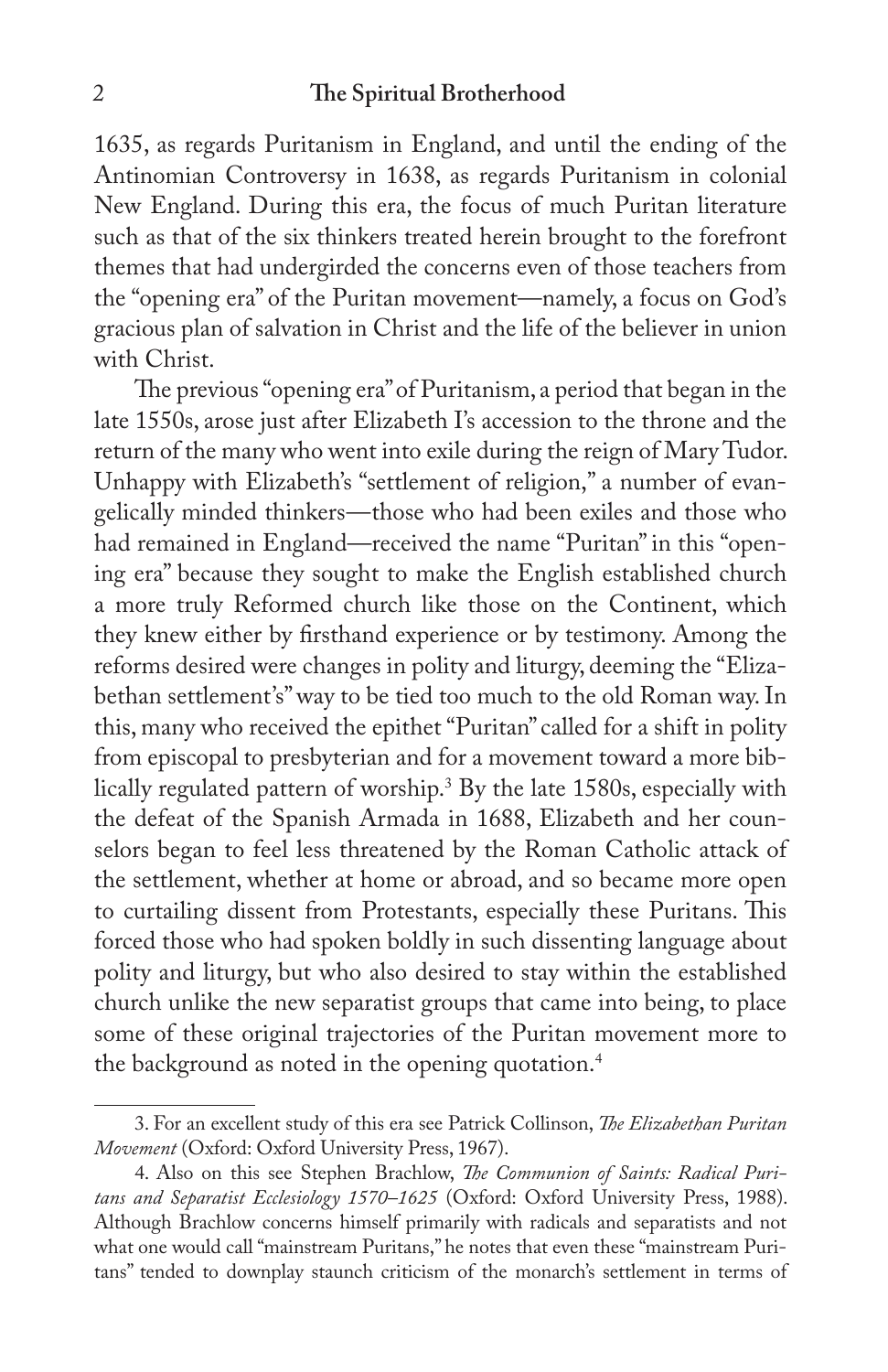#### **Introduction** 3

So, the Puritan thinkers of the "middle period" (ca.  $1590-1640$ )<sup>5</sup> an era that covers the last portion of Elizabeth's reign, the whole of the reign of James I, and the portion of the reign of Charles I leading up to the English Civil War—focused less than those of the "opening era" on seeking any changes in confessional standard, church polity, or liturgical practices for the English established church, and more on Christian piety within the life of an established church that, regardless of its faults, they saw as both Reformed in a reformational sense and catholic in the sense that it belonged within the overall universal, visible church around the world. Thus, those treated in this book who also remained in England for the whole of their lives—namely, Perkins, Baynes, Sibbes, and Preston—remained fully, even if for some (especially Baynes) at times uncomfortably, within the boundaries of the established church. As will be seen in the Cotton and Baynes chapter, the move across the sea did bring some new level of tension within the American Puritans as they sought to relate their reformational and English Puritan heritage concerning piety to the Congregationalist polity church life of their new context.

Instead of focusing their attention on issues of polity and liturgy as some of their forbearers within Puritanism had done, this line from Perkins to Preston contended that the real problem they saw as pastors within the English Church was that this so-called "Protestant" and

polity and liturgy starting in the late 1580s as Elizabeth gave greater allowance to Archbishop Whitgift and others to put down such vocal dissent.

5. A note on the "closing era" in terms of English Puritanism: One could say that in general it occurs in conjunction with the English Civil War, the Commonwealth, the Restoration of the Monarchy, and the Glorious Revolution, a period that runs from around 1640 until 1689. With the outbreak of Parliamentary hostilities against Charles I, especially after 1640, Puritans continued to write major pieces on the issue of God's sovereign gracious plan of redemption and the meaning of union with Christ, but this late period also allowed many who had been forced to wait patiently for the ecclesiastical, confessional, and liturgical renewal of the first period to speak out again. Some of these desires indeed came to fruition through the Standards delivered by the Westminster Assembly in the 1640s, a confessional assembly that itself had been called by Parliament. With the end of the Civil War, the Protectorate, and then the Restoration of the monarchy, the unity hoped for through the Westminster Standards failed to arrive, and, indeed, the "Puritan vision," while holding much in common concern doctrinally, began to show diversity in areas of polity, worship, and sacraments. Thus by the time of the "Glorious Revolution" of 1689 when William and Mary came to the throne at the ousting of James II, the old "Puritans" had now become various groups of "dissenters."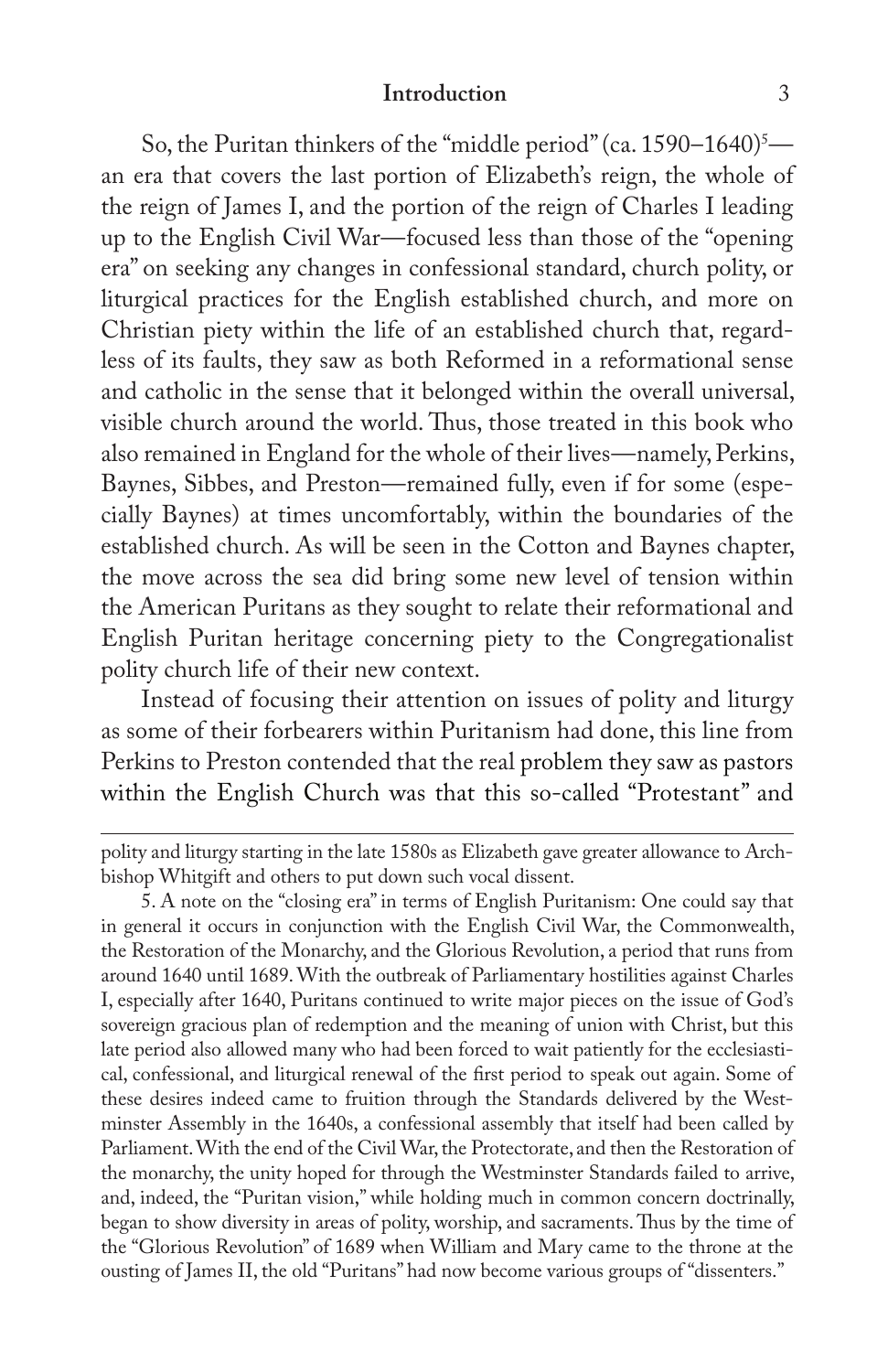"Reformed" people neither fully understood the reformational doctrines of grace nor practiced a piety consistent with those doctrines. They contended that too many of the medieval Roman ways and practices in terms of doctrines of grace and life of piety remained at least latent within the thinking of many in the pews, rather than a robust soteriology built on Scripture as the final authority, oriented around the great reformational teachings of grace alone, faith alone, Christ alone, living with the joy and comfort of the Spirit as well as having a mindset of disciplined seriousness that showed desire as God's covenant people to walk in God's ways. Again, Cotton and Shepard in their New World context also highlighted these same themes in their teaching on Christian piety.

So Perkins, Baynes, Sibbes, and Preston in their English context, as well as Cotton and Shepard in their New English context, as pastortheologians focused on preaching Christ from the whole counsel of God in Scripture, giving the call to "close with Him" in repentance and faith to find forgiveness in Christ's perfect righteousness and to walk with Him in newness of life.<sup>6</sup> Since these thinkers formed a famous "chain of converts," issues of grace, faith, justification, and sanctification had deep personal meaning for them, as it did for those who had been brought to Christ as young adults during their university days. Interestingly, they did not take their conversion experiences as a norm of experience for their students and congregations, but rather they sought to bring a biblically reflective pattern of the meaning of being a Christian to those to whom they spoke and for whom they wrote.

In examining their thought on themes vital to their view of piety, such as God's sovereign grace, the meaning of human response, justification, and sanctification, this book seeks to show that the idea of some modern historians—that Puritan theology somehow distorted or even abandoned earlier Reformed and reformational emphases—fails to understand truly the nature of the work of these pastor-theologians.<sup>7</sup> Even if it can be argued that different theological emphases or pastoral

<sup>6.</sup> For the most noteworthy book that deals with the preaching concerns of these divines, see the work by William Perkins, *!e Art of Prophesying* (Edinburgh: Banner of Truth, 1996).

<sup>7.</sup> For a significant text on this discontinuity of the "Calvin vs. the Calvinists" type, especially in terms of the English Reformed understanding, see R. T. Kendall, *Calvin and English Calvinism to 1649* (Oxford: Oxford University Press, 1976).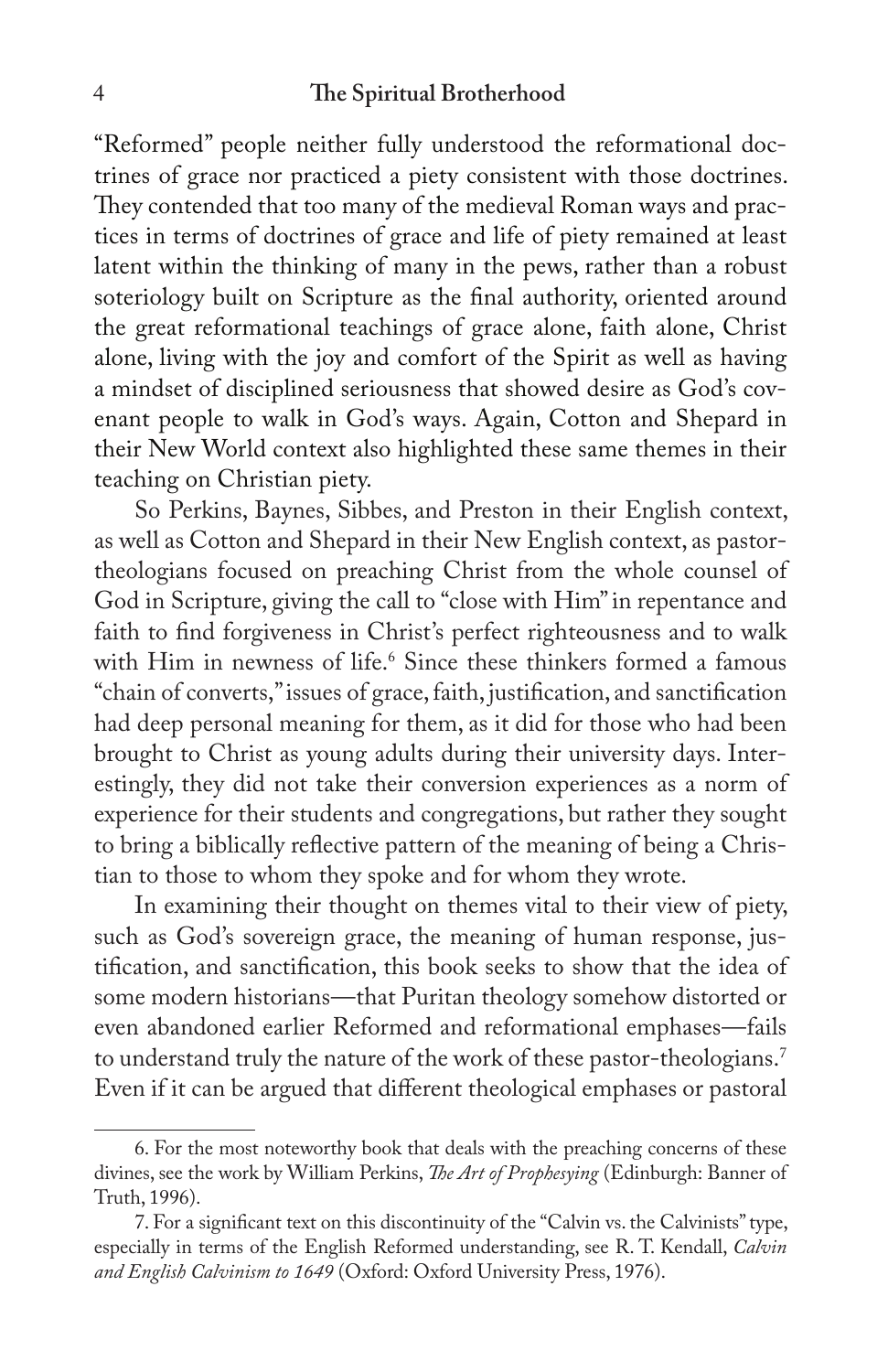#### **Introduction** 5

techniques and applications occurred, their overall doctrinal convictions and applications of biblical teaching never deviated in any wholesale way from the earlier teachings of the Reformation. Among themselves, as the chapters will show, they had some differences in focus and even in particular points, yet these differences in no way discount a basic overall continuity and agreement within a basic confessional framework.

This continuity began by the desire to apply first and foremost a biblical message, given their conviction of *sola scriptura*. Within this, however, the Puritans treated herein believed the biblical message had been brought forth with a renewed vitality for true reformation of the church by their predecessors in the Reformed tradition, whether from the England of Edward VI's day or (and even more so) from the Continent in figures such as Calvin. They contended that their new generation in England (and even New England once the "great Puritan migration" began during the reign of Charles I) needed to heed that biblical and confessional call by the previous Reformers.

Following up on the work of scholars such as Richard Muller and others who have stressed this overall continuity between the early Reformed theologians and their heirs in post-Reformation Reformed Orthodoxy, this book tries to show that when applied to England, this basic continuity does indeed stand quite firm.<sup>8</sup> Overall, the doctrinal ideas enunciated by Perkins through Shepard, when compared with those of their predecessors both in England and on the Continent, show that they continued to share fully the deep concerns of the Reformation. Certainly, particular applications might appear different; but pastoral application arising from particular concerns and circumstances, while related to doctrinal statement, are not the same. The historian studying theologians from different eras and even different social situations within an era needs to keep such contexts in mind, especially when trying to assess continuity or discontinuity.<sup>9</sup>

Given that the number of books and articles on those called "Puritans" are legion, my aim is a modest but important one. I wish to enter the conversation by focusing intentionally on one "family of divines"—or,

<sup>8.</sup> See especially the works of Beeke, Dever, Helm, Muller, and Von Rohr listed in the bibliography at the end of this book.

<sup>9.</sup> For a fine survey of this debate, see Scott Clark, "Calvin versus the Calvinists: A Bibliographic Essay," *Modern Reformation* 18, no. 4 (2009):16.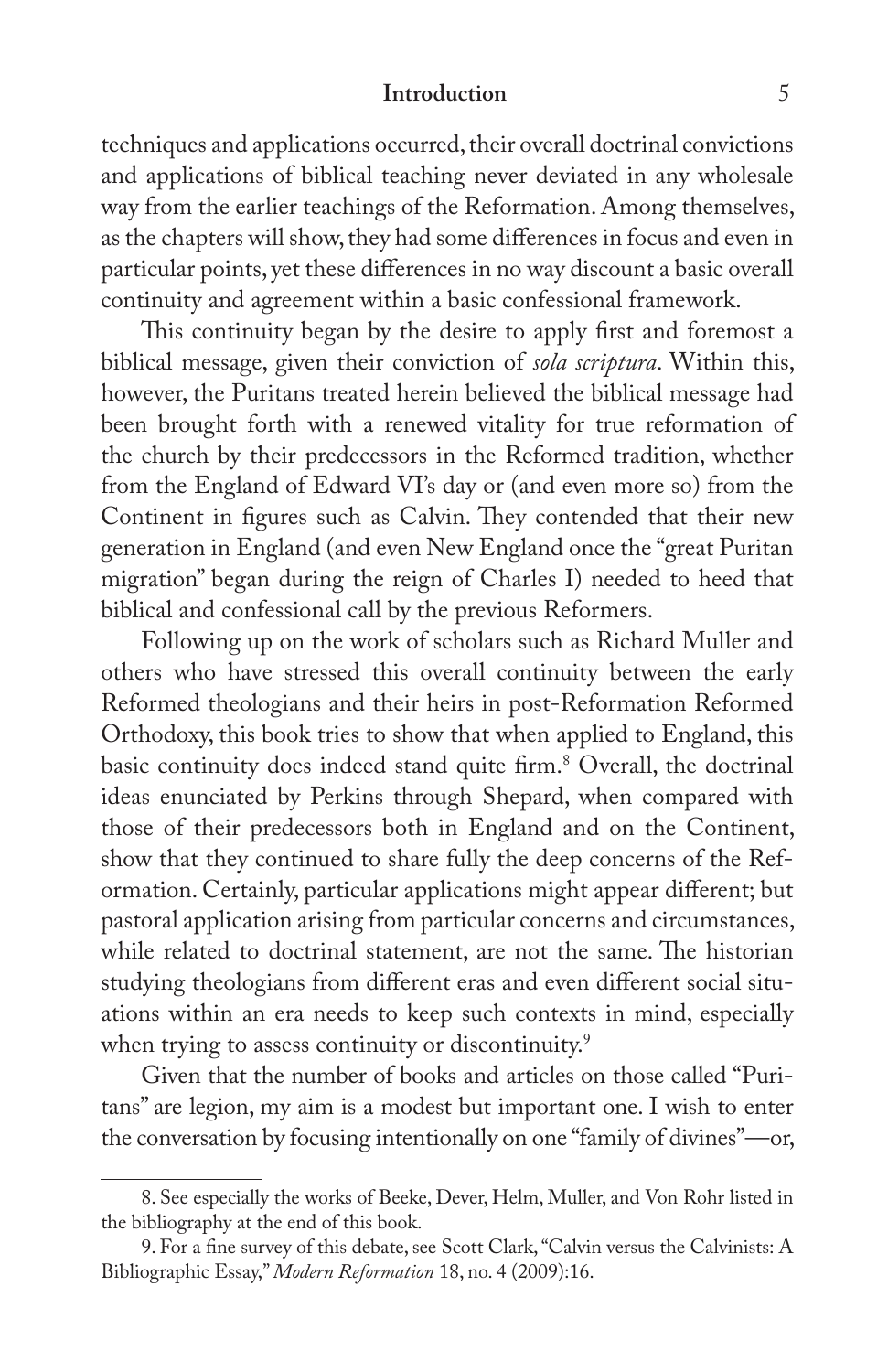in Haller's words, a "spiritual brotherhood"—in terms of their understanding of the meaning of Christian piety. I use the term "piety" in Calvin's sense as "that reverence joined with the love of God which the knowledge of his benefits induces."<sup>10</sup> One of the reasons for using "piety," especially when understood in Calvinian terms, is that such an idea invokes a concern of trusting thoughtful reflection and grateful action. The more modern and popular but also rather vague term used so often as a synonym, "spirituality," lacks the richness and depth of the word "piety" when that term is unpacked fully. From this concern, discussion will center on two primary teachings: (1) how a hearty belief in God's sovereign grace and man's total depravity nevertheless connected to a full-fledged free offer of the gospel that acknowledged human responsibility; and (2) how a deep concern to uphold the reformational understanding of justi fication *sola fide* nevertheless led inexorably to a forthright call that true Christians must commit themselves to a grateful growing in godliness.

To put it slightly differently, this book will primarily focus on what this "spiritual brotherhood" taught concerning two issues. First, I address the issue of nature and grace; that is, how they related a firm belief in the absolute sovereignty of God in the salvation of the elect by His grace alone to a strong concern that since the Fall humans were by nature unable and indeed without desire in themselves to respond yet were still responsible agents called to close with Christ as God by His Spirit-used means, especially the preached Word, to bring His people to Himself. Second, I address the issue of the *duplex gratia Dei*; that is, how they treated the "double grace of God," or dual benefit, arising from gracious union with Christ—namely, justification as an imputed declaration of the forgiveness of sins as well as a righteous standing before God, clothed in Christ's righteousness, achieved by Christ alone, given by grace alone, received through faith alone, and the call to grow in godliness—in other words, to pursue sanctification viewed as not only a salutary but a necessary consequence of such a gracious faith-union.

Important work has been done in the general area of Puritan devotion and Puritan spirituality.<sup>11</sup> Such studies, however, contain a wider

<sup>10.</sup> John Calvin, *Institutes of the Christian Religion, 1559 Edition*, ed. John T. McNeill, trans. Ford Lewis Battles (Philadelphia: Westminster Press, 1960), I.ii.40.

<sup>11.</sup> See, for example, Joel Beeke, *!e Quest for Assurance* (Edinburgh: Banner of Truth, 1999); Sinclair Ferguson, *John Owen on the Christian Life* (Edinburgh: Banner of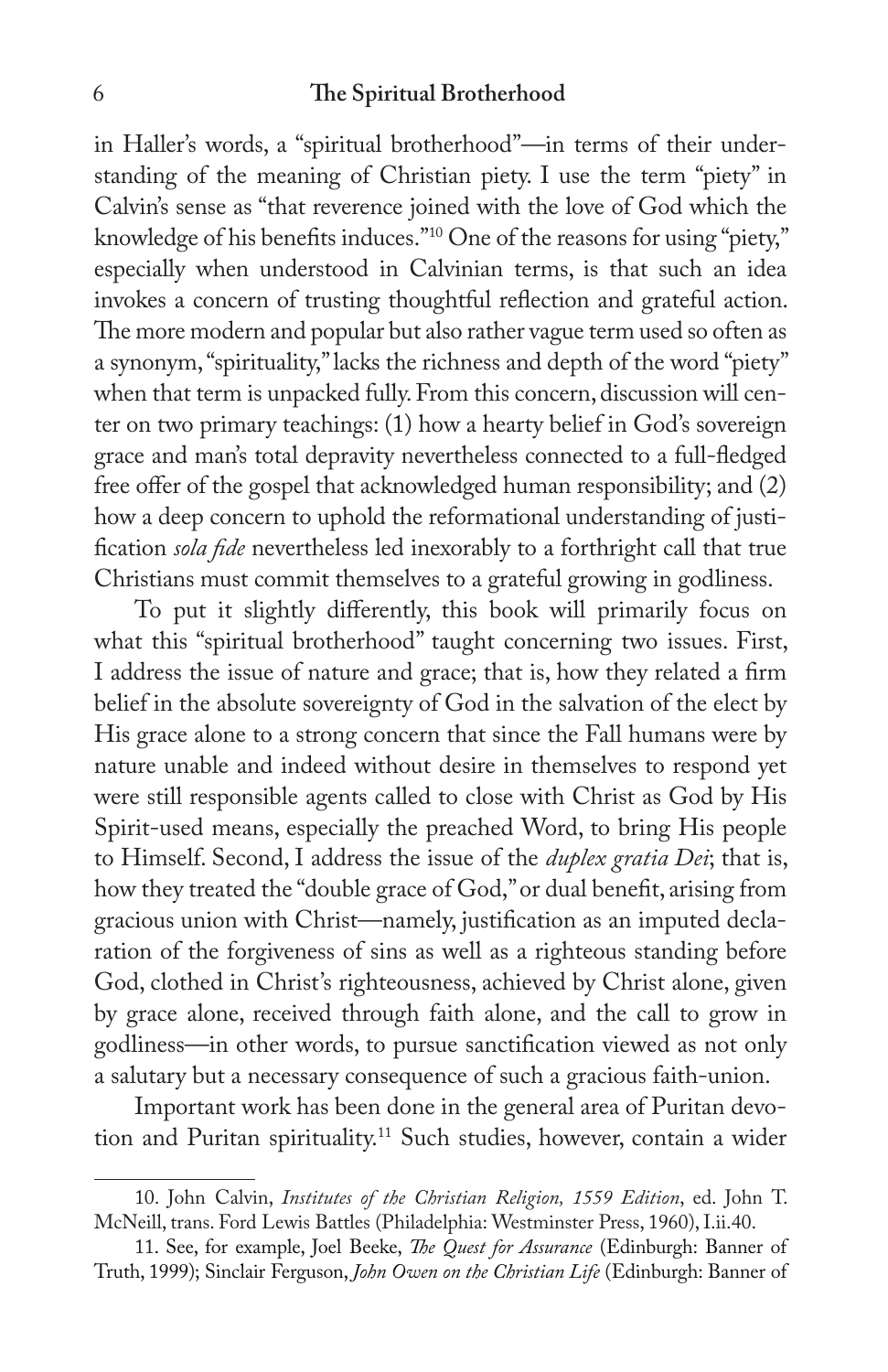#### **Introduction** 7

focus than just the concerns of these particular Cambridge brothers, since their main purpose has been to cover broadly the whole spectrum of Puritan thought or even to be more wide-ranging by covering Puritan thinkers within the overall scope of Reformed thinking of the sixteenth and seventeenth centuries, or later Puritan thinkers such as John Owen. A need seems to exist for a detailed study of these divines as a group<sup>12</sup> on their own terms since they were such important influences upon many in their own day and have much to say to Christians today as well.

As already noted, this group of thinkers grounded their beliefs and emphases through reflection on Scripture as the final authority and only infallible rule in all matters of faith and practice (the *sola scriptura* principle). With this, nonetheless, they also viewed themselves as linked to the Reformed theology that had emerged from England and the Continent in the early sixteenth century as well as to the orthodox teachings of the great creeds. This vision—biblical, reformational, and catholic helped provide an overall interpretive structure as they did their work.

On the whole, therefore, this book hopes to show the main concerns of the thesis outlined above in both an exploratory way, seeking to bring forth an exposition of what these men taught on piety within their own historical context, and an analytical way, through regular dialogue with present writers. At the end of the chapters on Baynes and Sibbes, moreover, particular issues with which all the Cambridge brothers dealt and modern scholarship has found intriguing will be highlighted in order to show the greater richness of the thinking of

Truth, 1987); Kelly Kapic, *Communion with God: !e Divine and the Human in the !eology of John Owen* (Grand Rapids: Baker, 2007); Kelly Kapic and Randall Gleason, eds., *!e Devoted Life: Invitation to the Puritan Classics* (Downers Grove, Ill.: IVP Academic, 2003); Ernest Kevan, *!e Grace of Law: A Study in Puritan !eology* (Grand Rapids: Reformation Heritage Books, 2011); Richard Muller, *Christ and the Decree: Christology and Predestination in Reformed !eology from Calvin to Perkins* (Grand Rapids: Baker Academic, 2008); Geoffrey Nuttall, *The Holy Spirit in Puritan Faith and Experience* (Oxford: Oxford University Press, 1946); J. I. Packer, *A Quest for Godliness* (Wheaton, Ill: Crossway, 1990); John von Rohr, *!e Covenant of Grace in Puritan !ought* (Atlanta: Scholars Press, 1986); Gordon Wakefield, *Puritan Devotion* (London: Epworth Press, 1957); and Dewey Wallace, *Puritans and Predestination* (Eugene, Ore.: Wipf & Stock, 2004).

12. Note on this should be made of the book-length study on two of the main figures treated herein-namely, Richard Sibbes and John Preston. See Mark Dever, *Richard Sibbes* (Macon, Ga.: Mercer University Press, 2000); and Jonathan Moore, *English Hypothetical Universalism: John Preston and the Softening of Reformed !eology* (Grand Rapids: Eerdmans, 2007).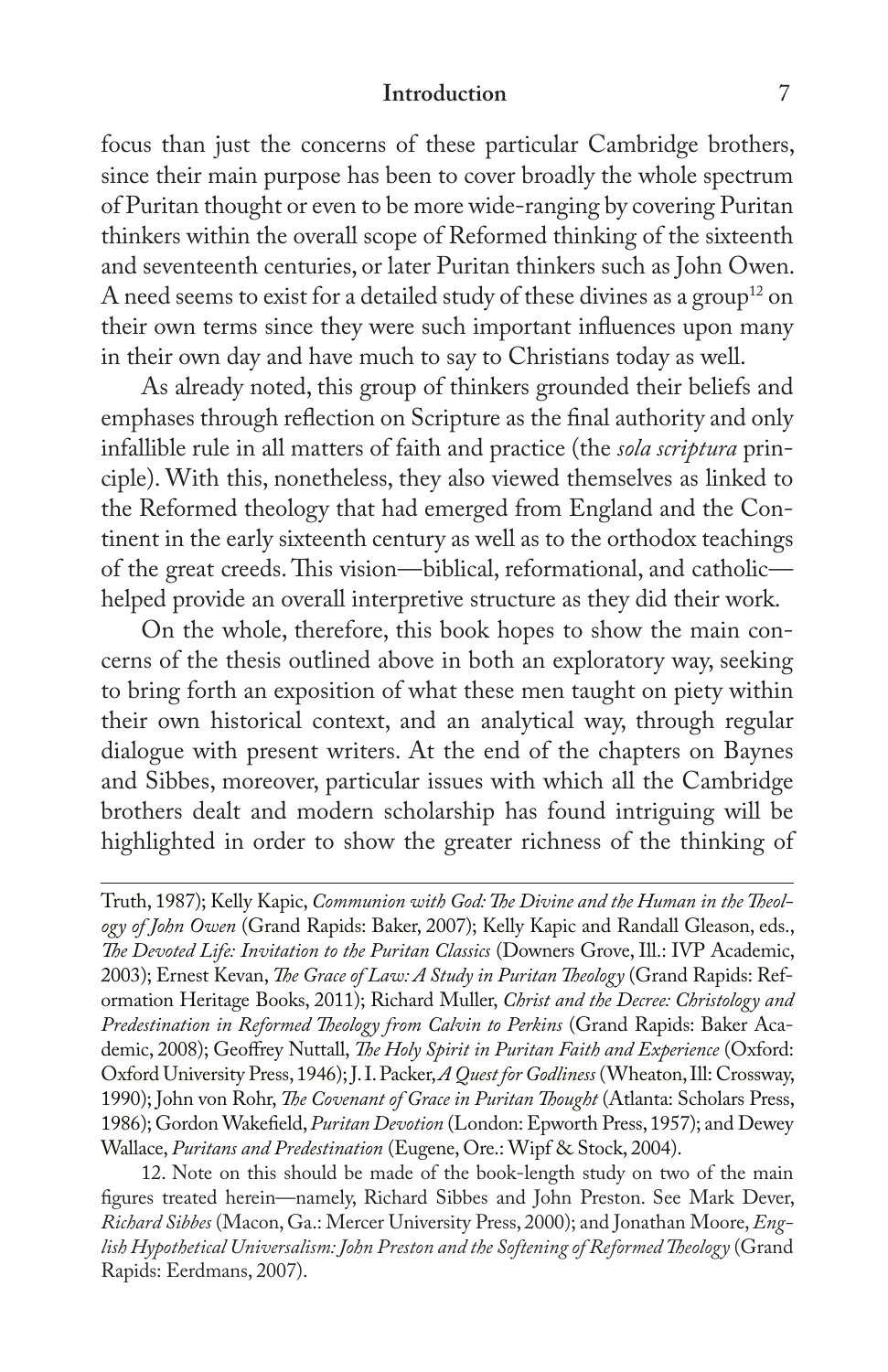these divines than is sometimes appreciated. The Baynes chapter concludes with a discussion of assurance, and the Sibbes chapter concludes by focusing on preparation/preparationism. Any of these divines could have been used for this coverage; the narrative I have brought forth found these issues placed best where I have placed them.

In thinking about the issues treated throughout the book systematically, the reader is encouraged to see how these thinkers showed:

- 1. the priority of God's grace when thinking of the Christian life and any aspect of the Christian life, even as they called their congregations to live actively by faith in Christ;
- 2. the necessary distinction between justification and sanctification, while also demanding that believers recognize their inseparability in a person of true faith;
- 3. the importance of the church in the life of the believer as the Spirit works in Word and sacrament and through the communion of saints to bring people to faith and to upbuild the people of God in their faith; and
- 4. the recognition that our growth in grace can serve as an aid to strengthen assurance for the believer, while at the same time remembering as believers to rely always, necessarily, and solely on the completed work of Christ as the ground of assurance before the living God.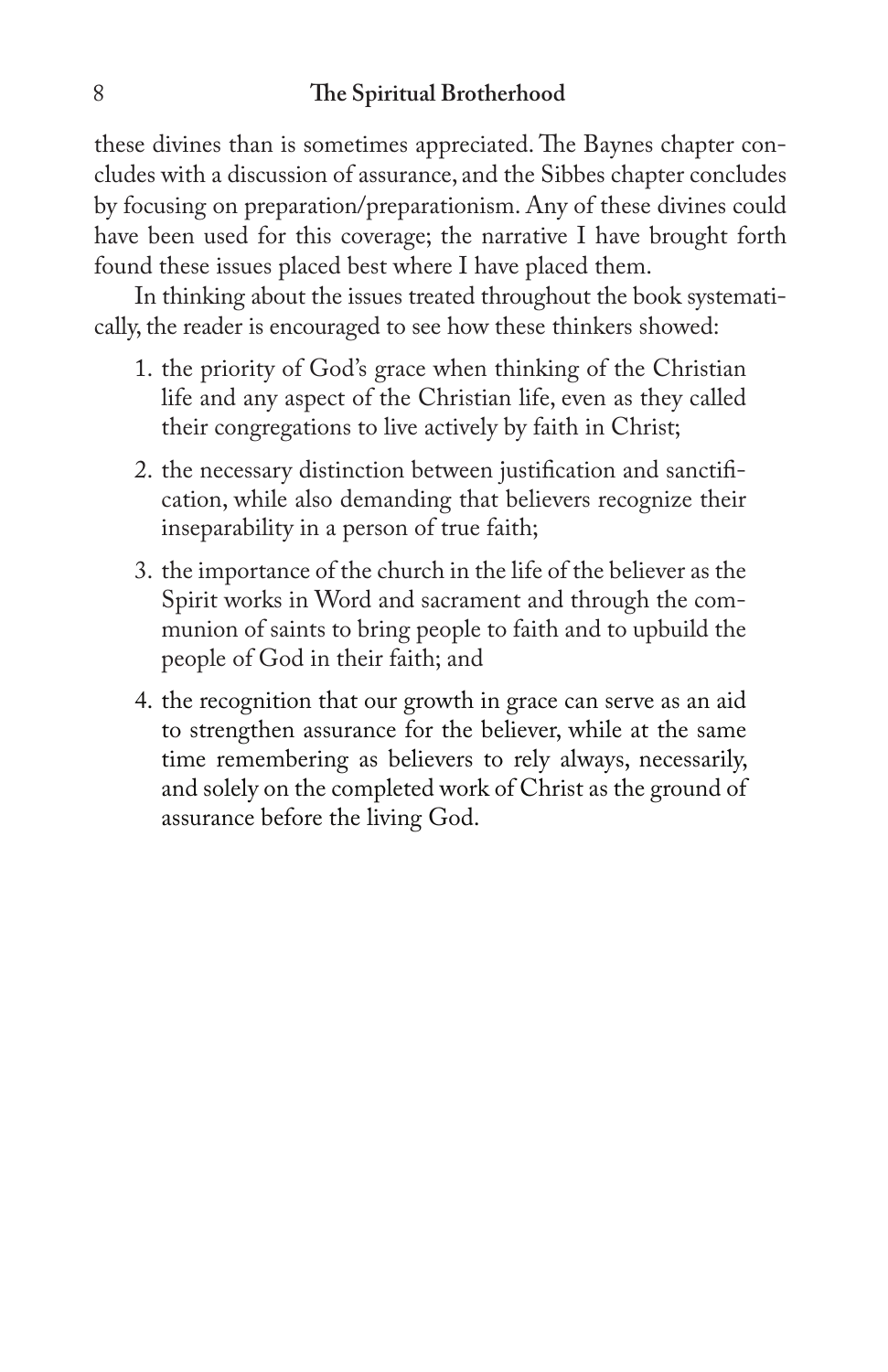### CHAPTER 1

# **Knowing the Times: !e Spiritual Brotherhood and Its Puritanism in Its Cultural, Intellectual, and Social Contexts**

*And of other things besides these, my sonne, take thou hede: for there*  is non end in making manie bokes: and muche reading is a wearines *of the #esh.* **—**Ecclesiastes XII:12, 1560 Geneva Bible

Just as William Perkins and his compatriots kept many a printer and bookseller in business and many a young Christian scholar with food for thought throughout the end of the sixteenth and well into the seventeenth century,<sup>1</sup> so too William Haller's *The Rise of Puritanism*, M. M. Knappen's *Tudor Puritanism*, and Perry Miller's *!e New England Mind in the Seventeenth Century*,<sup>2</sup> all first appearing between 1938 and 1939, helped produce an entire industry devoted to the study of the Puritanism of the late Tudor and early Stuart periods. The myriad of monographs, introductory essays, articles, and dissertations on Puritanism since Haller, Knappen, and Miller has kept publishers and scholars alike very busy and has led to what Margo Todd calls a "historiographical problem" of "epic proportions": "While some historians carry on the old debate about precisely what constellation of beliefs constitutes 'Puritanism,' others now question whether the concept exists at all.

<sup>1.</sup> On Perkins and the publishing industry he created, see H. C. Porter, *Reformation and Reaction in Tudor Cambridge* (Cambridge: Cambridge University Press, 1958), 264–67.

<sup>2.</sup> William Haller, *!e Rise of Puritanism* (New York: Columbia University Press, 1938); M. M. Knappen, *Tudor Puritanism* (Chicago: The University of Chicago Press, 1938); and Perry Miller, *!e New England Mind in the Seventeenth Century* (Cambridge, Mass.: Harvard University Press, 1939).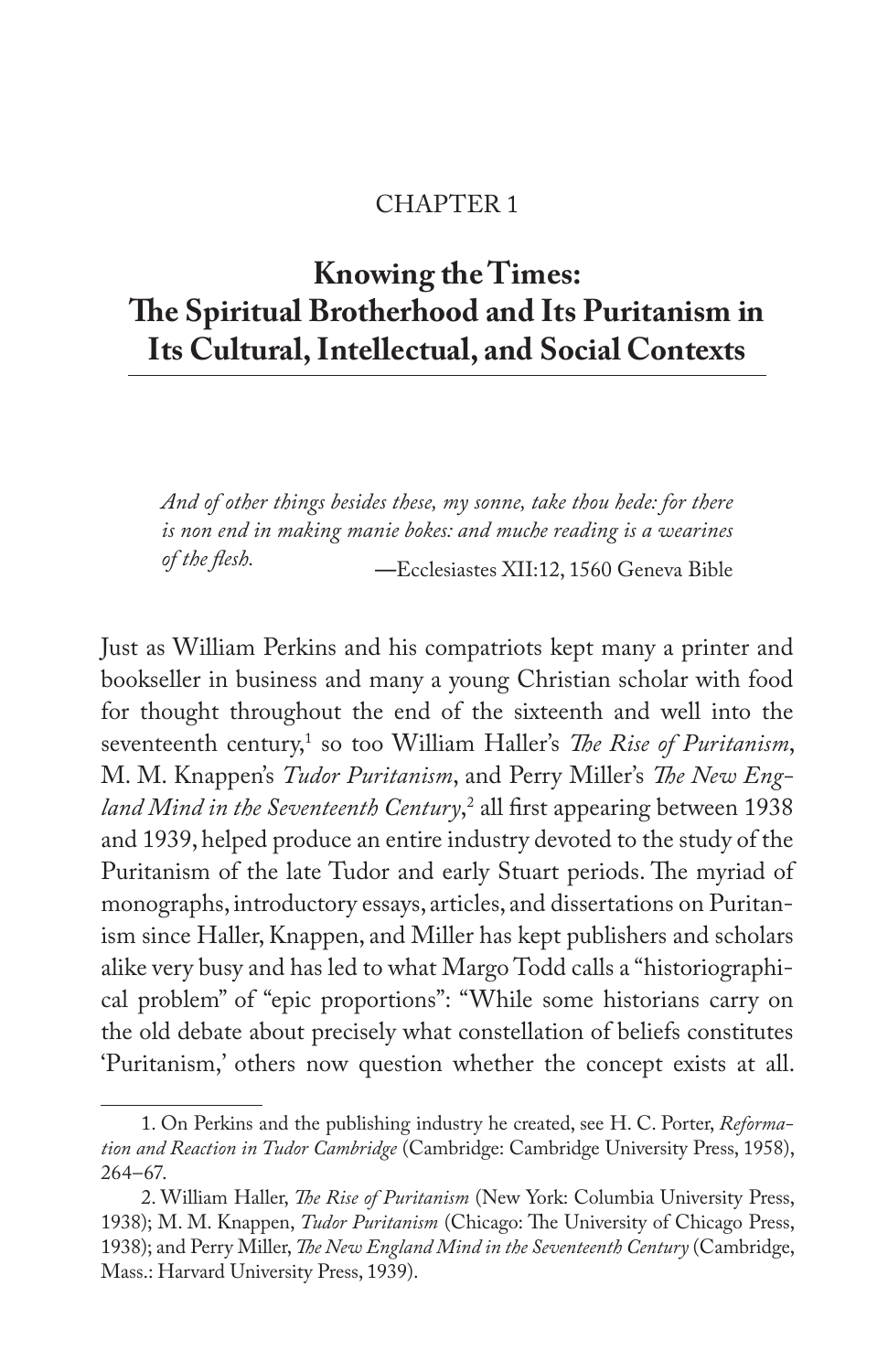While some go on to attach the puritan label even to bishops, others are able to talk about people traditionally regarded by everyone as puritans without even using the word."3

Such a "crisis of identity" even reaches a work devoted to most of the same thinkers investigated in this book, namely, R. T. Kendall's *Calvin and English Calvinism to 1649*. After a short review of a few salient articles on the problem of a definition for "Puritanism," Kendall bypasses the issue, saying that he "regards the term as generally not very useful."4 In its place, he coins "experimental predestinarians" as the most apt description of Perkins, Baynes, Sibbes, and Preston.5

Whether "experimental predestinarian" is a fair label for these divines and the theology of grace they espoused will be a constant question of this book and one to which this book will return in the afterword. At this juncture, however, it should be noted that just about every other major commentator on Puritanism—whether describing the history of the movement, its theology, its social concerns, or even its political and cultural agendas—feels justified, although at times with hesitation, in calling those under study here Puritans.<sup>6</sup>

5. Ibid., 8.

6. See, for example, Porter, *Reformation and Reaction,* 207–73, 288–313 (on Perkins in particular); Todd, *Christian Humanism*; Basil Hall, "Puritanism: The Problem of Definition," *Studies in Church History, Volume 2*, ed. G. J. Cuming (London: Ecclesiastical History Society, 1965), 283–96; Patrick Collinson, *!e Elizabethan Puritan Movement* (Oxford: Oxford University Press, 1967), 13; Peter Lake, *Moderate Puritans and the Elizabethan Church* (Cambridge: Cambridge University Press, 1982), 1–15; J. F. H. New, *Puritan and Anglican: !e Basis of !eir Opposition, 1558–1640* (Stanford, Calif.: Stanford University Press, 1964); Dewey Wallace, *Puritans and Predestination* (Chapel Hill: The University of North Carolina Press, 1982); John von Rohr, *The Covenant of Grace in Puritan !ought* (Atlanta: Scholars Press, 1986), 1–33; Christopher Hill, *Society and Puritanism in Pre-Revolutionary England* (London: Martin Secker & Warburg, 1964), 15–30; Michael Walzer, *!e Revolution of the Saints* (Cambridge, Mass.: Harvard University Press, 1965), 114–47; John Morgan, *Godly Learning* (Cambridge: Cambridge

<sup>3.</sup> Margo Todd, *Christian Humanism and the Puritan Social Order* (Cambridge: Cambridge University Press, 1987), 1.

<sup>4.</sup> R.T. Kendall, *Calvin and English Calvinism to 1649* (Oxford: Oxford University Press, 1979), 6. Kendall admits that "some of the divines" he treats can be considered "puritans," but continues that since his argument is theological rather than historical analysis, a work of literary criticism, or a study of sociology, "a fresh start is...called for." But this begs the question and shows a major weakness in Kendall's work as a whole. While no one expects a monograph to treat exhaustively every angle, it must with sensitivity react to the *sitz im leben* (at least provisionally) of those it purposes to understand.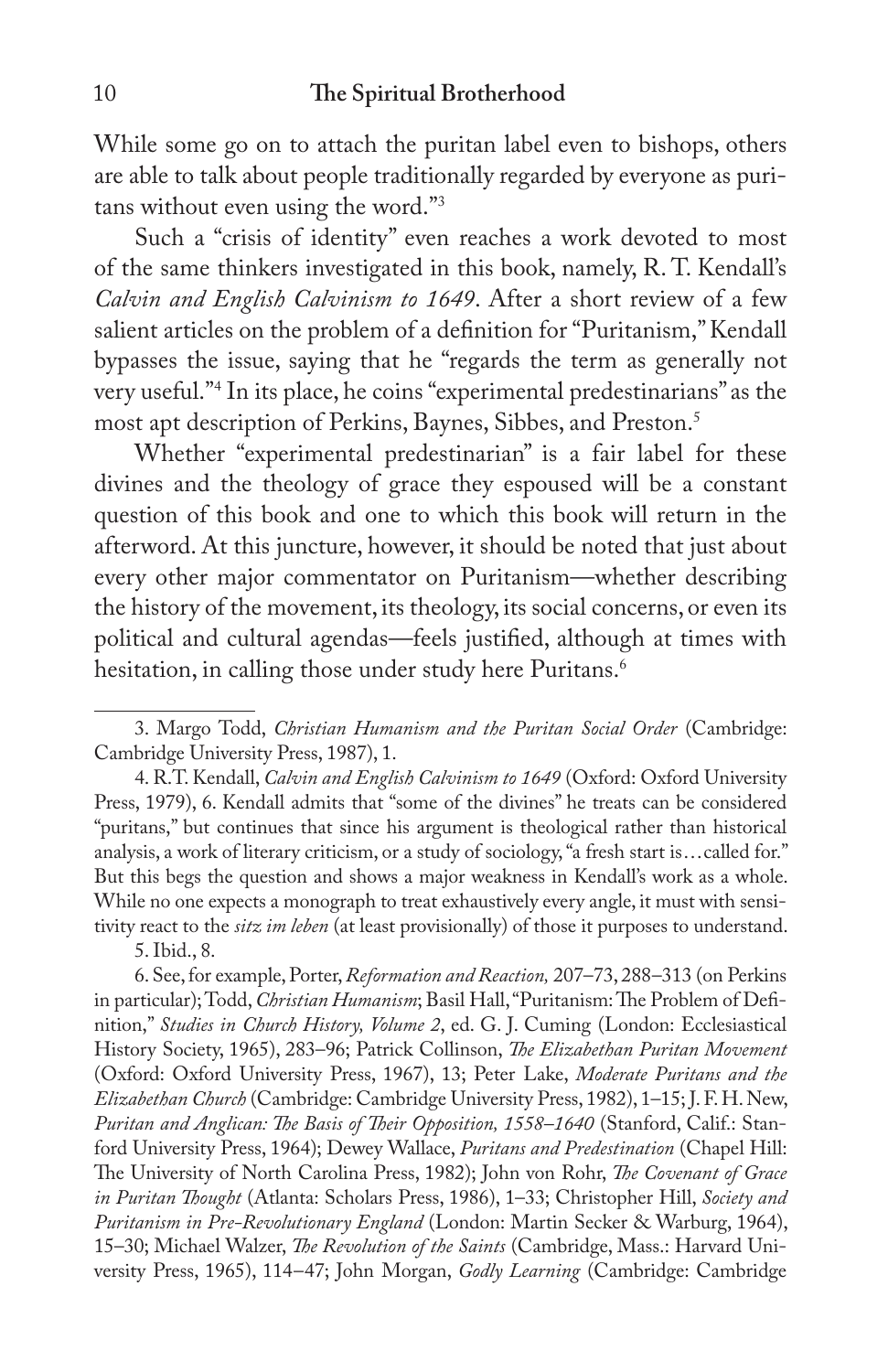But can a working definition for Puritanism be produced from the substantial corpus of literature on the subject? Major contributors such as Patrick Collinson, Basil Hall, Peter Lake, John Morgan, Rosemary O'Day, and Margo Todd believe so. Morgan's thoughts may be the most interesting; while at first he seemingly advocates the abandonment of the label altogether, he later qualifies this by arguing for a "nominalist" approach that concentrates on viewing particular "existences" in contrast to a "realist" approach that tries to find *the* precise "essence" of "Puritanism" and then fit individuals into it.<sup>7</sup> Yet Collinson, writing twenty years earlier than Morgan, also recognized the need to reject an "ism" approach to Puritanism: "Elizabethans rarely used words ending in 'ism,' and hardly at all to describe principles in abstract. 'Isms' were more often parties and factions inseparable from the people who led them—for example, 'Brownism'...—and it is with this understanding that the word "puritanism" can be most safely employed in its Elizabethan setting. Puritanism, that is to say, should be defined with respect to the puritans and not vice versa."8

These caveats, while necessary, nevertheless still leave the student of the period with an "ism" in inverted commas. Basil Hall's illuminating article of 1965 provides a minimalist definition that, while leaving out some who other scholars may believe should be included, nevertheless places Perkins, Baynes, Sibbes, and Preston on the late Tudor/early Stuart map: "Before 1642 the 'serious' people in the Church of England who desired some modifications in church government and worship were called Puritans."9 If one adds to this the primary complaint that

7. Morgan, *Godly Learning,* 16, 20–22.

8. Collinson, *Elizabethan Puritan Movement*, 13.

9. Basil Hall, "Puritanism," 289. Hall, however, would exclude Cotton and Shepard after their migration to New England since to be a Puritan, he believes, means to be in "protest, in the name of a more biblically grounded Christianity, against the Act of Uniformity and the episcopal enforcement of it.... In voyaging to the Wilderness, 'Puritan', like other old-world concepts, had suffered an Atlantic sea-change" (294). Hall makes the valid point here that the Puritanism of the New England founders was distinct from

University Press, 1986), 1–22; Stephen Brachlow, *!e Communion of Saints* (Oxford: Oxford University Press, 1988), 39-40 (on Perkins in particular); and Theodore Dwight Bozeman, *To Live Ancient Lives* (Chapel Hill: The University of North Carolina Press, 1988), 3–12. For an approach that sees no distinct Puritan mindset, see C. H. and K. George, *!e Protestant Mind of the English Reformation, 1570–1640* (Princeton, N.J.: Princeton University Press, 1961).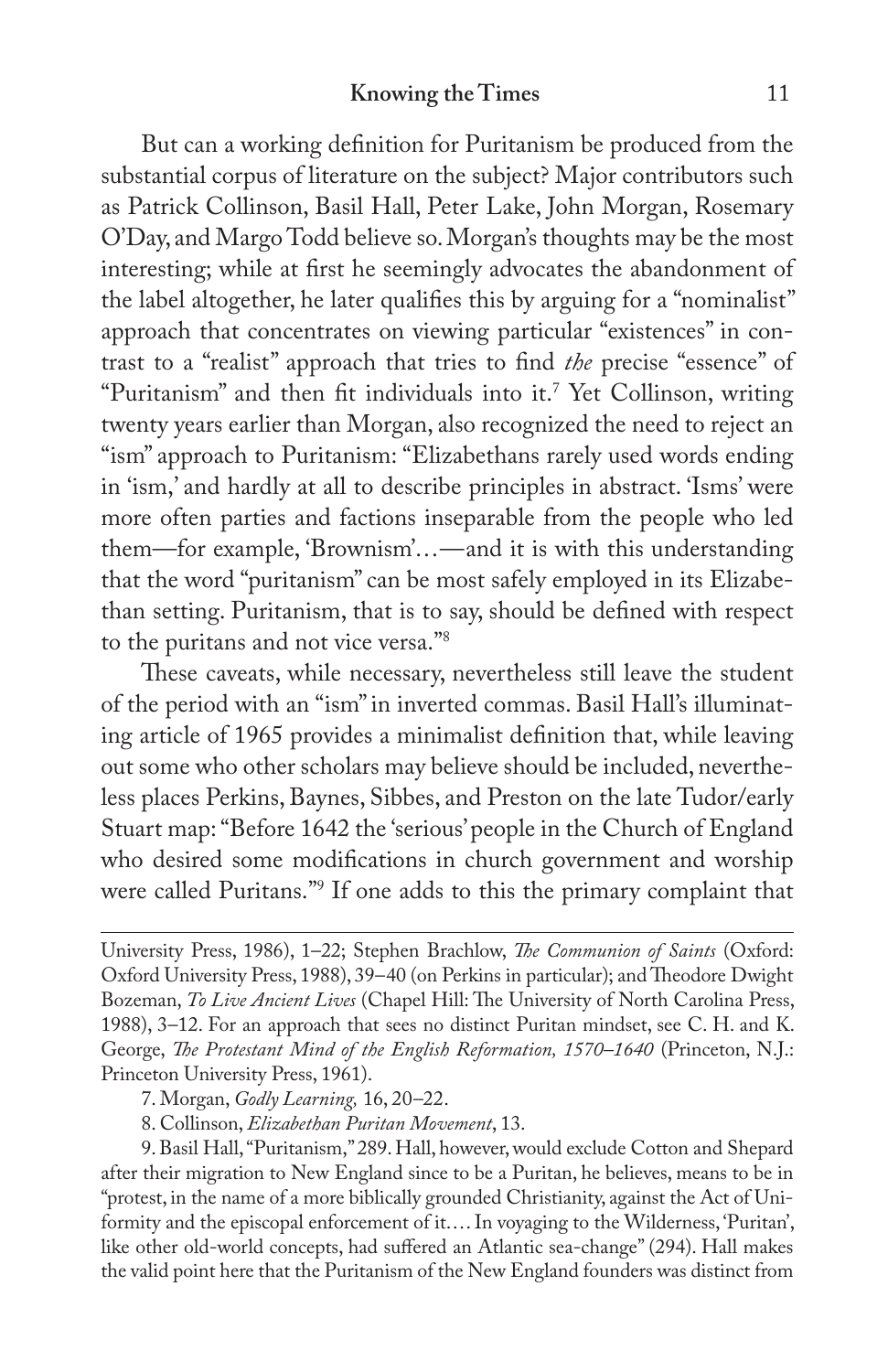Perkins and others made against the settlement—namely, that it failed to emphasize biblical injunctions on purity of life, making these thinkers "Protestants of the hotter sort"—then one might be able to settle the question, at least as far as these particular men are concerned.

Rosemary O'Day follows this line in her treatment of the varying English conceptions of the role of the clergy. She contends that Puritans were those "revivalist protestants" within the established church who differed "not in doctrine from the men who support[ed] the settlement, but in attitude. [The Puritans'] spirit [was] essentially critical, revivalist, and outspoken."10 At the end of the day, one can sympathize with Todd's tongue-in-cheek remark: "A puritan by any other name is still a puritan."11

But what of the preachers under study themselves? William Perkins serves as an example that shows his own ambivalent attitude to the word "Puritan." Perkins truly disliked the epithet. Condemning those who branded the godly this way, he stated: "For the pure heart is so little regarded [among the greater mass of the population], that seeking after it is turned into a byword and a matter of reproach: Who are so branded with the vile terms of *puritan* and *presitians* as those that most indeavor to get and keepe purity of heart in good conscience?"<sup>12</sup> Though

their brethrens' in England. Nevertheless, using the very criteria stated above, these men do fit his picture. They continued to see themselves as ministers of the Church of England, and through their polity and practices they showed themselves to be in "protest, in the name of a more biblically grounded Christianity, against the Act of Uniformity and the episcopal enforcement of it." The fact that they were thousands of miles away across the ocean did not change the "protest" element of their concerns with the established English Church.

10. Rosemary O'Day, *!e English Clergy: !e Emergence and Consolidation of a Profession, 1558–1642* (Leicester, U.K.: Leicester University Press, 1979), xii. In his study of "hotter-sort Protestantism" at Oxford during Elizabeth's reign, C. M. Dent notes O'Day's definition but opts for the more generic words "evangelical" and "Protestant" as more "adaptable" and "flexible" (C. M. Dent, *Protestant Reformers in Elizabethan Oxford* [Oxford: Oxford University Press, 1983], 3). While I allow, as seen in this section, a limited use of the word "Puritan" for the thinkers under study in my thesis, I also understand Dent's reservations; indeed, I have followed his lead in the title of the book.

11. Todd, *Christian Humanism*, 9. She directs this remark at Dent's diffidence over the word.

12. William Perkins, "A Godly and Learned Exposition of Christ's Sermon on the Mount," in *Works* (Cambridge, 1616–1617): III.1.15 (emphasis his). Note: This footnote introduces the edition of Perkins's Works used throughout this study. This was the second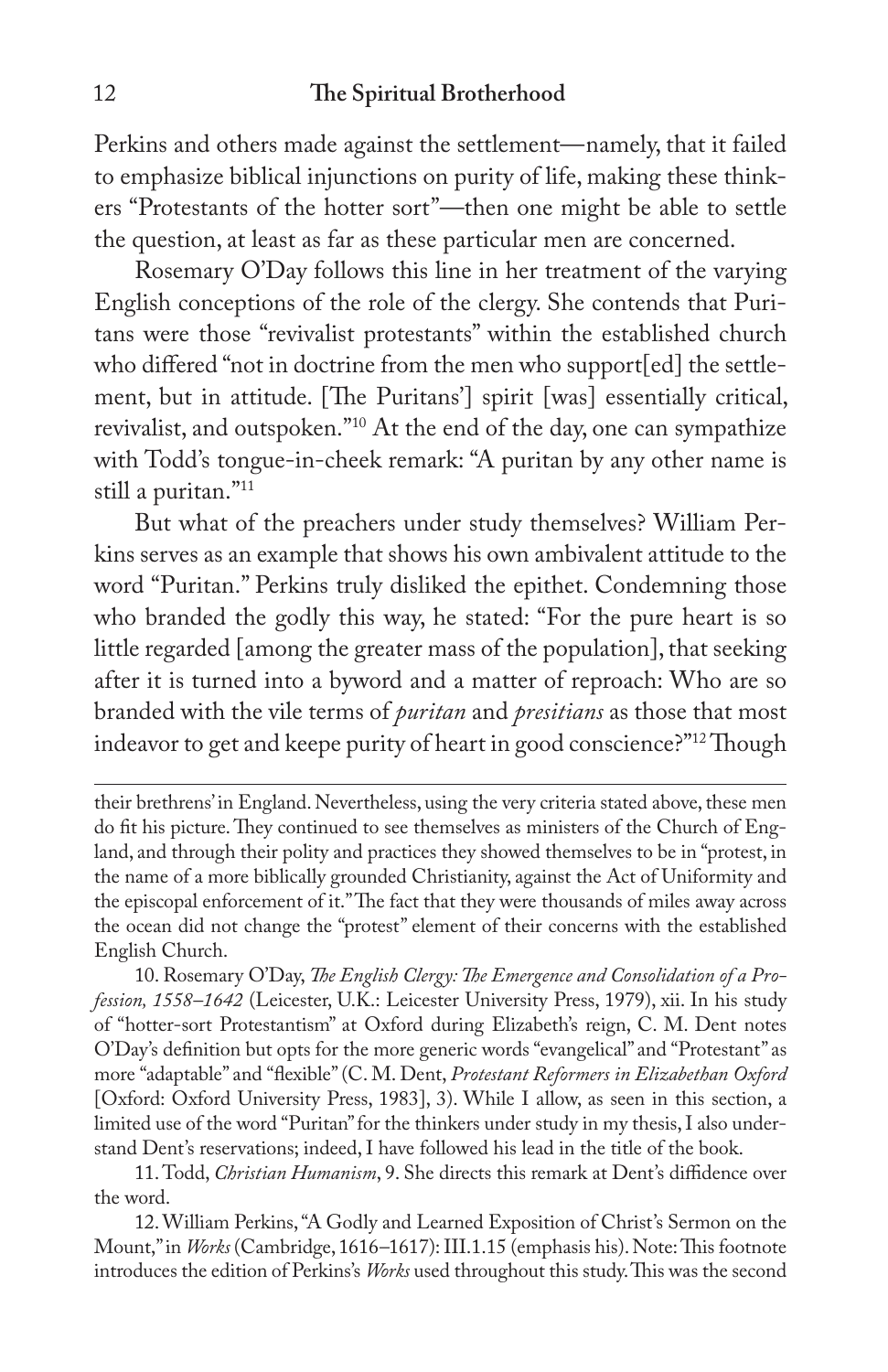he rebuked these critics of purity for their pedantic name-calling as well as their apathy in pursuing godliness, one imagines nonetheless that Perkins surely would have placed himself among those being vili fied with these "vile terms." When necessity dictated, Perkins would associate himself, however reluctantly, with those called Puritans by slanderers, if by it the slanderers meant the truly godly who were vigorously pursuing their life in Christ.

Perkins, however, could also utilize the label as a term of reproach. In his "Exposition of the Symbol" ("Symbol" refers to the Apostles' Creed), he castigated as "wicked" those who "hold that men may be without sinne in this life," telling his listeners that this was "the opinion of Catharists and *Puritans*."<sup>13</sup> This statement accorded well with Whitgift's use of the term in his debates with Cartwright in the 1570s: "This name Puritan is very aptly given to these men; not because they be pure, no more than were the heretics called Cathari; but because they think themselves to be *mundiores ceteris*, 'more pure than others,' as Cathari did, and separate themselves from all other churches and congregations, as spotted and defiled."<sup>14</sup>

Could it be that by following a line of reasoning similar to establishment critiques, Perkins hoped to show his sympathies with the hierarchy and so help distance himself from the complaint that he indeed was a "Puritan"? Here we are left with a problem; for the "antipuritan" quotation above from Perkins merely lies there in the air with no further comment. One thing it does show is that Perkins would

13. Perkins, "Exposition of the Symbol," I:345 (emphasis mine).

edition of the three-volume Legate, the first coming in 1608/1609. Volume III of the various Legate editions of Perkins's *Works* is divided into two parts. Part 1 contains "A Godly and Learned Exposition of Christ's Sermon on the Mount" only; part 2 contains all the other treatises in the volume. Since I am primarily using the collected works of Perkins (i.e., Perkins's *Works*) for the purpose of notation and quotation in this monograph, unless otherwise noted, I am differentiating the various treatises with the use of quotation marks rather than italics.

<sup>14.</sup> John Whitgift, *!e Works of John Whitgift*, ed. John Ayre (Cambridge, 1851) 1:171. Also note Cartwright's reply: "As for Catharans (which were the same as otherwise called Novatians), I know no such opinion they had, and they whom you charge are as far from their corruption as you be" (ibid., 1:171–72, emphasis editor's). For more on the charge that Puritans were reviving the old Cathar heresy, see Richard L. Greaves, *Society and Religion in Elizabethan England* (Minneapolis: University of Minnesota Press, 1981), 6–8.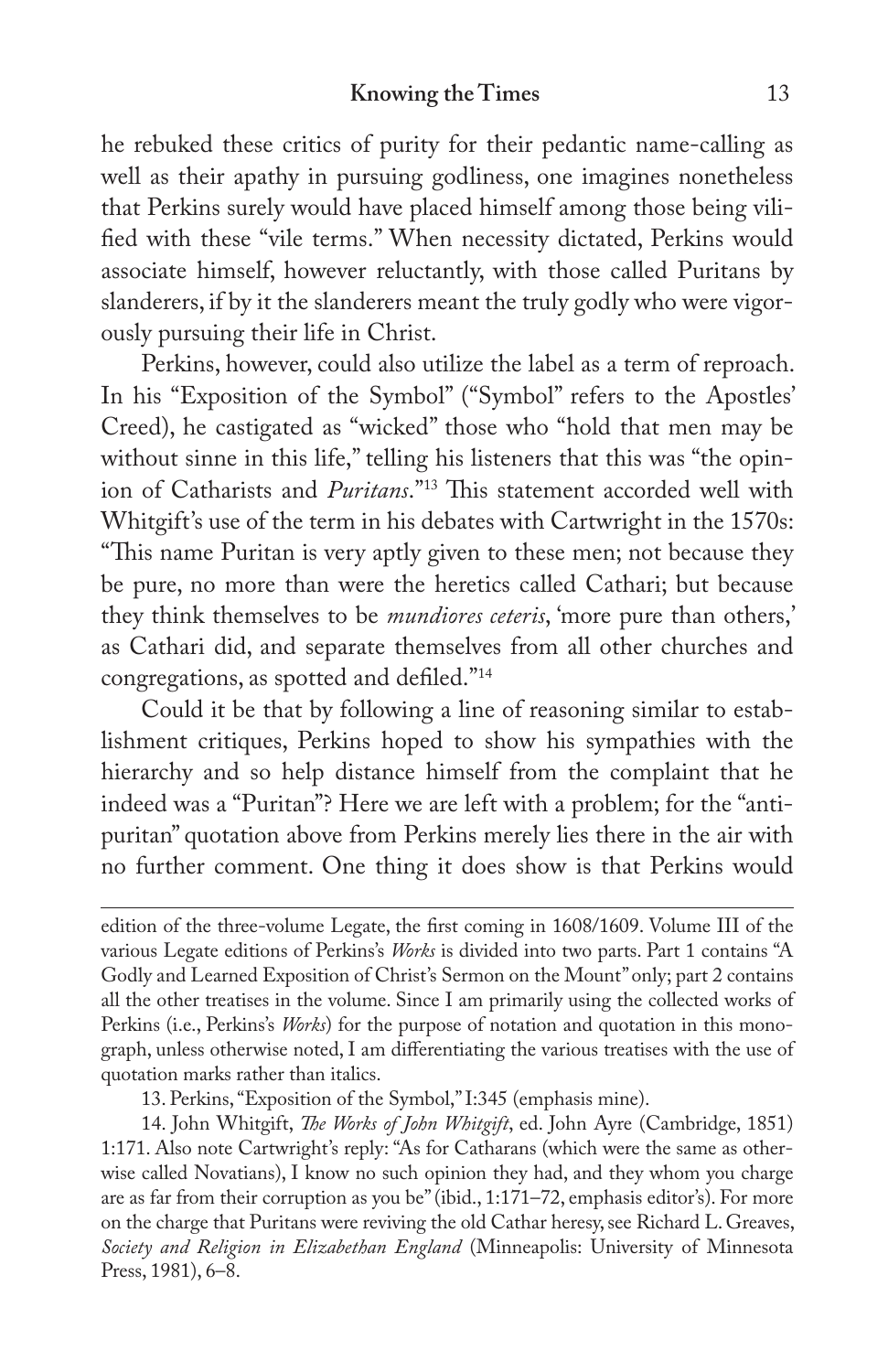never link himself with any group that advocated sinless perfectionism in this life.

The fluidity of the term "Puritan," even in the period 1590–1640, demands the careful attention of modern interpreters when they use the label. These dates demarcate the time in which Perkins, Baynes, Sibbes, and Preston were active, and in which Cotton and Shepard engaged one another in the Antinomian Controversy in Massachusetts, which shall be treated later as a distinct chapter (as an interesting incident of its own, it shows how the concerns of the brothers on piety weathered "the sea change" to the New World).15 "Puritan" throughout this period, as well as before and after, was an abusive designation given to a variety of religious critics of the Elizabethan "settlement of religion" by those who defended the settlement. At best there was what Holifield terms a "Puritan spectrum"16—a spectrum so broad that it stretched all the way from *some* loyal conforming and indeed episcopalian-minded ministers such as Perkins's disciple Samuel Ward, to overall (but sometimes wary) conformists like Perkins, Sibbes, and Preston, to uneasy nonseparating nonconformists like Baynes, Cotton, and Shepard. In fact, even beyond this, some scholars would wish to include the most vocal "separatists" as "Puritans" in some sense, even though they did not seek a goal of "purifying" the established church but actually to separate from it because the times demanded a "reformation without tarrying" for anything.17 Generally, however, in terms of English Puritan studies, "Puritan" and "separatists" are distinct terms.

<sup>15.</sup> As noted in the introduction, the analysis of Cotton and Shepard will be restricted to their theological debates during the Massachusetts Antinomian Controversy. This study will bring them into the discussion because through this controversy, one can see how the sensitive dialectic of divine sovereignty and human responsibility which I will argue in the main body of the thesis was a major point that the English brothers tried to maintain when they taught on justification and sanctification—could be collapsed on one side or the other, and what the results of such a collapse could be. Thus, they do not play a major role in the main body of the monograph, which will focus upon the theological understandings of those within this line of converts who remained in England.

<sup>16.</sup> I am indebted to Professor Brooks Holifield of Emory University, who first introduced me to this phrase in a lecture on Puritanism as part of the series CT 303: An Introduction to Historical Theology from the Reformation to Barth (Atlanta, 1988).

<sup>17.</sup> The question of the relationship between the separatists and the "churchpuritans" is beyond the scope of this book. For a discussion of these matters, see Brachlow,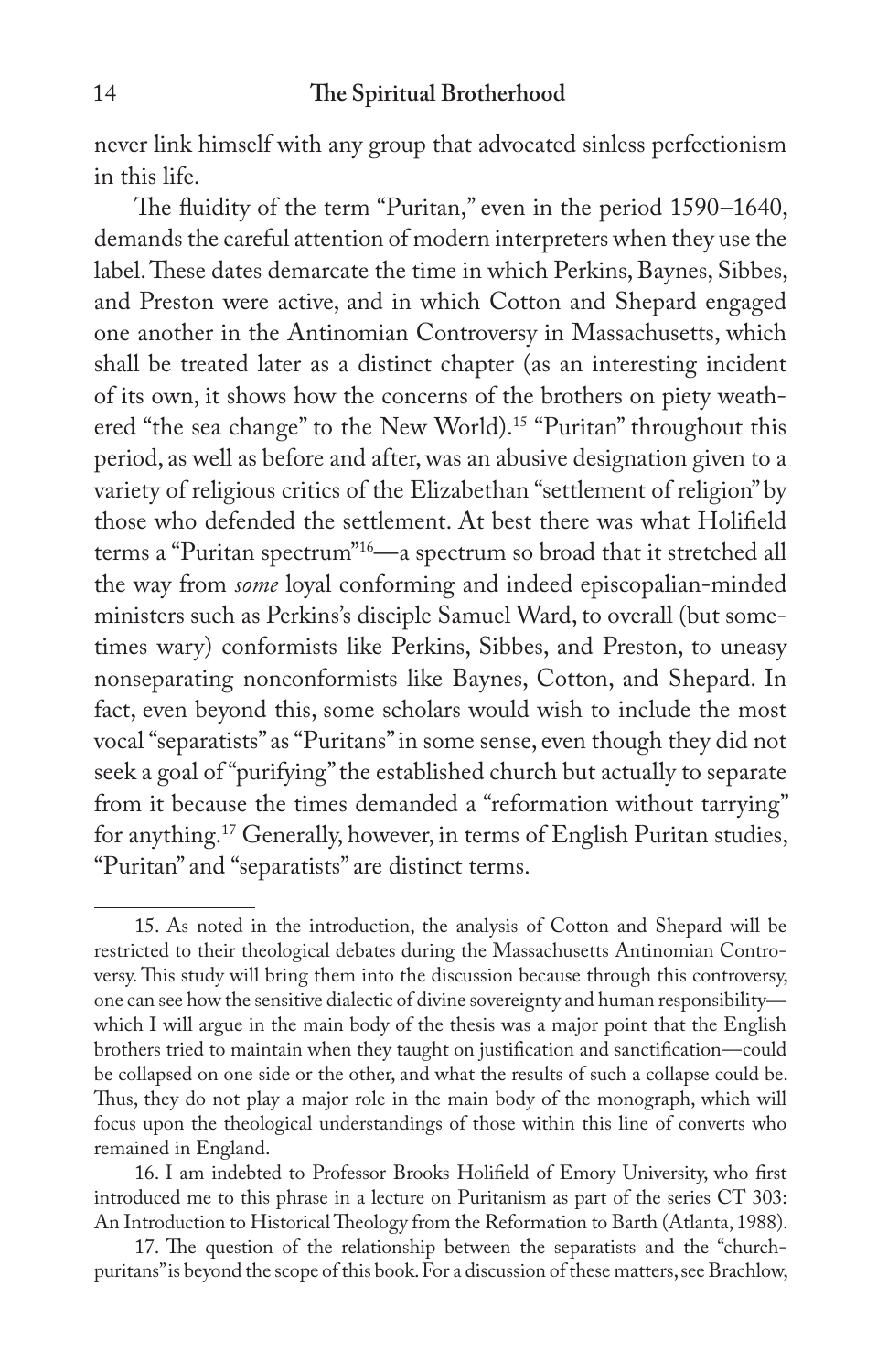To a strong nonseparating nonconformist and especially to a separatist, for instance, those like Perkins and others would likely seem to be far too loyal to an unbiblical status quo—who, while stressing certain points of right doctrine, did not truly desire purity for Christ's church. On the other hand, from the Cambridge brothers' vantage point (the more conforming—Perkins, Sibbes, and Preston—and even the more nonconforming—Baynes, Cotton, and Shepard), separatists of all stripes sought not to purify the church in England but rather to ruin it by rending it asunder.<sup>18</sup> Finally, apologists of Elizabeth's "settlement of religion" who were concerned to uphold the Elizabethan church as God's ordained church for England, even if they sought some changes, gave the name "Puritan" as a term of reproach to any who unsettled the ordered ecclesiastical structure and way of worship, which they believed God had established in England, even if such declared their overall conforming position within it.19

Any denominating of the "spiritual brotherhood" treated herein as "Puritan" must therefore be viewed in light of: (1) their acceptance of the need for an established church in England; (2) their recognition that the present established church, no matter what its flaws, was indeed a true church of Christ; and (3) their forthright denunciations of separatism. It should also be remembered that seeking presbyterianism within an established structure (something those under study here never strenuously advocated, although Baynes came close in *The Diocesans Tryall*) or separatism (something they all rejected) were but two possibilities for reformist-minded Christian thinkers who were uneasy with the settlement. There was also the possibility of a "wait and see" attitude, all the while working as conforming clergy for a purifying "heart-reform" among the populace.

*Communion of Saints*, 39–40; and B. R. White, *!e English Separatist Tradition* (Oxford: Oxford University Press, 1971).

18. Note here the case of William Ames, Perkins's student and friend of Paul Baynes. While sharply critical of the settlement for both lack of purity and the episcopal polity, he never completely separated from the English established church. Indeed, he was quite critical of those British exiles in the Netherlands who had separated from the Church of England. For a discussion of these points, see Brachlow, *Communion of Saints*, 41–45, and Keith Sprunger, *!e Learned Doctor William Ames: Dutch Backgrounds of English and American Puritanism* (Urbana: The University of Illinois Press, 1972).

19. On the use of "Puritan" as a pejorative epithet, see Hill, *Society and Puritanism*, 15–30.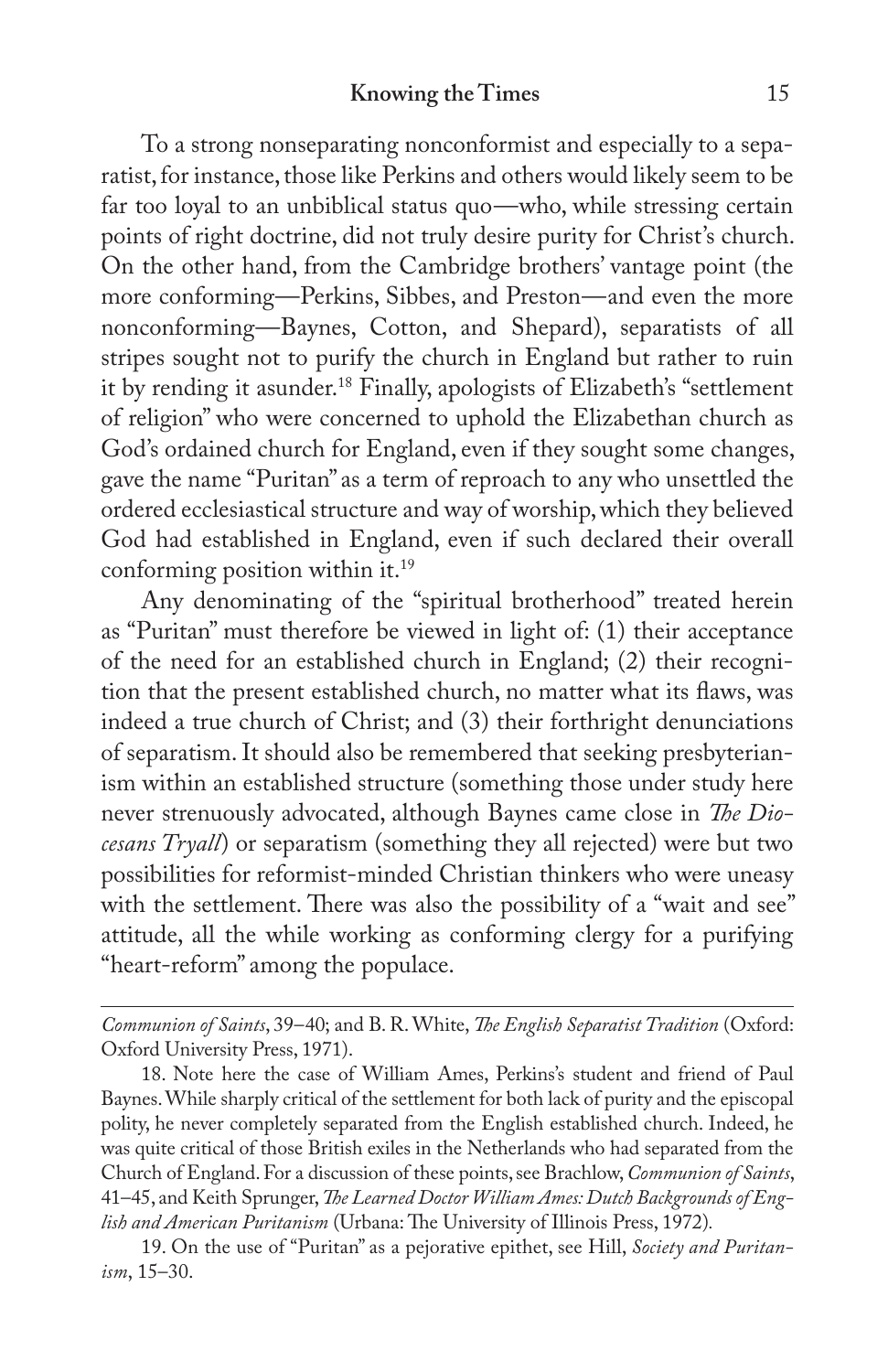While none of those under study who remained in England (see chapters 2–5) produced any works advocating episcopacy or made any strong polemics in favor of the prayer book, they all *generally* remained quiet about issues of polity and liturgy. Paul Baynes, who wrote the treatise *The Diocesans Tryall*, proved the exception to this rule in this work and did indeed attack episcopacy. Nevertheless, as will be shown in chapter 3, Baynes eschewed separatism as well. In fact, although silenced by authorities for his recalcitrance, Baynes remained within the established church until his dying day, laboring for what he deemed most important—namely, the "heart-piety" mentioned above.

Cotton and Shepard (the subjects treated right before the conclusion) prove to be more of a problem on the matter of conformity. Yet even here, when they did reject episcopacy once in the "freer-aire" of New England, they did so not as separatists such as the Plymouth and Salem colonies, but rather as those who adopted a new polity model namely, Congregationalism or, as it was often called in England, Independency—as that which offered the best model for an established church. Still seeing themselves tied to the established church of the home country, however tenuously, they hoped the church in England would adopt such ways once its leaders saw both the scriptural basis and the excellent spiritual fruits in its New World context.

Not only so, but they too, even in their New England experience, repudiated a separatist stance toward the established church of the homeland, considering their ordinations at the hands of bishops in England to be valid in New England.<sup>20</sup> As noted, they deemed themselves different from the actual separatistic colonial settlements of Plymouth and Salem. Indeed, part of Cotton's battles with the separatist Roger Williams concerned the very issue of the relationship of those in New England to the established church of the homeland.<sup>21</sup> Thus even here, the issue was not separation from the concept of an

<sup>20.</sup> This, however, carried with it a paradoxical element. Their English ordinations gave them the title "The Reverend Mr.," but such ordination still had to be confirmed by the calling by a congregation to a particular visible local assembly.

<sup>21.</sup> For discussions of the Cotton-Williams battles, see the following: Edwin Gausted, *Liberty of Conscience: Roger Williams in America* (Grand Rapids: Eerdmans, 1991); Edmund Morgan, *Visible Saints: !e History of a Puritan Idea* (New York: Cornell University Press, 1963); Larzar Ziff, *The Career of John Cotton: Puritanism and the American Experience* (Princeton, N.J.: Princeton University Press, 1962); and Sacvan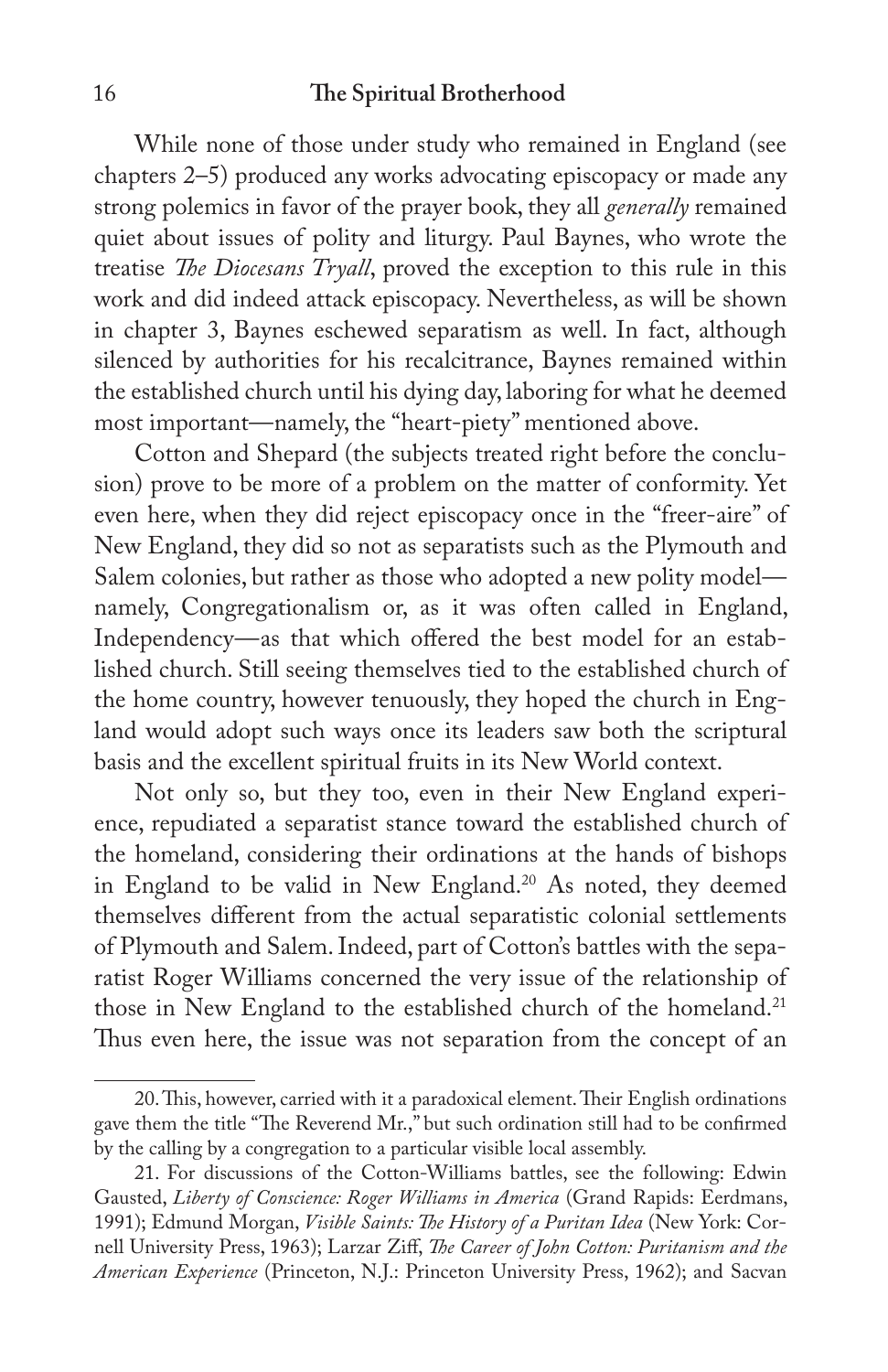### **Knowing the Times** 17

established church per se, but how their ability to express their concept freely in New England affected the understanding of how to apply the concerns about piety, concerns they had learned through figures such as Perkins, Baynes, Sibbes, and Preston, now in their New World context.

Regarding the concept of "Puritanism" and the place of these thinkers within it, all of these divines should probably be seen as Puritans given that they were conformists in general, although some moved in a more nonconforming but nevertheless nonseparating direction. Within this, even the most conforming among them could be wary and critical of the establishment, if the opportunity arose, for its overall emphases or lack thereof concerning true biblical doctrine and piety. This places them within, at least, a generic Puritanism.

The whole question seems to rest on whether one wishes to define the term "Puritan" broadly or narrowly. If by it, one means primarily those advocating a purifying of the established church through a call for presbyterian polity or the criticisms of liturgy and vestments and the subsequent call for worship following a biblically regulative principle, these spiritual brothers would not fit such a mold for the "Puritan" way, since these were not their chief complaints with the established church. The brothers' chief interests lay far more with matters of personal piety, as that thoughtful and heartfelt piety revolved around justification and sanctification—the two great benefits of union with Christ. They disliked the label "Puritan." Nevertheless, they also felt that there existed within the established church in England a remarkable failure to follow a biblically rooted soteriology looked at through the lens of Protestant Reformation concerns, and so they used their positions as conforming ministers as platforms to exhort the members of the established church to purity by following the doctrinal guidelines already established confessionally in a document such as the Thirty-Nine Articles. Their Puritanism included a vision for visible reformation of the whole established church that would arrive through strong preaching and

Bercovitch, "Typology in Puritan New England: The Williams-Cotton Controversy Reassessed," *American Quarterly* 19, no. 2 (1967): 166–91.

For the two sides of the debate, see John Cotton, *!e Controversie Concerning Liberty of Conscience in Matters of Religion* (London, 1646); John Cotton, "A Sermon Delivered at Salem (1636)," in *John Cotton on the Churches of New England*, ed. Larzar Ziff (Cambridge, Mass.: Harvard University Press, 1968), 41-68; and Roger Williams, *!e Bloudy Tenant of Persecution, for Cause of Conscience* (London, 1644).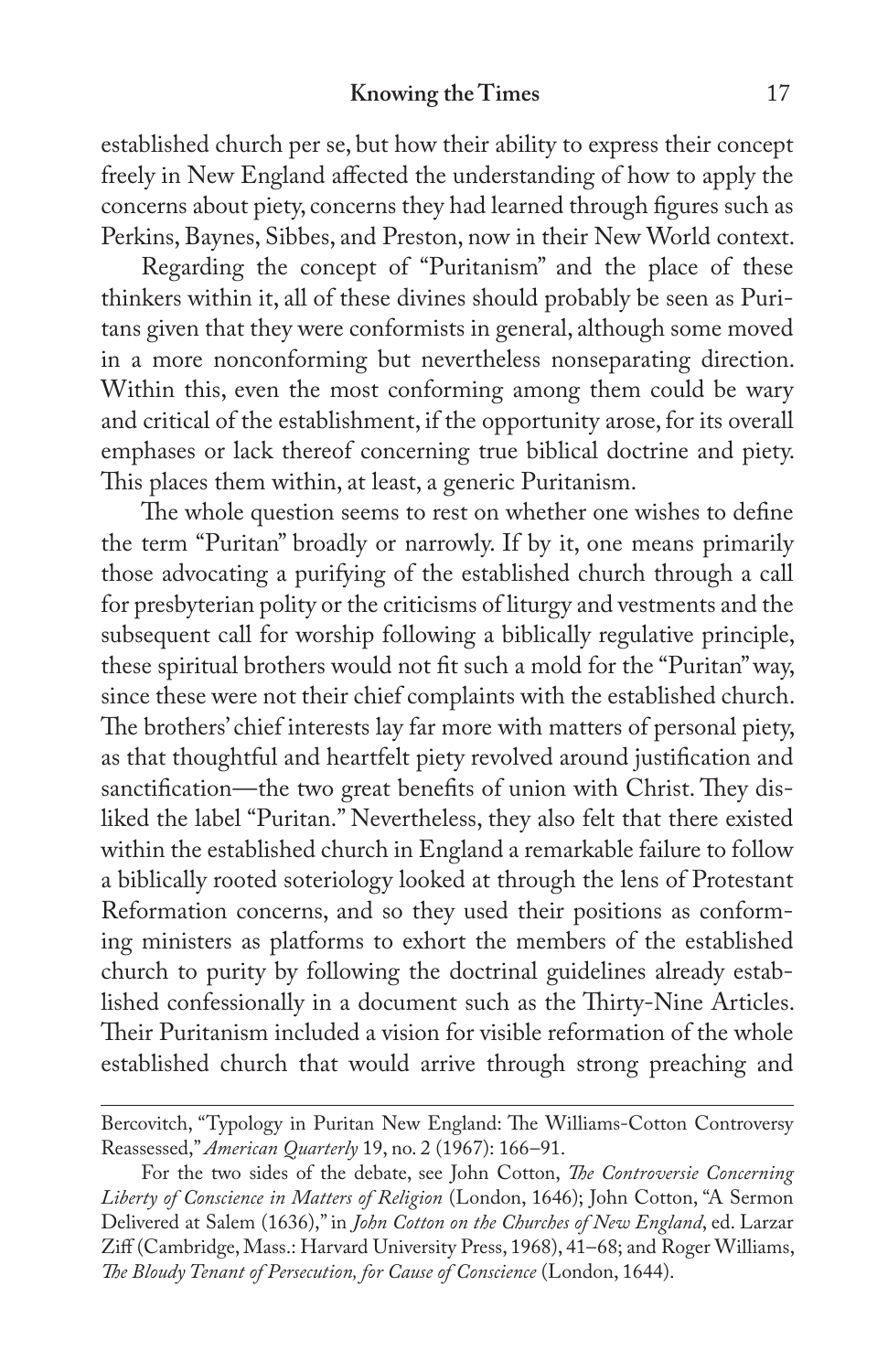teaching about coming to Christ and living in Him rather than around structural ecclesiastical purity.

Part of the solution to the problem of defining just who these men were and the somewhat ambiguous and never structurally organized movement to which they belonged—whether one wishes to refer to them as "Puritans" and it as "Puritanism" or something else—arises as one reflects seriously on the intellectual, cultural, and social contexts in which they worked and in which this "brotherhood of common concern" arose. Before looking in more detail at what these spiritual brothers from Cambridge taught concerning the doctrines of sovereign grace and the nature of Christian piety (the focus of the subsequent chapters), the rest of this chapter seeks to introduce the reader to two issues of these historical-contextual issues: (1) their understanding on how to view the relationship of faith and reason, given the call to a learned ministry and to a staunch upholding of the Scriptures as the sole final authority in matters of faith and practice; and (2) their belief that the established church was indeed a true church, yet sorely in need of a reformation of the heart. While no pretense is made that what follows gives an exhaustive handling of these two contexts, $22$  this brief overview should help the reader recognize some important social and

<sup>22.</sup> The closest approximation to an exhaustive analysis of Puritanism in the period 1558–1640, which takes into account much of the historical background, would be to make a triad of Collinson, *Elizabethan Puritan Movement*; Lake, *Moderate Puritans*; and Nicholas Tyacke, *Anti-Calvinists: !e Rise of English Arminianism, c.1590–1640* (Oxford: Oxford University Press, 1987). These three tend to agree with one another on the rise and significance of a "moderate Puritanism" that, albeit uncomfortably at times, remained within the Church of England with a strong vision for the Church of England and a strong tie theologically to the mainstream Church of England position. This being said, both Tyacke and Collinson also see the ecclesial and theological leadership within the established church as a whole throughout the Elizabethan and for much of the Jacobean period as being overall Reformed in direction amid the retention of the older episcopal system. Lake seems somewhat less comfortable with this, although he does not challenge the idea as much as Peter White, *Predestination, Policy, and Polemic* (Cambridge: Cambridge University Press, 1992). Also, in a recent work, Julian Davies, while not challenging the idea that something "new" in a sense came on the scene with the accession of Charles I in 1625, takes the focus away from a "Calvinism vs. anti-Calvinism" clash (Tyacke) and places it on a political ideology, which he calls "Carolinism," which nevertheless had significant religious overtones (Julian Davies, *!e Caroline Captivity of the Church: Charles I and the Remoulding of Anglicanism* [Oxford: Oxford University Press, 1993]).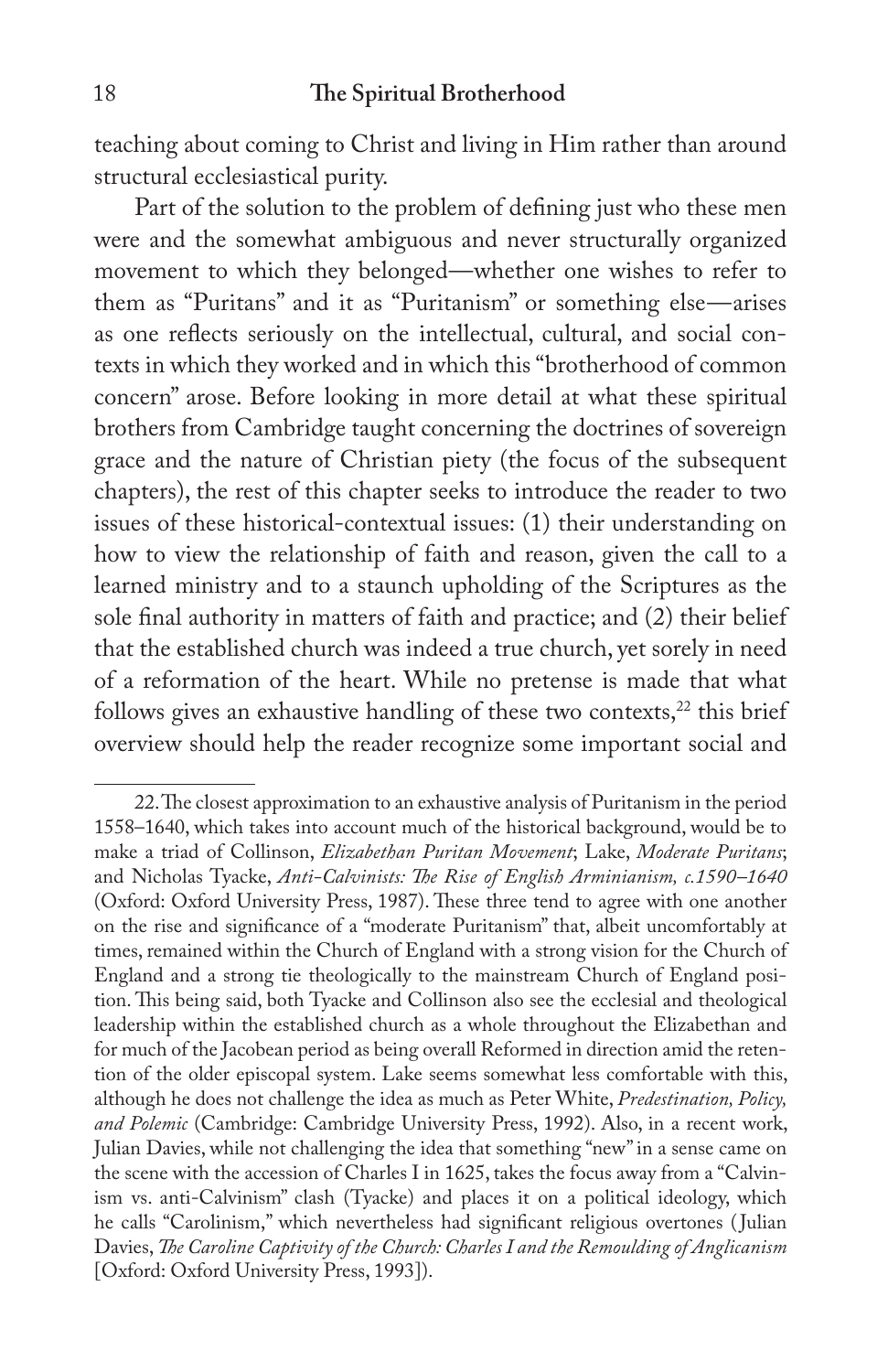cultural factors that helped bring such a passionate concern in these thinkers for the call to personal godliness in Christ. Too often it seems, some modern scholars, in the justifiable attempt to place these divines within the history of ideas, have relied too heavily on partial definitions, such as the idea that they were all "scholastics" or "primitivists" or basically "nonecclesiologically minded" or "voluntarists," and so forth, which singly fail to delineate fully what drove the men under examination herein in their reforming work.

## **Elizabethan Cambridge: Training Ground for a Spiritual Brotherhood**

From early in the sixteenth century, Cambridge beckoned young men from England to come and discuss new ideas that were flowering elsewhere in Europe. The humanist scholar and critic of the medieval church, Erasmus, made several trips and served the university as a lecturer in Greek in 1506 and as the Lady Margaret Professor of Divinity from 1509 until 1514.23 Interested fellows and students alike met at the Inn of the White Horse during the 1520s to debate the teachings emanating from a heretofore little known university in Wittenberg, Germany, as they drank their beer and wine. These gatherings were informal get-togethers and more than likely included later opponents of the Reformation in England such as Gardiner, along with advocates for reform such as Cranmer, Latimer, Ridley, and Bale.<sup>24</sup>

New ideas, new learning, and reformation—advocates for these appeared in a variety of guises in Cambridge throughout the sixteenth and into the seventeenth century. They called on England as a nation and the individuals that comprised it to change. In so doing and with varying agendas, they invoked the name of Christ as the one who led them to these exhortations to the nation and the people, for in this period intellectual and religious concerns intertwined with admonitions for personal and societal change.

<sup>23.</sup> On Erasmus in Cambridge, see Porter, *Reformation and Reaction*, 21–40, and Johan Huizinga, *Erasmus and the Age of Reformation* (Princeton, N.J.: Princeton University Press, 1984), 29–38, 58–61, 79–86.

<sup>24.</sup> On the Inn of the White Horse, see Porter, *Reformation and Reaction*, 45–46, 79; E. G. Rupp, *!e English Protestant Tradition* (Cambridge: Cambridge University Press, 1947), 18–20; and J. B. Mullinger, *History of the University of Cambridge* (Cambridge: Cambridge University Press, 1888–1911), 1:99–103.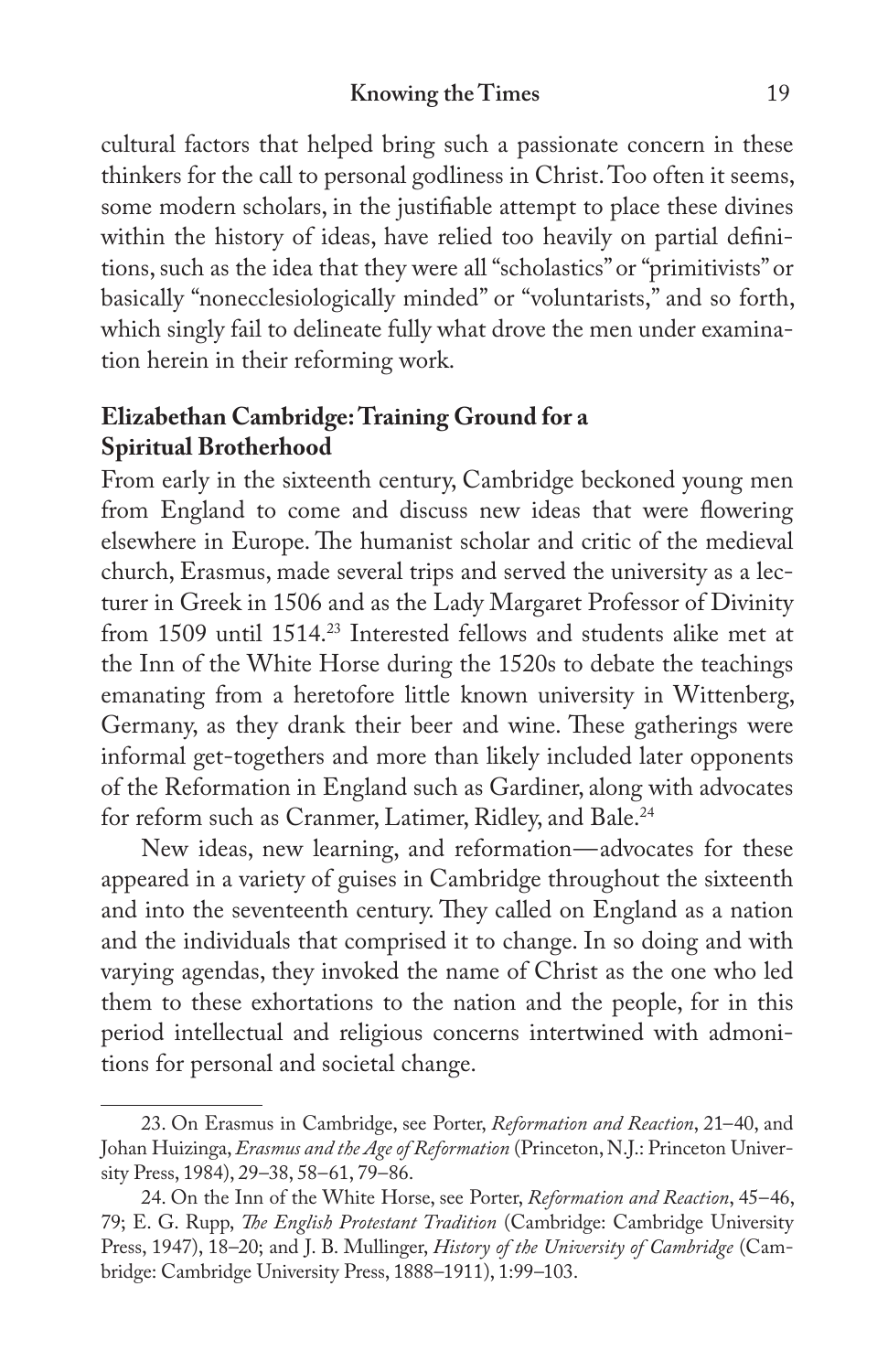Elizabeth's settlement of the religious question in the aftermath of her accession to the throne ended, at least in the minds of monarch and advisors, almost half of a century of confusion as to whether the English Church would remain within the Roman fold or separate into some other form, but it also brought with it new challenges and problems. One such problem was what to do with the universities, since these universities, while certainly serving the state, had always maintained some type of independence from royal interference. The royal visitation to Cambridge in July 1559 sought to enforce upon masters and fellows conformity to the Crown through an oath of allegiance to the monarch and to the royal supremacy over both church and state.<sup>25</sup> In general, however, the visitation, though thorough, proved mild in terms of disciplinary results.26

While this 1559 visitation mainly concerned itself with the elimination of strong dissent by those who still held allegiance to the old regime of Mary Tudor and to Rome, Elizabeth and the authorities under her faced another problem: "How to secure in the universities as elsewhere a minimum of outward conformity to the establishment without alienating some of the staunchest supporters of the Protestant settlement."27 Twigg notes: "Outward conformity and broad uniformity, rather than a precise, rigid orthodoxy, were the Crown's main aims. This policy was largely successful in containing Protestant extremism at Cambridge, although there was trouble at Corpus Christi (in the 1570s) and at St. John's (in the 1560s and again in the 1580s)."28

These "staunchly Protestant and Reformed" critics or "Protestants of the hotter sort" lived on the same grounds, ate in the same halls, listened to lectures in the same schools, and studied under the same fellows as their more conformist brethren. Like their forbears who met

<sup>25.</sup> For this oath, see G. W. Prothero, ed., *Select Statutes and Other Constitutional Documents Illustrative of the Reigns of Elizabeth and James I*, 3rd ed. (Oxford: Oxford University Press, 1906), 9, 40.

<sup>26.</sup> See Porter, *Reformation and Reaction*, 104-7, who records that significant changes occurred in only four of the fourteen colleges. Also see Mark Curtis, *Oxford and Cambridge in Transition, 1558–1640* (Oxford: Oxford University Press, 1959), 168–70; and John Twigg, *!e University of Cambridge and the English Revolution*, *1625–1688* (Cambridge: Cambridge University Press, 1990), 4, 8–9.

<sup>27.</sup> Curtis, *Oxford and Cambridge*, 169.

<sup>28.</sup> Twigg, *University of Cambridge*, 9. For a detailed account of the troubles at Corpus Christi and at St. John's, see Porter, *Reformation and Reaction*, 119–206.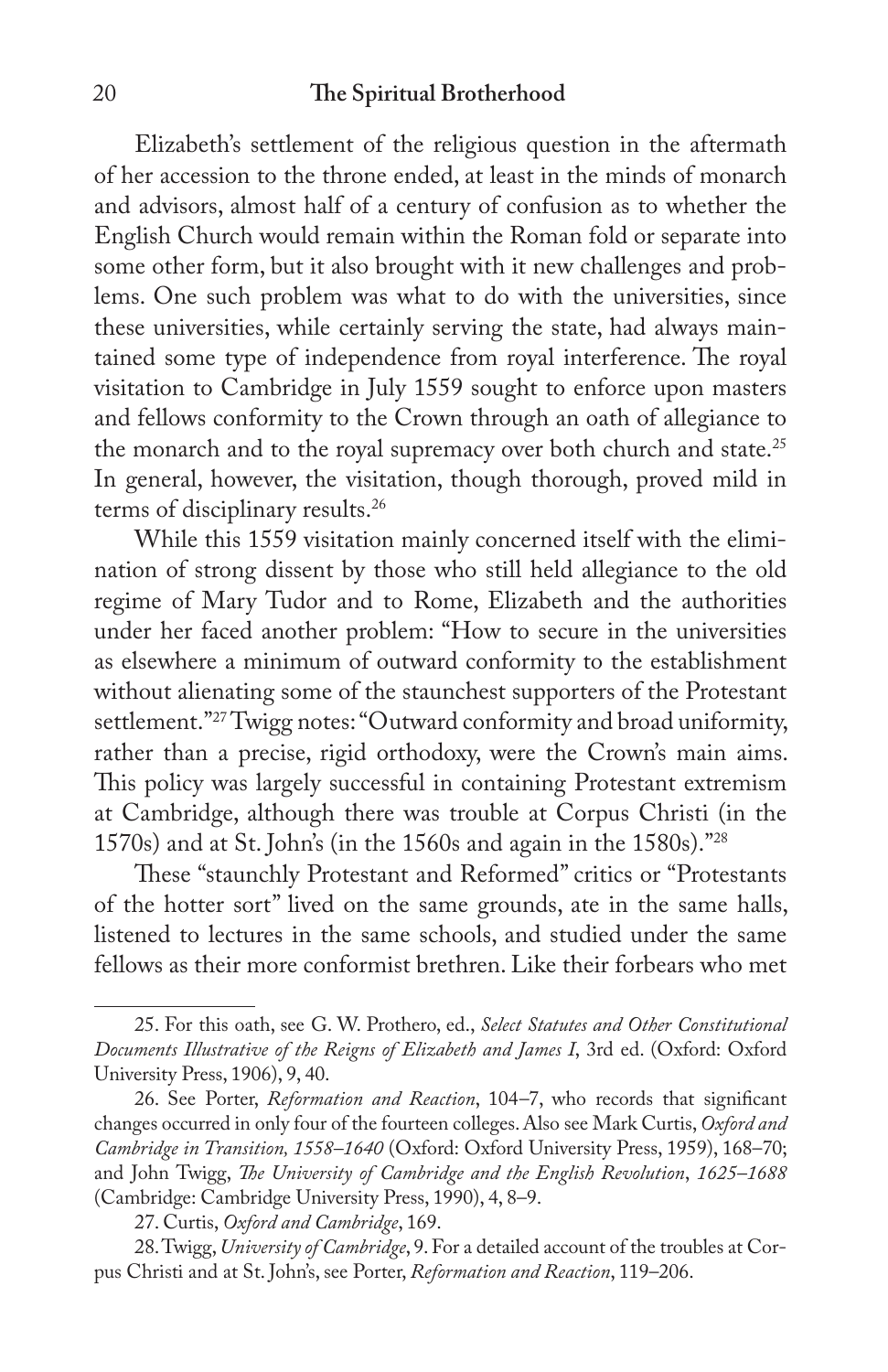at the White Horse to discuss Luther, they too could meet informally to analyze the Scriptures with those who would later oppose them. The most famous study group in this regard was one that included not only Laurence Chaderton, Ezekiel Culverwell, John Knewstubb, and John Carter (Puritans all), but also Lancelot Andrewes: "At their meetings they had constant Exercises: first, They began with prayer, & then applied themselves to the Study of the Scriptures; one was for the *Original Languages*, another's task was for the *Grammatical interpretation*; another's for the *Logical Analysis*; another's for the true sense and meaning of the Text; another gathered the Doctrines; and thus they carried on their several imployments, till at last they went out, like Apollos, eloquent men, and mighty in the Scriptures."29

This record of one group's weekly "conference," which, as Collinson observes, had affinities with "the method of biblical study perfected by the protestant humanists in Zurich and widely employed in the continental Reformed churches,"30 bears directly on the type of education that young men matriculated at Cambridge received, particularly those with an eye to the ministry. Here an issue arises about the type of education related to questions of faith and reason, given that the emerging spiritual brotherhood from Cambridge desired both a learned ministry, as well as one that submitted all questions of faith and practice to the Scriptures as the very Word of God.

Being "mighty in the Scriptures" marked *the* all-important goal; but just how did one achieve this? Could man's created yet fallen powers of reason be used? If the Bible provided life's blueprint, of what value was education in the arts? And if the arts should be studied, how did one pursue this task?

While they could be quite belligerent toward the settlement of religion for its failure to follow scriptural guidelines of polity or to promote greater godliness in the nation (or both), the precise, Scriptureminded, further Reformation-oriented "Protestants of the hotter sort" emerging from Elizabethan and Jacobean Cambridge remained quite conservative in their educational practices. Even in his argument that

<sup>29.</sup> Samuel Clarke, *!e Lives of !irty-Two Eminent Divines* (London, 1677), 133 (emphasis his). See Collinson, *Elizabethan Puritan Movement*, 126–27; John Morgan, *Godly Learning*, 237–38; and Porter, *Reformation and Reaction*, 270.

<sup>30.</sup> Collinson, *Elizabethan Puritan Movement*, 126.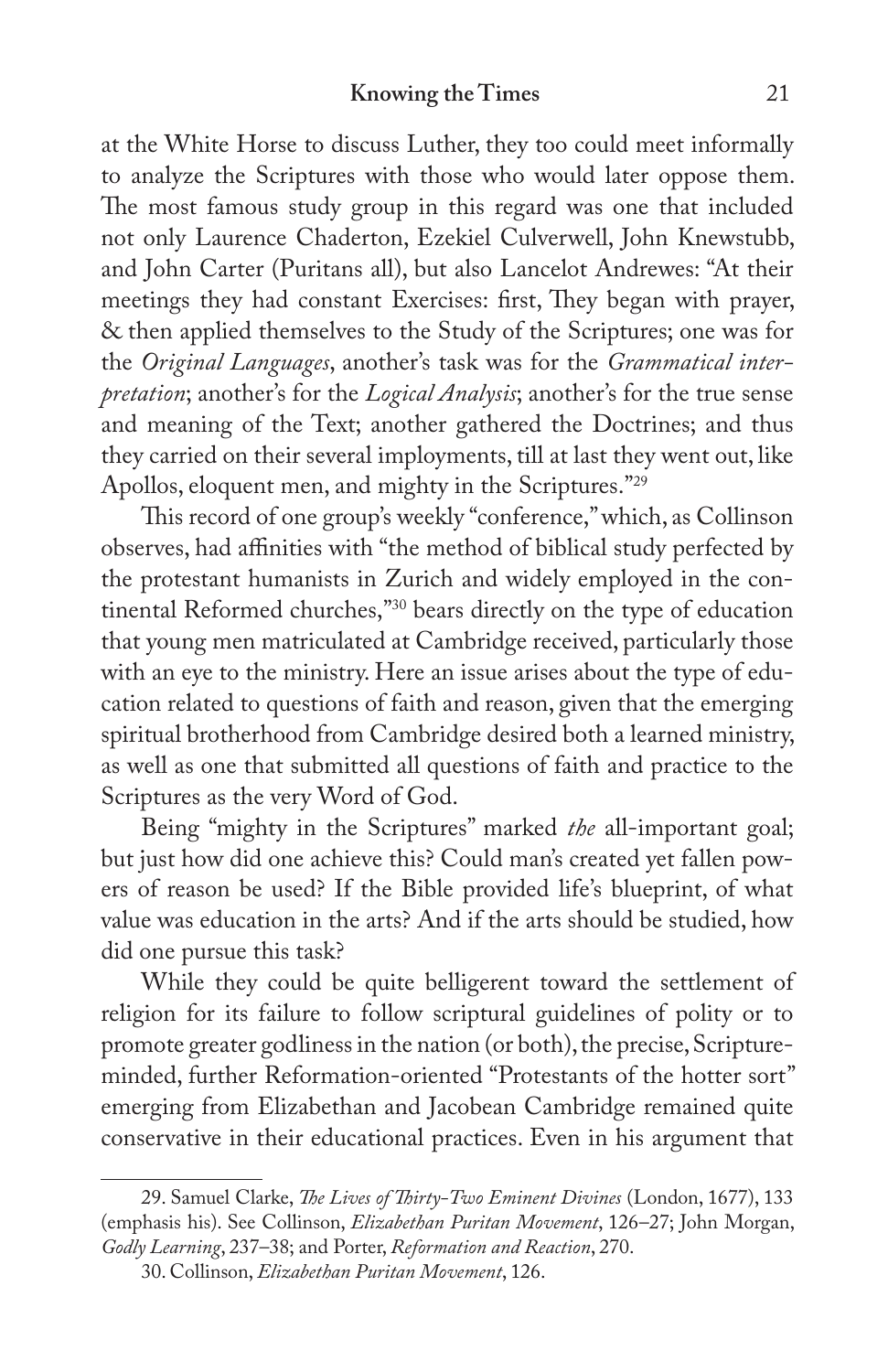"Puritanism" should be defined, at least partially, in terms of its "primitive" leanings toward "the standards of the Great Time [i.e., the world of the Bible]," Bozeman asserts that Puritan views "should not be confused with the Protestant anti-intellectualism of then or later times."31 When, as John Morgan records, tracts appeared that criticized Oxford and Cambridge for their failure to inculcate godliness in their students and to train them in the proper study of divinity, such tracts carried no rebuke of seeking an education that included a broad coverage of the liberal arts and furnished no major substitutions for the present curriculum or plans for curriculum reform.32

Indeed, some lavishly praised the universities. Richard Greenham, whom Haller designates "the patriarch of...[the] 'affectionate practical English writers'" and whose pastoral labors in Dry Dayton (five miles from Cambridge) proved inspirational for those who followed him in the brotherhood,<sup>33</sup> stated: "Colledges are as Epitomes of the Commonwealth...; and what a thing were it in an Epitome to find superfluitie. Universities are the eyes of the Commonwealth, and the mote in the eye is a great trouble. Brieflie, universities be the Lebanon of the Lorde, from whence timber must be fetched to build the Temple.... They be the polished sapphires to garnish the house of the Lord."34

William Ames, student of William Perkins, the "semi-separatist" who fled to Holland rather than conform and who was to have quite an impact on the New England divines,<sup>35</sup> also used the eye metaphor in his preface to his friend Paul Baynes's *!e Diocesans Tryall*: "Cambridge is or should be, as an eye to all our land: so that the alterations that fall out there cannot but be felt of all parts."36

Of course, ensconced within these panegyrics came a stiff warning: The universities must flee "superfluities" and beware of "motes in the

<sup>31.</sup> Bozeman, *To Live Ancient Lives*, 69.

<sup>32.</sup> John Morgan, *Godly Learning*, 238–40.

<sup>33.</sup> Haller, *Rise of Puritanism*, 26. On Greenham, see Haller, *Rise of Puritanism*, 26–29, and Porter, *Reformation and Reaction*, 215–18.

<sup>34.</sup> Richard Greenham, *!e Workes of the Reverend Richard Greenham*, ed. Henry Holland (London, 1612), 734.

<sup>35.</sup> On William Ames, see Sprunger, *Learned Doctor William Ames*.

<sup>36.</sup> William Ames, "Preface," in Paul Baynes, *!e Diocesans Tryall* (London, 1621), n.p. Although the preface was not signed, the general scholarly opinion is that Ames wrote it. This opinion has been followed here.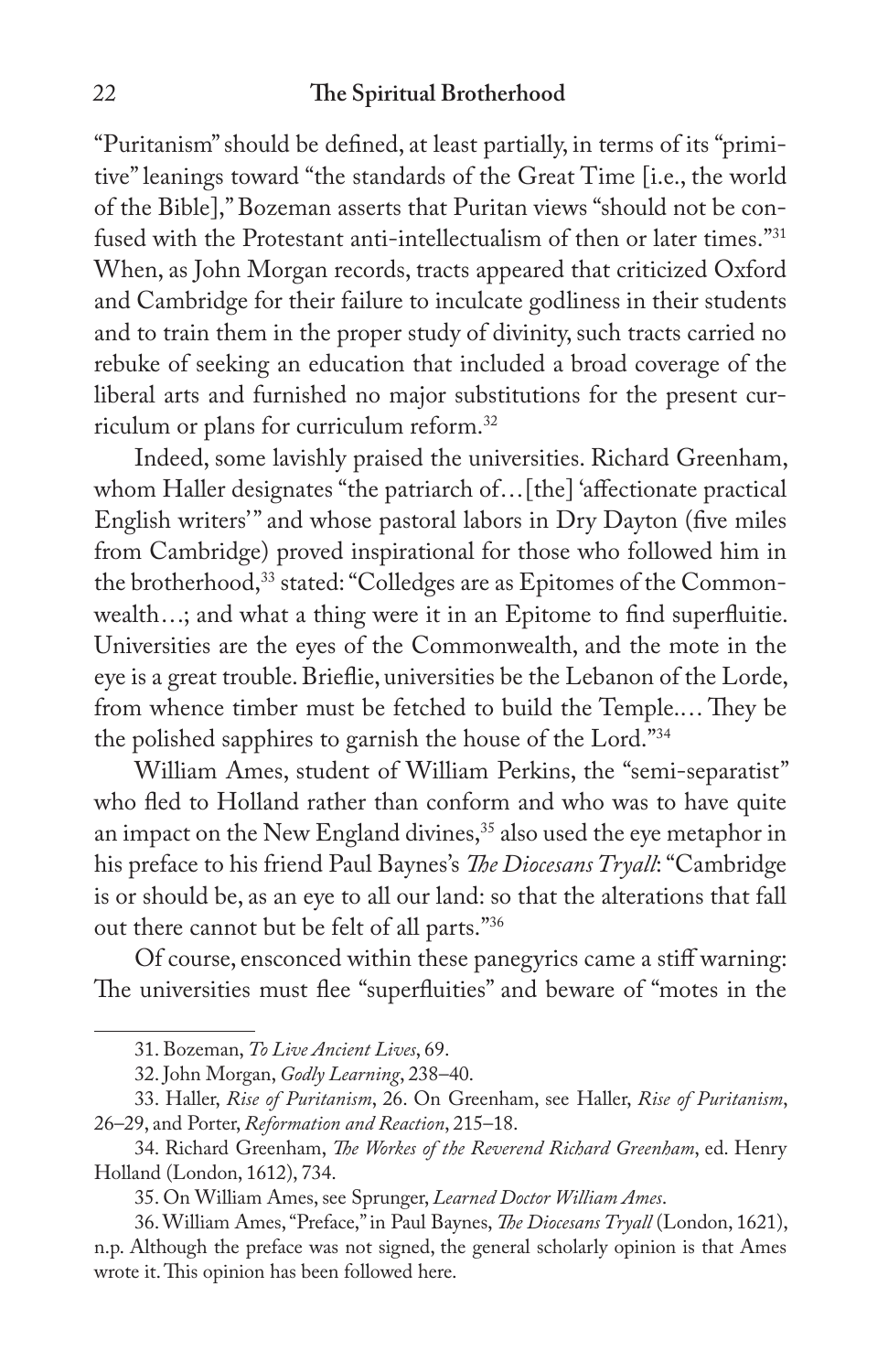eye." Training "godly and painful preachers" and encouraging godliness in those who chose not to pursue the ordained ministry mattered most to these divines when it came to viewing the university's functions. In a 1651 letter to Benjamin Whichcote, admonishing Whichcote to retain the Cambridge tradition of a "spiritual plain powerful ministry," Anthony Tuckney recalled that Paul Baynes once said that the reason "why Cambridge men were accounted more profitable preachers than Oxford men" was because "God had, from the first reformation, blessed Cambridge with exemplary plain and spiritual preachers."37

Rather than disregard the teachings of the schools in their preaching, however, the "godly preachers" of this spiritual brotherhood sought to transmit them to their wider audience. In a letter to the Massachusetts Bay Colony's governor John Winthrop, Thomas Shepard, who helped found Harvard College in New England, far from rejecting classical "heathen" authors, defended their use in the fledgling institution.<sup>38</sup> The seventeenth-century historian, Thomas Fuller, wrote: "Our Perkins brought the schools into the pulpit, and, unshelling their controversies out of their hard school terms, made thereof plain and wholesome meat for his people."<sup>39</sup> Perkins himself—while pointing out to the brotherhood the goal, "let us remember the end we aim at is not humane or carnall: our purpose is to save souls"—nevertheless also advocated a learned ministry and repudiated what he called "Anabaptisticall fancies," which favored "revelations of the Spirit" and "contemne[d] humane learning and the studie of Scripture."40

Just what, however, was taught in the schools? In many ways the Cambridge that Perkins and others entered as students<sup>41</sup> appeared

<sup>37.</sup> Benjamin Whichcote, *Moral and Religious Aphorisms*, ed. S. Salter (London, 1753), 37. Porter alerted me to this reference. See Porter, *Reformation and Reaction*, 229.

<sup>38.</sup> Thomas Shepard, Thomas Shepard to John Winthrop in *Winthrop Papers* (Boston: Massachusetts Historical Society, 1943), 346.

<sup>39.</sup> Thomas Fuller, *The Holy State and the Profane State*, ed. J. Nichols (London, 1841), 81.

<sup>40.</sup> Perkins, "On the Calling of the Ministrie," in *Works*, 2:431, 442.

<sup>41.</sup> All of them, except Preston and Shepard, matriculated into the university during Elizabeth's reign: Perkins to Christ's in 1577; Baynes to Christ's in 1590; Sibbes to St. John's in 1595; and Cotton to Trinity in 1597–1598. Preston entered King's in 1604, i.e., right at the beginning of James's reign. Shepard, by far the youngest, matriculated into Emmanuel in 1619. More biographical information will be given in the subsequent chapters on each of these preachers.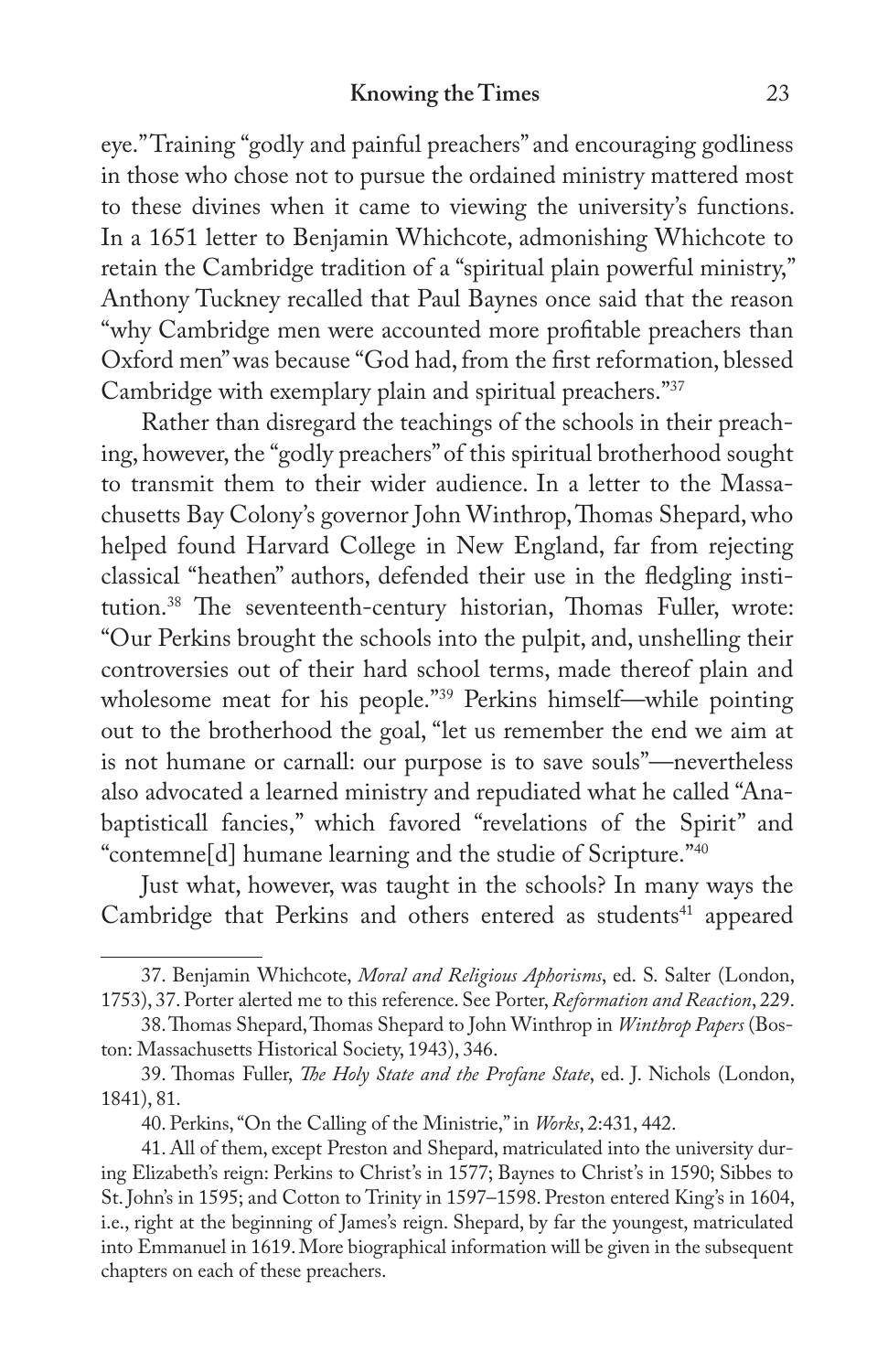similar to the university as it had been since medieval times. The basic scholastic structure of the curriculum remained intact.<sup>42</sup> To earn a degree, Cambridge required students to know and use all the "scholastic forms" such as disputation and declamation. Aristotle and the medieval reading of Aristotle remained a strong source of educational nourishment.43 Nevertheless, subtle changes, possibly unnoticeable to some of the fellows and professors themselves, appeared as cracks in the older medieval educational edifice.

For one thing, the social composition of the university had changed. No longer was Cambridge primarily a tightly knit community of scholars working and studying directly under the church in some way, shape, or form. Under these previous circumstances, discipline could be more tightly maintained. Ecclesial, social, and economic changes under the Tudors brought into Cambridge and Oxford the sons of the gentry who arrived at the universities with secular careers in mind. Many were not even considering a degree. While those who came to Cambridge destined for ecclesiastical callings certainly desired degrees and possibly placed themselves under their tutors' discipline with more vigor than those not following the call to the ministry, they nevertheless worked in this more open atmosphere.<sup>44</sup>

This indeed may have helped shape the brothers' perceptions of the lack of godliness in the England of their day—they witnessed it firsthand in their university experience as students. At least one of those under examination here, John Preston, entered Cambridge with

<sup>42.</sup> For the statutes governing the Cambridge curriculum, see "Statuta Reg. Eliza., c." and "Interpretation of the Statutes" in George Dyer, ed., *!e Privileges of the University of Cambridge* (London, 1824), 1:164–206 and 277–99 respectively. Also consult Harris Francis Fletcher, *The Intellectual Development of John Milton* (Urbana: The University of Illinois Press 1961), 2:esp. ch.1; and Curtis, *Oxford and Cambridge,* 89–94.

<sup>43.</sup> See William Costello, *!e Scholastic Curriculum in Early Seventeenth-Century Cambridge* (Cambridge, Mass.: Harvard University Press, 1959), 35–38, 146–50.

<sup>44.</sup> On the rise of students at Tudor and pre-Revolution Stuart Cambridge not seeking a career in the church, see Curtis, *Oxford and Cambridge*, especially 83–124; Jefferson Looney, "Undergraduate Education at Early Stuart Cambridge," History of *Education* 10, no. 1 (1981): 9-19, and Lawrence Stone, "The Educational Revolution in England, 1560–1640," *Past & Present* 28 (1964): 57–80. Looney writes on 9: "It is generally recognized that during the reign of Elizabeth I, significant numbers of children of gentle birth with no intentions of entering the church began to enter the English universities. This trend continued until 1640, and by the end of the period as many as half the entering students were of gentle birth."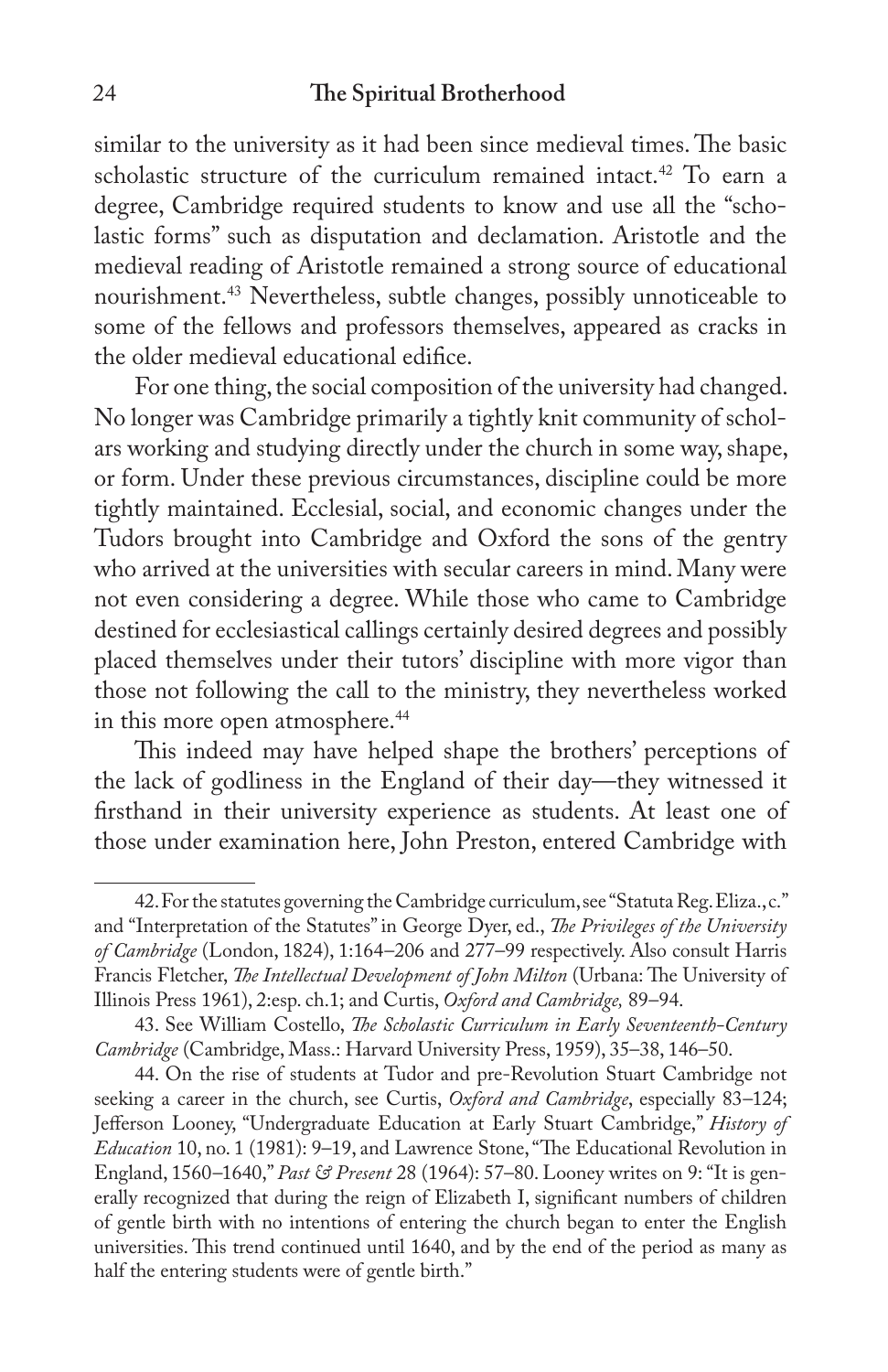no thought of being a "Puritan" minister or even a part of the "Puritan godly" and indeed looked down upon preaching.45 Perkins mentioned, in what Breward calls a "rare autobiographical reference," that prior to his conversion (which occurred while he was a student at Cambridge), "he was deeply interested in astrology 'until it pleased God to lay before me, the profaneness of it.'"46 While all of those treated herein claimed Cambridge as the earthly home of their conversions, they also recognized it as a place in which the unconverted and undisciplined in matters of a true biblical piety lived and worked.

By the mid-1500s the statutory curriculum itself, while retaining features of the traditional medieval scholastic way, also deviated at points from the standards of the Middle Ages. In keeping with humanist concerns, rhetoric was given more emphasis and moved from the later years to the first year of the BA, where originally logic reigned supreme. Logic, nevertheless, retained its high profile and was taught in the second and third years.<sup>47</sup> And while, as Morgan contends, "Aristotelianism proved a hardy plant,"48 the Aristotelianism learned by Cambridge undergraduates had undergone at least a slight face-lift. The increased concern of Renaissance thinkers for textual studies found its way to Tudor Cambridge and brought with it a new reading of Aristotle in light of his own ancient context and in light of other classical authors.49 Also, while one must be careful not to make too much of it,

<sup>45.</sup> Thomas Ball, *The Life of the Renowned Doctor Preston*, ed. E. W. Harcourt (London, 1885; according to Harcourt, originally published in 1628), 5–18. In his wellresearched *English Hypothetical Universalism: John Preston and the Softening of Reformed !eology* (Grand Rapids: Eerdmans, 2007) Jonathan Moore noted that I was incorrect in the original dissertation version of this manuscript to follow Harcourt's dating, and I thank him for the correction that Ball's biography could not have been written until 1636 at the earliest.

<sup>46.</sup> Ian Breward, "The Significance of William Perkins," *The Journal of Religious* History 4, no. 2 (1966): 116-17. The Perkins quotation is from *Resolutions to a Countriman* (Cambridge, 1585), sig. Bia. Ball reminisced that his master, John Preston, also dabbled in the astrological arts prior to his conversion. See Ball, *Life of the Renowned Doctor Preston*, 14–16.

<sup>47.</sup> See Curtis, *Oxford and Cambridge*, 85–93.

<sup>48.</sup> John Morgan, *Godly Learning*, 106.

<sup>49.</sup> See Todd, *Christian Humanism*, 61–63, 80–81. She writes on 62, largely in criticism of Costello, who believes that the statutory requirements show the continued indebtedness of Tudor and Jacobean Cambridge educators to medieval views: "The medieval structure...was maintained by the statutes, as were the medieval pedagogical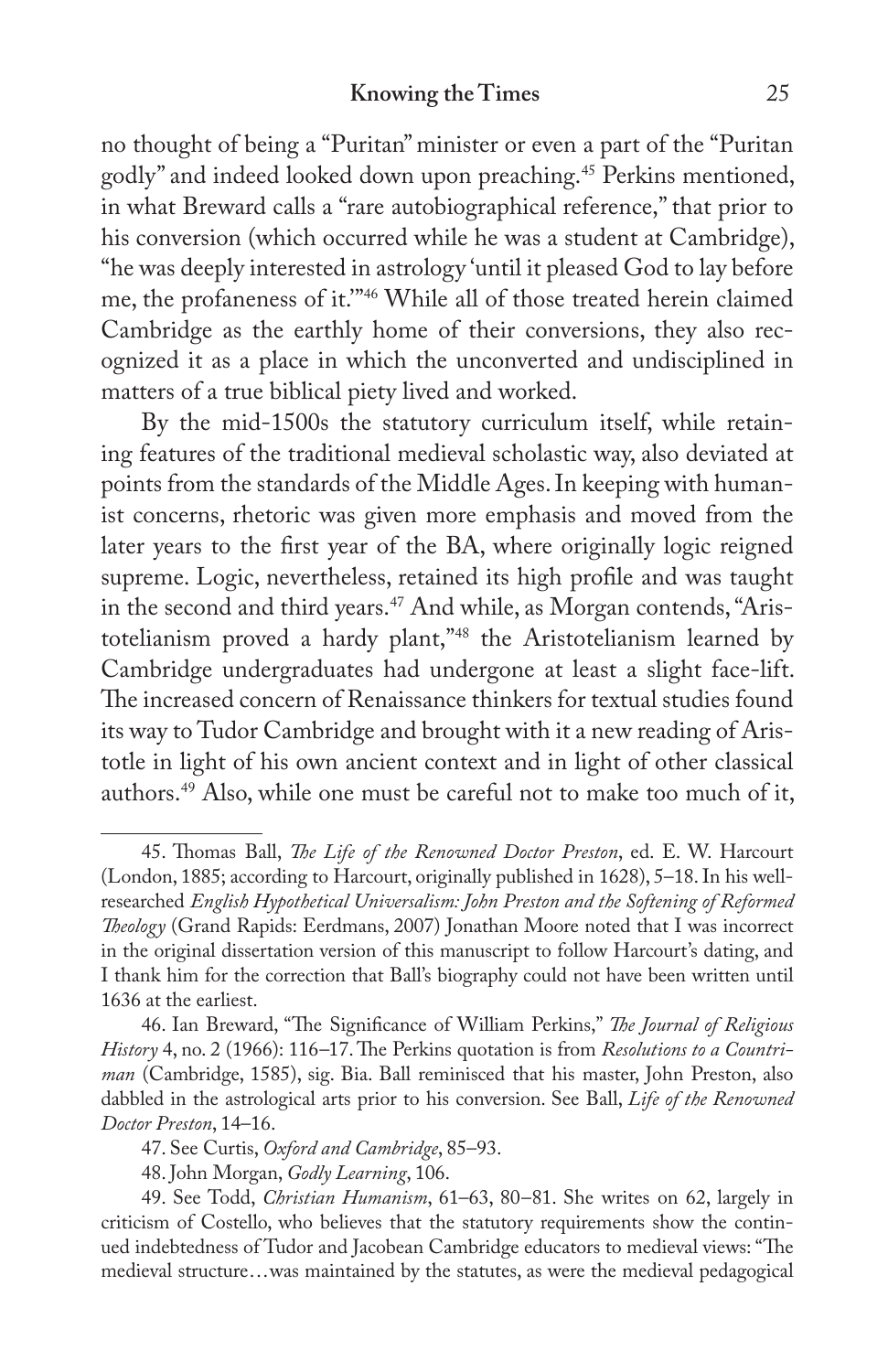"Ramism," as outlined by the sixteenth-century thinker Peter Ramus, as an alternative to a more rigid Aristotelianism way provided some Cambridge thinkers, especially Perkins and Ames, a different way of framing logic, philosophy, and ethics.<sup>50</sup>

Perkins's extremely influential manual on homiletics and exegesis, "The Arte of Prophesying,"<sup>51</sup> showed the brotherhood's reception of

methods.... But the way in which such integral parts of the medieval curriculum were presented to the undergraduates had changed dramatically." Also note Curtis, *Oxford and Cambridge*, 93: "Too often historians of education have mistaken rules and regulations for evidence of practice." Also see John Morgan, *Godly Learning*, 226–28. Finally, note Rodney Stark, *For the Glory of God: How Monotheism Led to Reformations, Science, Witch-hunts, and the End of Slavery* (Princeton, N.J.: Princeton University Press, 2002). Stark also warns the modern person looking back on the scholasticism at the universities of the Middle Ages to beware of failing to recognize that the medieval scholastics, while often advocating Aristotle, could be quite critical of Aristotle long before Renaissance humanist criticisms of scholasticism even came into play.

50. The issue of the influence of Ramism on Tudor and Jacobean Cambridge is beyond the scope of this book. Perry Miller first brought the importance of Ramist thought as a source for the Cambridge brotherhood's thought to the attention of the scholarly community in *The New England Mind in the Seventeenth Century* (Cambridge, Mass.: Harvard University Press, 1939), chaps. 5–7. Since Miller, scholars have differed widely over Ramism's relative importance; but the general view held today is that Ramism, while certainly an influence, should *not* be viewed as providing *the* main foundation for these divines' theological discourse. See Bozeman, *To Live Ancient Lives*, 67–68; Curtis, *Oxford and Cambridge*, 93–95; John Morgan, *Godly Learning*, 110–12; Todd, *Christian Humanism*, 67–68; and Richard Muller, *God, Creation*, *and Providence in the !ought of Jacob Arminius* (Grand Rapids: Baker, 1991), 16–20. Muller writes on 16: "It would be a mistake to view Ramus as either an adversary to all things Aristotelian or as a humanistic liberator of theology from 'scholastic subtleties.' Ramus' thought is better understood as a modified Aristotelianism in the tradition of the late medieval logician Rudolf Agricola.... Some of [Ramus's] best arguments were drawn directly from Aristotle."

For a sympathetic treatment of Ramist influence on the Cambridge brotherhood, see Sprunger, *Learned Doctor William Ames*; and Donald K. McKim, *Ramism in William Perkins' !eology* (New York: Peter Lang, 1987)*.* Yet even McKim states on 132: "The philosophy of Ramus provided [for Perkins and Ames] definitions for and grounded theology's centring focus on God. This was where Puritans who followed Calvin believed the proper emphasis should be. Ramism as adapted by the Puritans did not give specific content to theology as such. The sources of theology for the English Puritans were more from Calvin's Geneva [than] from Ramus's Paris."

51. Perkins, "The Arte of Prophesying," in *Works*, 2:731–62. For a discussion of the importance of Perkins's "The Arte of Prophesying," see Teresa Toulouse, *The Art of Prophesying: New England Sermons and the Shaping of Belief* (Athens, Ga.: University of Georgia Press, 1987), 14–23. Also see my piece: Paul Schaefer, "*!e Arte of Prophesying* by William Perkins (1558–1602)," in Kelly Kapic and Randall Gleason, eds., *!e*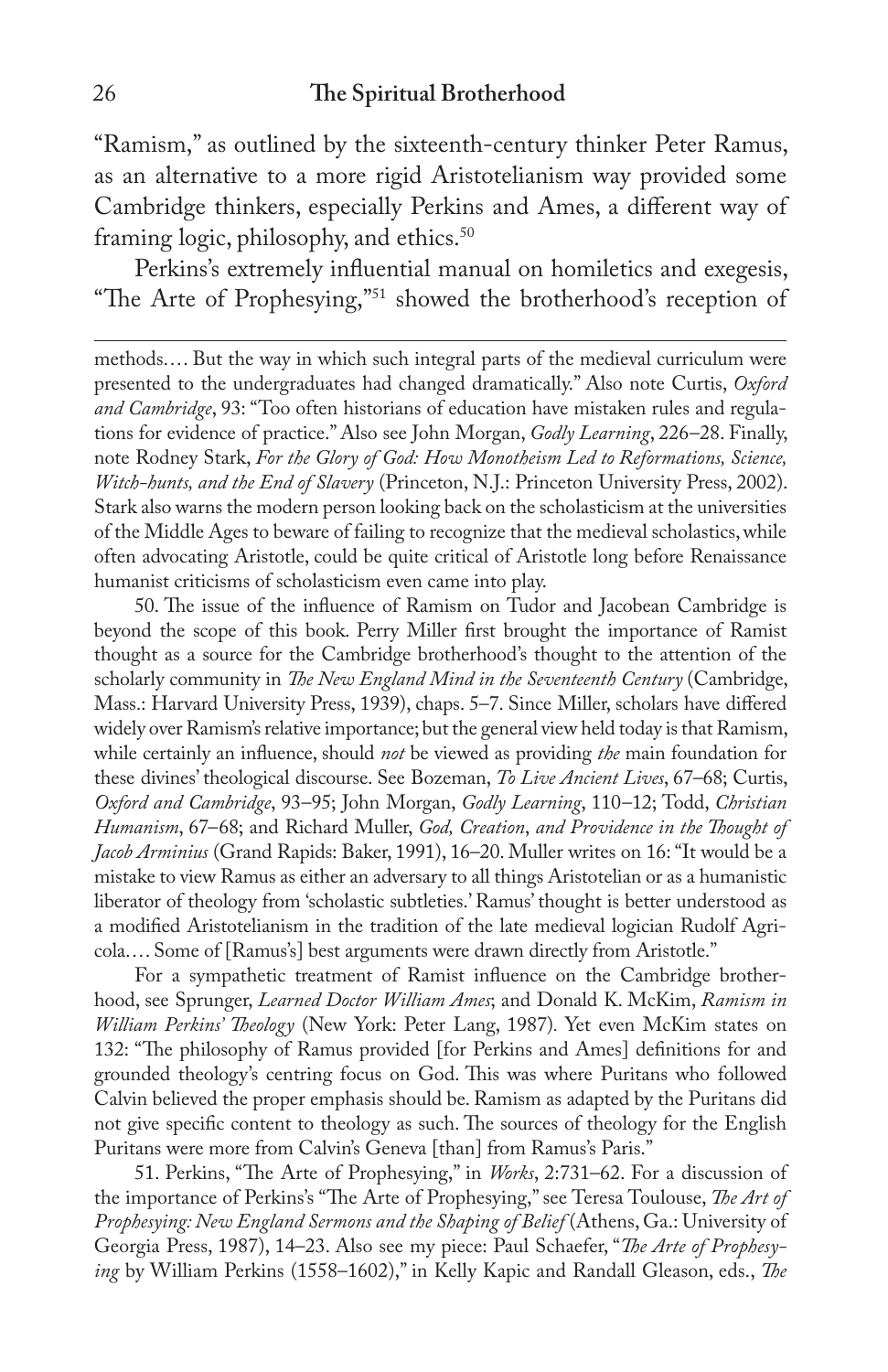elements of the "new learning." His list of writers who "leant their help" in "the framing" included not only eminent Reformed divines from the Continent, such as Beza, Hyperius, Junius, and Wigandus, but also the Lutherans, Hemmingsen and Illyricus, the humanist Erasmus, and, perhaps inevitably—to show his ties to both the early church catholic and to the rediscoveries at the time of the Reformation—the church father Augustine.<sup>52</sup> Perkins advised the theological student not only to know the definitions, divisions, and properties of "the substance of Divinity" but also, in a way reminiscent of Chaderton's "conference" (noted above), told them to read diligently the Scriptures "in this order: using gramaticall, rhetoricall, and logicall analysis, and the helpe of the rest of the arts."53

Since the "aim" was "to save souls," however, Perkins exhorted wouldbe preachers to "conceal the arts" when delivering the message to the people from the pulpit. He urged that "plaine speech" should proceed from the pulpit and warned against "the least ostentation." Preaching must be "spiritual and gracious...simple and perspicuous," for the preacher's purpose in proclamation was the "hiding of humane wisdome and the demonstration and showing of the Spirit." Perkins nevertheless also condemned "barbarisme...in the pulpit" and extolled the "arts, Philosophy, and a variety of reading whilest...framing the sermon" as not only laudatory but necessary.54 A concern for a fully learned but also clear and vigorous evangelical rhetorical eloquence ruled the day.

The most notable and vivid episode involving this "plain style" and these Cambridge brothers occurred in the aftermath of a 1611 Cambridge sermon by John Cotton, and involved not only Cotton but also Sibbes and Preston. Although at the time a fellow of Emmanuel

*Devoted Life: An Introduction to the Puritan Classics* (Downers Grove, Ill.: InterVarsity Press, 2004), 38–51.

52. Perkins, "Arte of Prophesying," in *Works*, 2:762. Breward helpfully lists the exact works from all of the authors named by Perkins: "Augustine, *On Christian Doctrine*, Bk. IV; N. Hemmingsen, *!e Preacher*, 1576; A. Hyperius, *!e Practis of Preaching*, 1577; D. Erasmus, *Ecclesiastae*, Basle, 1535; J. Wigandus, *In XII Prophetas Minores Scripturae*, Basle, 1567; T. Beza, *Tractiones Theologiae*, Geneva, 1570–1582, together with the edition of the Bible in which he, Tremellius, and Junius collaborated" (Ian Breward, general introduction to *!e Arte of Prophesying*, in William Perkins, *!e Work of William Perkins*, ed. Ian Breward (Appleford, U.K.: Sutton Courtenay Press, 1971), 329.

53. Perkins, "Arte of Prophesying," in *Works*, 2:756–57.

<sup>54.</sup> Ibid., 2:756–62.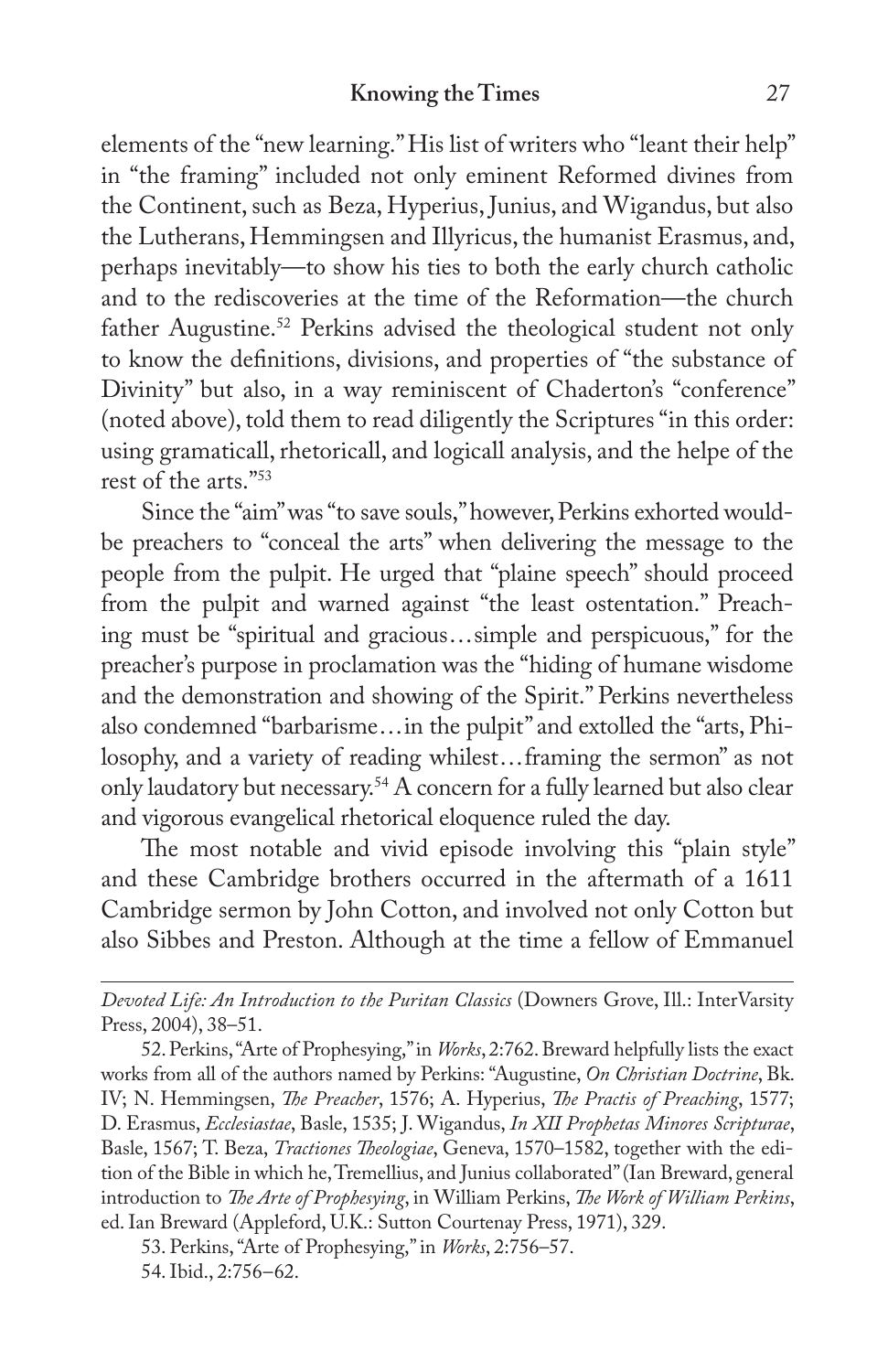College—that "Puritan seedbed" founded by Walter Mildmay in 1584 with Perkins's former tutor, Laurence Chaderton, as its first master<sup>55</sup>— Cotton had gained a reputation for his use of a more ornate pulpit eloquence style than typical for one deemed a Puritan. Yet Cotton also had been undergoing a re-examination of his views about preaching, and even Christian commitment itself, through listening to Richard Sibbes at nearby Holy Trinity during the years previous to this famous sermon delivered at St. Mary's, Cambridge. With a large congregation eagerly awaiting another oratorical gem for which Cotton had become known, Cotton shocked them by preaching in the "plain style." He returned to his room dejected; the audience had received the sermon with scorn (the students even pulled their caps down over their ears in disgust). "But lo," Cotton's seventeenth-century biographer John Norton recorded, "Master Preston knocks at his door, and coming in, acquaints him with his spiritual condition, and how it pleased God to speak effectually unto his heart by that Sermon."<sup>56</sup> Since coming to Christ in faith served as a, if not the, primary purpose of preaching— "Then faith is by hearing, and hearing by the word of God" (Rom. 10:17, Geneva Bible)—Cotton knew in his mind and heart that God now called him to the "plain [but still definitely learned] style."

The heightened awareness of some of the techniques derived from Renaissance humanist techniques and principles of understanding and interpreting texts, seen most notably in their Bible study and sermon preparation methods as well as their concern for a proper spiritual rhetoric, combined therefore with the brothers learning through the older medieval scholastic methodology. Even when more recent scholars show examples of Renaissance humanistic practice discovered in previously unread "Puritan" student notebooks, or they re-evaluate the

<sup>55.</sup> On Emmanuel College, see E. S. Shuckburgh, *Emmanuel College* (London: F. E. Robinson & Co., 1904).

<sup>56.</sup> John Norton, *Abel Being Dead Yet Speaketh: Or, the Life and Death of that Deservedly Famous Man of God, Mr. John Cotton* (London, 1658), 13–14. Preston's student and biographer, Ball, also repeatedly returned to this event as marking a watershed in Preston's life. See Ball, *Life of the Renowned Doctor Preston,* 16–21, particularly 21: "Mr. Cotton's sermon had so invaded him, that Kings and Courts were no such great things to him, especially when he understood  $y^t$  [that] another was resolved on for answerer." For a modern telling of this story, see Ziff, *Career of John Cotton*, 28-33. Ziff writes on 32: "That afternoon the near miracle occurred which confirmed John Cotton in his Puritanism forever."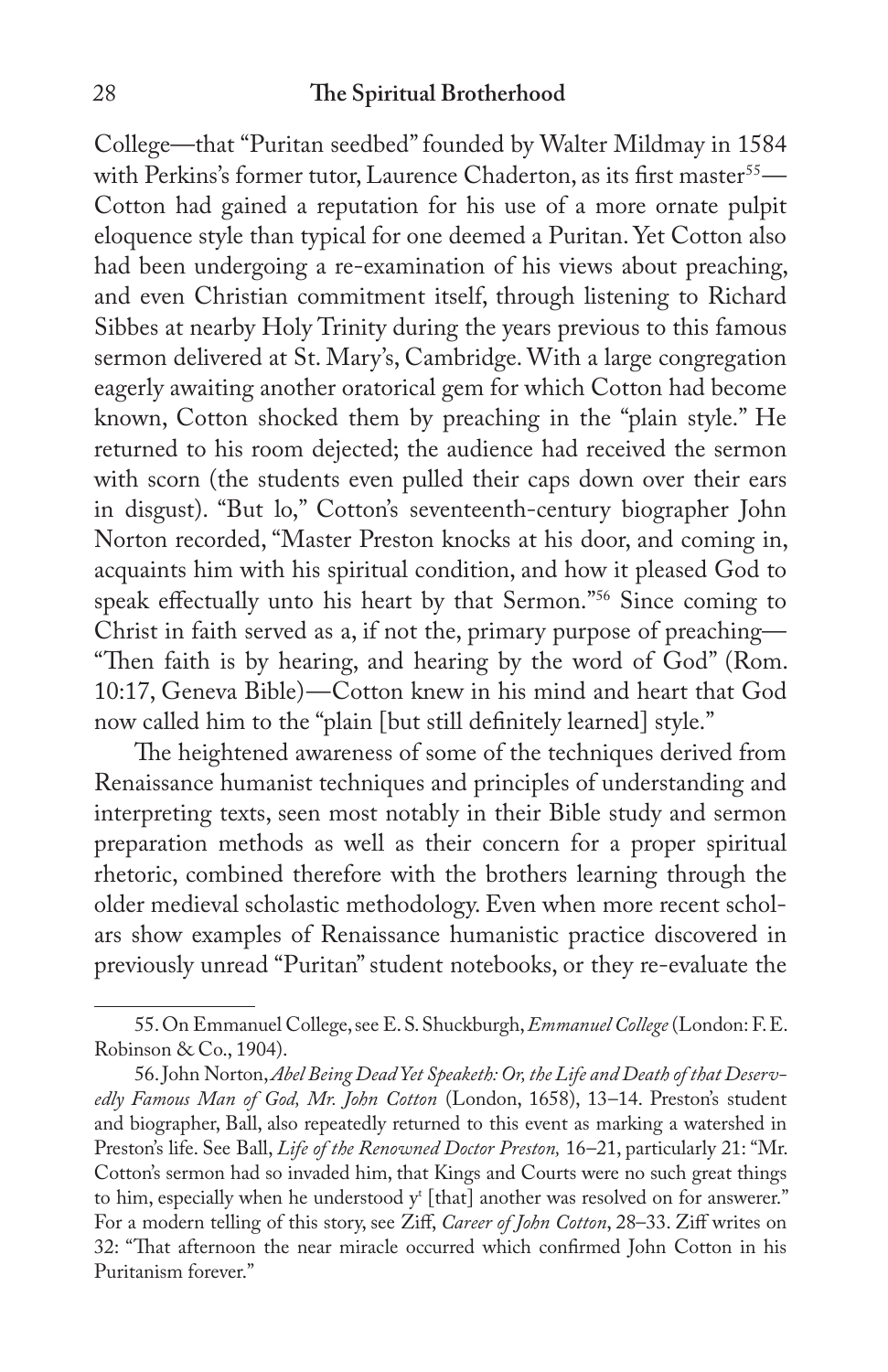writings of the Cambridge Puritan divines themselves through a recognition that they did concur with some of the ways of learning provided by a Renaissance humanist like Erasmus, such must be tempered with the fact that they did indeed learn and use the scholastic method. For them it tended thus to be a both/and proposition rather than an either/ or when it came to help in training the mind and bringing a learned ministry. Preston, for example, exemplified a particular love for the older scholastic emphasis on disputation—even to the point of using it humorously. Once, before King James, Preston won the favor of the monarch by arguing that dogs could practice syllogistic reasoning, even using the king's favorite hounds as his example.<sup>57</sup>

What probably should be inferred from all of this is that scholars must exercise caution when trying to determine the precise "educational school" to which these Cambridge Protestants belonged. Costello's declaration that they were "Protestant and scholastic" to the point of not only "understanding" but also "holding with" some Roman Catholic neo-scholastics<sup>58</sup> cannot be regarded as adequate. Todd writes: "'Understood,' yes, but 'held with'?... There is considerable evidence that students and their tutors viewed the reading of neo-scholastics as a necessary evil and many students questioned how necessary it was."59 Perkins's disciple Samuel Ward, who would later serve as an English representative at the Synod of Dordt and who sided with the Royalists during the Civil War,<sup>60</sup> copied approvingly in a notebook a letter that recommended that students certainly read the Jesuits (leading Roman Catholic neo-scholastics), but also that they "'resolve clean contrary to that which they say.'"61 Perkins himself lamented in "An Exposition of the Whole Epistle of Jude" that "some of our students...have addicted themselves to studie Popish writers...despising in the meantime those famous instruments and cleare lights whom the Lord raised up for the reforming of true religione, such as Luther, Calvin, Bucer, Beza,

<sup>57.</sup> Ball, *Life of the Renowned Doctor Preston*, 21–27.

<sup>58.</sup> Costello, *Scholastic Curriculum*, 121.

<sup>59.</sup> Todd, *Christian Humanism*, 73.

<sup>60.</sup> For a brief biography of Ward, see Richard Rogers and Samuel Ward, *Two Elizabethan Puritan Diaries*, ed. M. M. Knappen (Chicago: The University of Chicago Press, 1933), 37–52.

<sup>61.</sup> Samuel Ward, Sidney Sussex, Ward MS 1, in Todd, *Christian Humanism*, 76.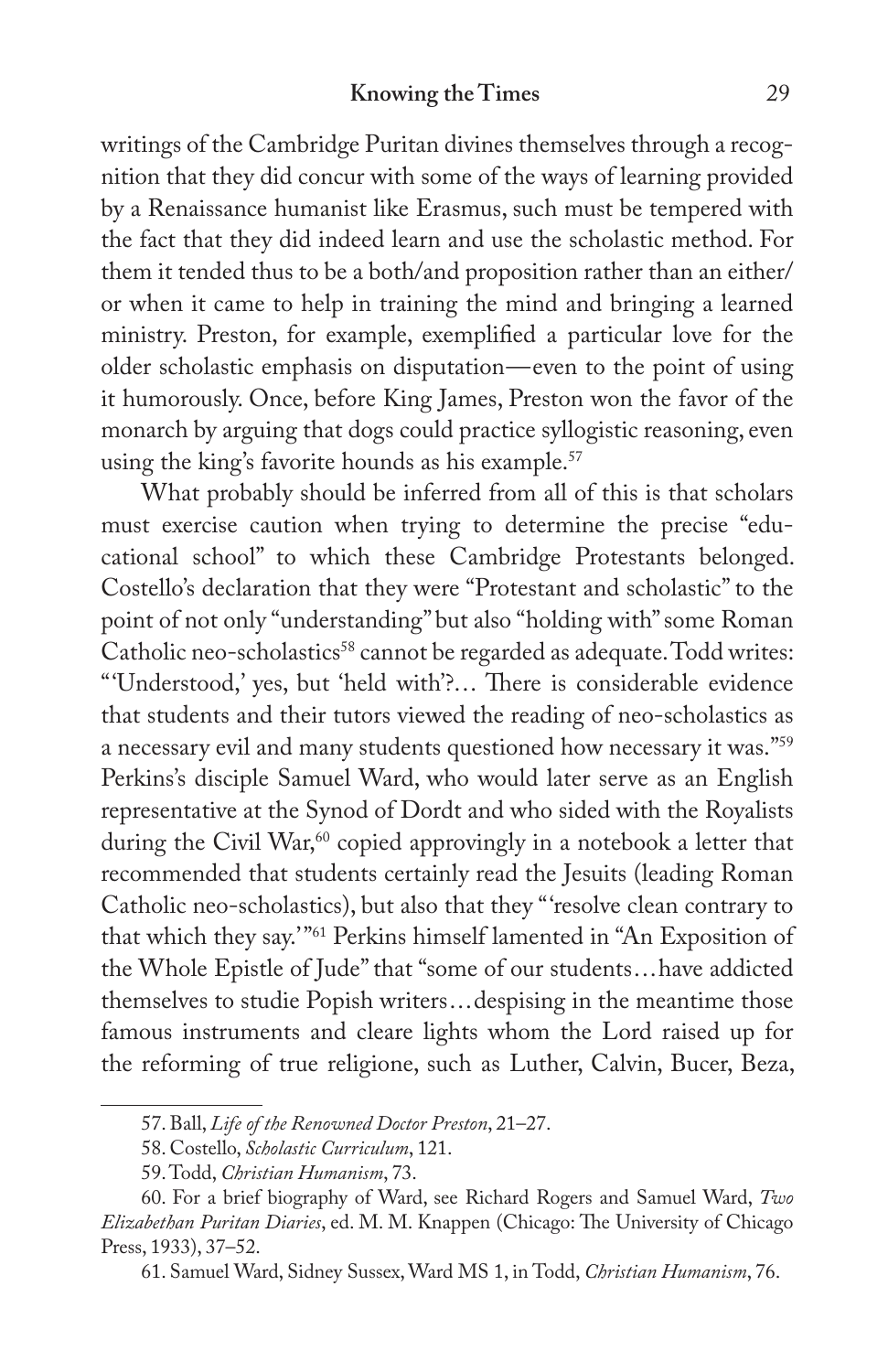Martyr, &c., which argueth that their mindes are alienated from the sinceritie of the truth."<sup>62</sup>

These spiritual brothers from Cambridge were most definitely Protestant in inclination and they certainly were trained in a somewhat scholastic-style Protestant divinity as well as knowledgeable of scholastic learning methods of the Middle Ages. Yet they also borrowed from humanistic practices and they definitely valued the church fathers. Thus, Perkins and the others were not innovators in the precise scholarly method as they sought to bring forth a learned ministry, and indeed their tastes in educational practice proved eclectic. They adhered to no one educational method in its entirety, whether that of Thomas, Erasmus, Beza,<sup>63</sup> or Ramus, to teach them how to handle what they deemed most important—Scripture.

Indeed, as "Protestants of the hotter sort," they believed the Scriptures themselves stood as *the* bellwether by which to evaluate all

Even if one wishes to stress the "scholasticism" of the spiritual brotherhood's theological method, one should be careful not to assume too quickly that they learned this method directly from Beza. The scholastic method was a part of the very staple of their educational diet at Cambridge and did not need to be imported from Beza's Geneva. Indeed, the scholastic style continued to have an important influence on the Continent itself in the various Protestant traditions even prior to Beza. What Roland Bainton argued over fifty years ago still has some value, if taken in light of other findings on the rise of humanism and other new learning—namely, that as to the Reformation and scholasticism: "One would look for the greatest break, but in vain. The essential structure of medieval thought was retained.... The greatest change is in turning theology away from itself and subordinating it to religious interests.... The result was a simplification, not an abandonment of the main lines of scholastic theology" (Roland Bainton, "Changing Ideas and Ideals in the Sixteenth Century," *Journal of Modern History* 8 [1936]: 441).

Alister McGrath has helped students of the Reformation period enormously by showing the complexity of the intellectual origins of Reformation thought. Indeed, his work influenced my thinking in the preparation of this chapter on the complexity of later Reformation and post-Reformation thought in England (Alister McGrath, *!e Intellectual Origins of the European Reformation* [Oxford: B. Blackwell, 1987]).

<sup>62.</sup> Perkins, "An Exposition of the Whole Epistle of Jude," in *Works*, 3.2.552.

<sup>63.</sup> Some scholars go too far in making a "Beza-Perkins" tradition. While it cannot be denied that Beza, along with his so-called scholastic style, had considerable influence on Perkins and the other Cambridge brothers, so too did a variety of thinkers. Indeed, while caution has already been made as to the overvaluing of Ramus on thinkers such as Perkins, it cannot be denied that Ramus did have some influence. Interestingly, Beza however repudiated Ramism, even refusing Ramus a teaching post at the Geneva Academy. On Beza and Ramus, see Muller, *God, Creation, and Providence*, 20.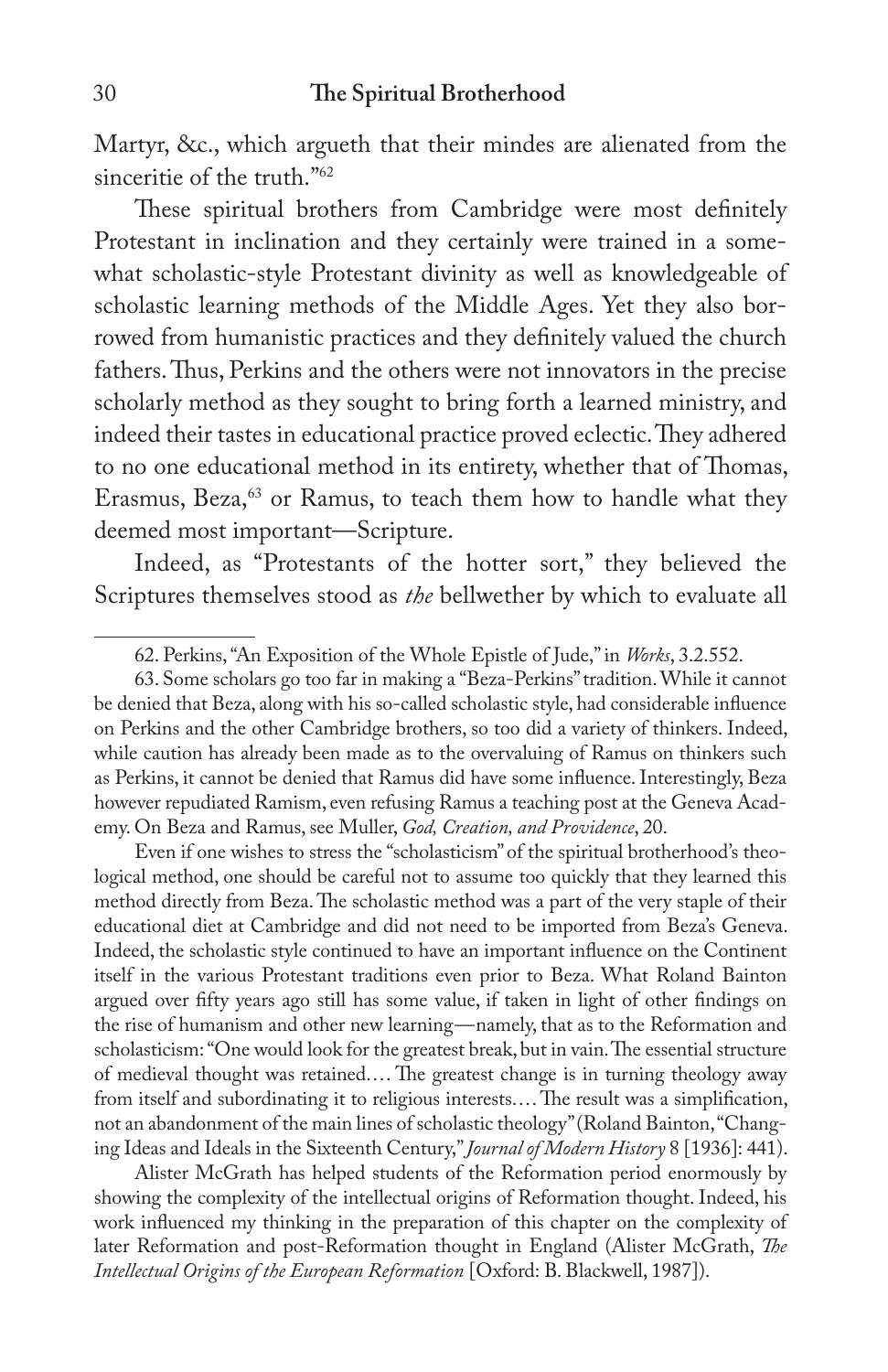doctrinal and practical concerns. No standards of logic, ways of educational practice, traditions of looking at some issue, or human voice stood above the Bible. The Bible served as the sole final and only infallible authority in all matters of faith and practice, since the Bible came from God through His called and chosen servants by the inspiration of the Spirit. Ways of learning, human reason, religious traditions, and church authority all might prove helpful, but all were subservient to Scripture. Perkins wrote that since the Bible was "canonical," it alone was "where the truth is first to be found out and also afterwards to be examined." Thus, all questions of "doctrine and worship" must appeal to it for "the supreme and absolute determination and judgment."64 Therefore, while he argued on the one hand that "Religione hindereth not humane learning as some fondly think; but it is a furthereance and helpe, or rather a perfection of humane learning,"<sup>65</sup> he also warned university theologians: "Now [in the university] we have many occasions to be puft up in self-conceit: we see ourselves grow in time, in degree, in learning, in honour, in name and estimation:... What can all of these be but so many baits to allure us to pride and vaine opinions of our own worth?"66

Sibbes, master of Cambridge's St. Catherine's Hall, reflected upon this same theme in his "Divine Meditations and Holy Contemplations": "No man is a true divine but the child of God. He only knows holy things by a holy light and life.... No natural man, though he be never so great a scholar, knows these things experimentally;...It is a great scandal to religion that men of great learning and parts are wicked men;...though they know [divine mysteries] in the brain, yet secretly they make a scorn of conversion and mortification."<sup>67</sup>

Thus, although they all recognized great value in "humane learning," such learning had its limits. Morgan considers this the brotherhood's "schizoid attitude" toward the relationship between "reason and enthusiasm": "Only by casting off the chains forged by the overreliance on reason, and by entering the higher sphere of enthusiasm, could

<sup>64.</sup> Perkins, "Arte of Prophesying," in *Works*, 2:731.

<sup>65.</sup> Perkins, "A Cloude of Witnesses Leading to Heavenly Canaan," in *Works*, III:2.9. 66. Perkins, "On the Calling," in *Works*, 3:2.442.

<sup>67.</sup> Richard Sibbes, "Divine Meditations and Holy Contemplations," in *!e Complete Works of Richard Sibbes* (Edinburgh, 1862–1864), 7:200–201.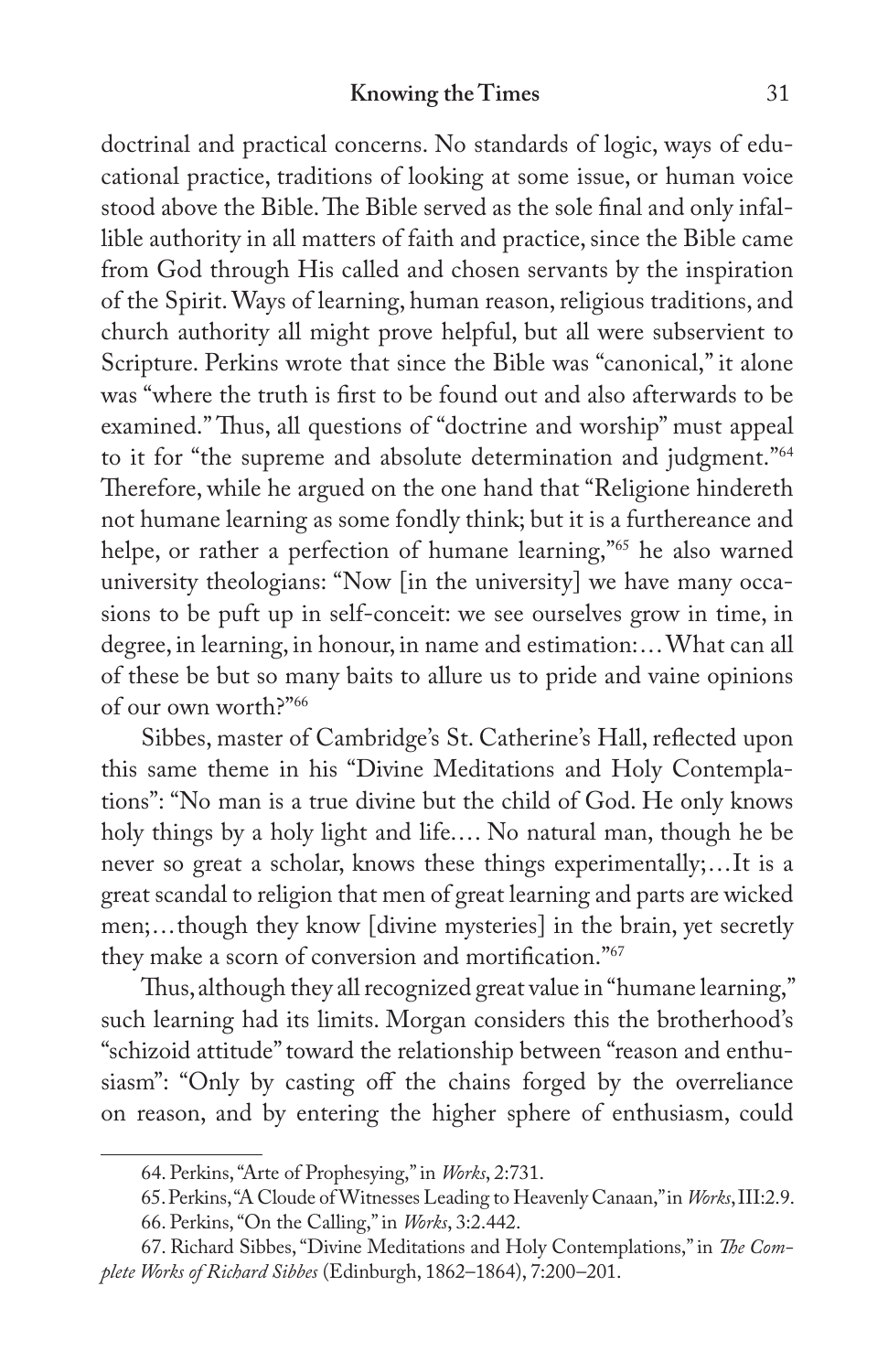Puritans come to a comprehension of their own being."68 While Morgan's explanation of a tension found in Puritanism between "reason and enthusiasm" certainly has merits, his choice of "enthusiasm" as one side of the tension is unfortunate. "Enthusiasm," like "Puritanism," carries with it pejorative overtones, while his denominating "faith" as "the non-rational aspect of human existence" mistakes the brotherhood's fervency of faith for irrationalism.<sup>69</sup> Faith, as will be seen in the ensuing chapters, always related to the illumination by the Spirit and using the Word on the mind, as well as sealing that Word to the heart. Using Preston to illustrate, he argued that the Holy Spirit brought "the will and affections to embrace the truth [of the Scriptures]" by communicating "light...unto [a person] by the understanding."70

Even more eloquent, and no less passionate, was Sibbes: "That which reason should do here is to stoop to faith in things that are altogether above reason.... Faith is the reason of reasons in [divine] things, and the greatest reason is to yield to God that hath revealed them.... [God] hath said it, therefore reason itself saith, it is the greatest reason to yield to God, who is truth itself. Therefore faith stands with the greatest reason that can be."71 While Morgan recognizes the place the brothers gave to reason, as well as their primary concern at this point being the desire not to have a reason undisciplined in scriptural reflection usurp the place of faith,<sup>72</sup> he probably could have strengthened his argument by talking of faith as superrational (above reason and guiding reason) rather than nonrational (which seems to imply nonreasonable at best or irrational at worst). Indeed, Morgan admits at the end of his book: "Puritans thus contributed to the final flowering of a tradition attempting to blend faith and reason...into a Christian balance, something which had been the chief intellectual enterprise of Western Europe for the previous millennium-and-a-half."73

In this same regard, some mention should be made of Bozeman's designation of the Puritans (in which he certainly includes the divines

<sup>68.</sup> John Morgan, *Godly Learning*, 64, 301. Morgan devotes two chapters, 3 and 4 (62–94), and his conclusion (301–10), to a discussion of this dialectic of reason and faith.

<sup>69.</sup> Ibid., 77.

<sup>70.</sup> John Preston, *Sinnes Overthrow* (London, 1633), 56.

<sup>71.</sup> Sibbes, "A Fountain Opened," in *Complete Works*, 5:467.

<sup>72.</sup> See John Morgan, *Godly Learning*, 50–56, 95–98, and 227–29.

<sup>73.</sup> Ibid., 309.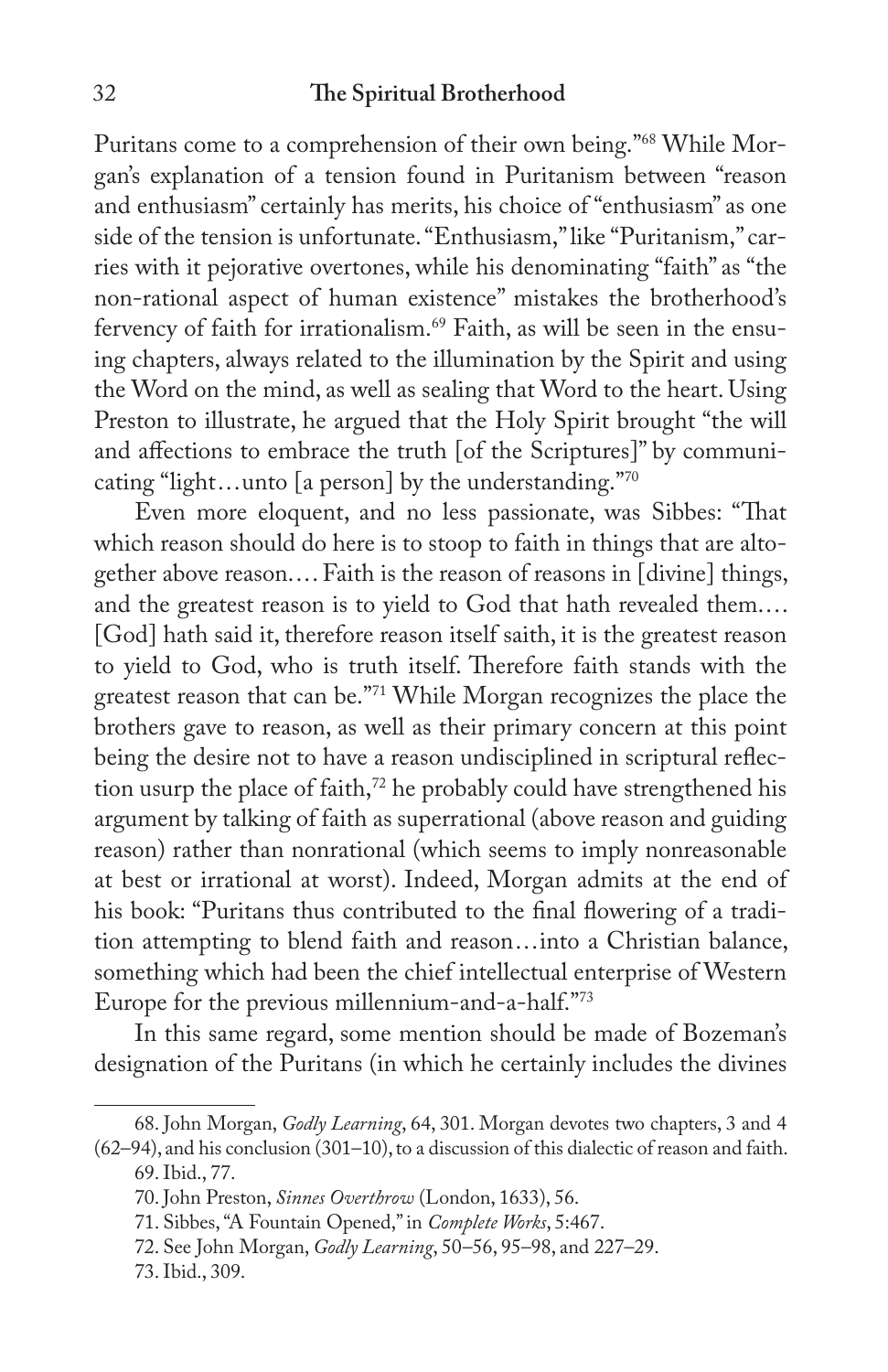under investigation herein) as "primitivists." While such a term may have value in understanding some of the cultural-anthropological and sociological underpinnings of the New England way as it related to their "holy experiment" of a "Godly Commonwealth" (Bozeman's primary interests), it is probably an unfortunate label for their understanding of the relationship of Scripture, faith, and reason. The revelation of God in Scripture had *primacy* in matters of both faith and reason, but the brothers never devalued "humane learning," exchanging it instead for some "naked Bible [*nuda scriptura*]" ideology. While Bozeman himself appears to recognize this, he would have been better served by a term different from "primitive" for the brothers' outlook on the relationship between revelation and reason.

As with Morgan's use of "enthusiasm," Bozeman's "primitivism" when applied to concerns of the Cambridge brotherhood on matters of Scripture, faith, and reason—appears pejorative and even simplistic. It appears to carry with it undercurrents of anti-intellectualism at worst (which Bozeman himself admits never characterized the mainstream Puritans), $74$  or acting as if they themselves somehow were eschewing human learning in favor of seeking some type of "golden age" past. While the Puritans had an extremely high regard for biblical authority, they in fact never denied the usefulness of "humane learning" and also the need to listen to others from before their own time in the Christian tradition. Perhaps, therefore, "primacy" to inscripturated revelation would be a better designation in regard to matters of faith and reason. Scripture maintained such primacy because it alone served as "the only infallible rule of faith and practice" due to its being special revelation from God, yet such an idea in no way brought a denial by the Cambridge brothers of the value of other learning vehicles that humans have as humans, whether logic, empirical investigation, or social discourse.

Of course, there was a deep problem with the natural faculties. When the Cambridge brothers set limits on the value of reason, logic, human learning, and tradition, such limits arose in conjunction with their view of "natural" human understanding as fallen.75 Perkins, in his

<sup>74.</sup> Bozeman, *To Live Ancient Lives*, 70.

<sup>75.</sup> Even Todd in her favorable comparison of Puritan and humanist social practices recognizes that they parted company on many theological points. See Todd, *Christian Humanism*, 95.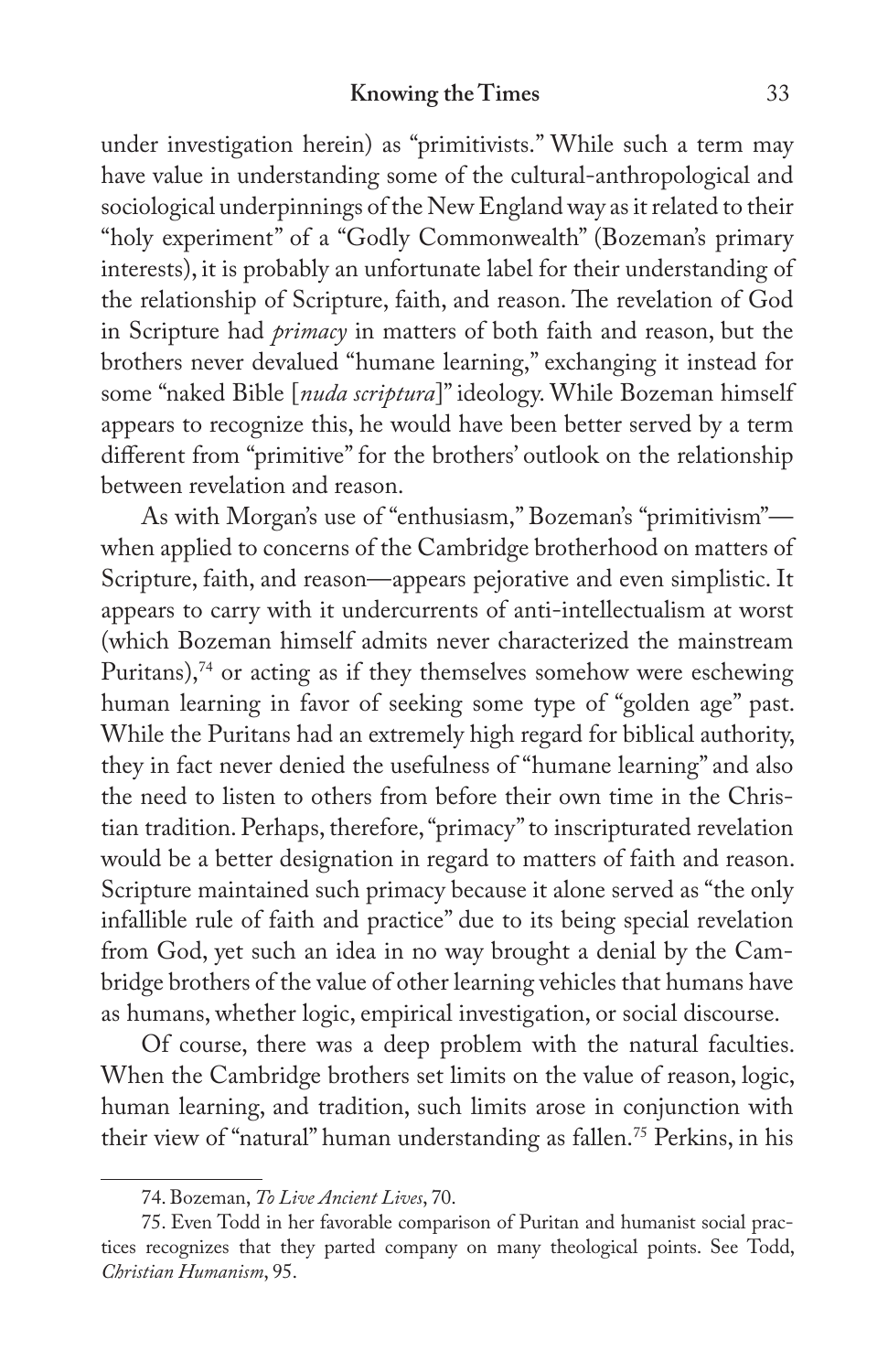famous "A Golden Chaine," spoke in quite unflattering terms of the human mind apart from grace: "Men's minds received from Adam: ignorance, namely a want, or rather a deprivation of knowledge in the things of God...; impotence, whereby the mind of itself is unable to understand spiritual things, though they be taught; vanity, in that the mind thinketh falsehood truth and truth falsehood."76 So did Preston: "[If men] thinke there is some goodnesse in them, they will not be persuaded of this Truth...: And therefore when a man comes into a state of grace, it is not mending two or three things that are amisse, it is not repairing of an old house, but all must be taken downe, and be built anew, you must be New Creatures."77 The result: "[Humane] wisdome is not to be glorified in";<sup>78</sup> rather, the mind must be regenerated. Sibbes concurred by speaking about what Dever calls a "kind of spiritual second sight":<sup>79</sup> "We should have a double eye: one eye to see that which is amiss in us, our own imperfections, thereby to carry ourselves in a perpetual humility; but another eye of faith, to see what we have in Christ."80

On a different but important final note before leaving the concern of the spiritual brotherhood for a learned but also biblically based ministry, some mention should be made regarding their role as Cambridge fellows/tutors because herein one sees practical application of their concerns. All of them served colleges as fellows: Sibbes and Preston became masters of St. Catherine's and Emmanuel respectively; and Thomas Shepard helped found and served as "unofficial chaplain" of Harvard in the New World. Porter writes: "Cambridge fellows were then 'tutors', *in loco parentis*, to an extent unknown today."81 As much as the learning of the schools, such tuition nurtured these Reformationminded divines we know as Puritans in godly discipleship and proved of inestimable worth to them when they left Cambridge for parishes and pastoral ministries elsewhere in England or indeed the New World. Porter argues that Cambridge provided "a world within a world," and

<sup>76.</sup> Perkins, "A Golden Chaine," in *Works*, 1:20.

<sup>77.</sup> John Preston, *The Saints Qualification* (London, 1637), 39-40.

<sup>78.</sup> Perkins, "A Commentarie upon the Epistle to the Galatians," in *Works*, 2:416.

<sup>79.</sup> Mark E. Dever, *Richard Sibbes: Puritanism and Calvinism in Late Elizabethan and Early Stuart England* (Macon, Ga.: Mercer University Press, 2000), 142.

<sup>80.</sup> Sibbes, "Bowels Opened," in *Complete Works*, 2:85. Dever alerted me to this statement (Dever, *Richard Sibbes*, 142).

<sup>81.</sup> Porter, *Reformation and Reaction*, 236.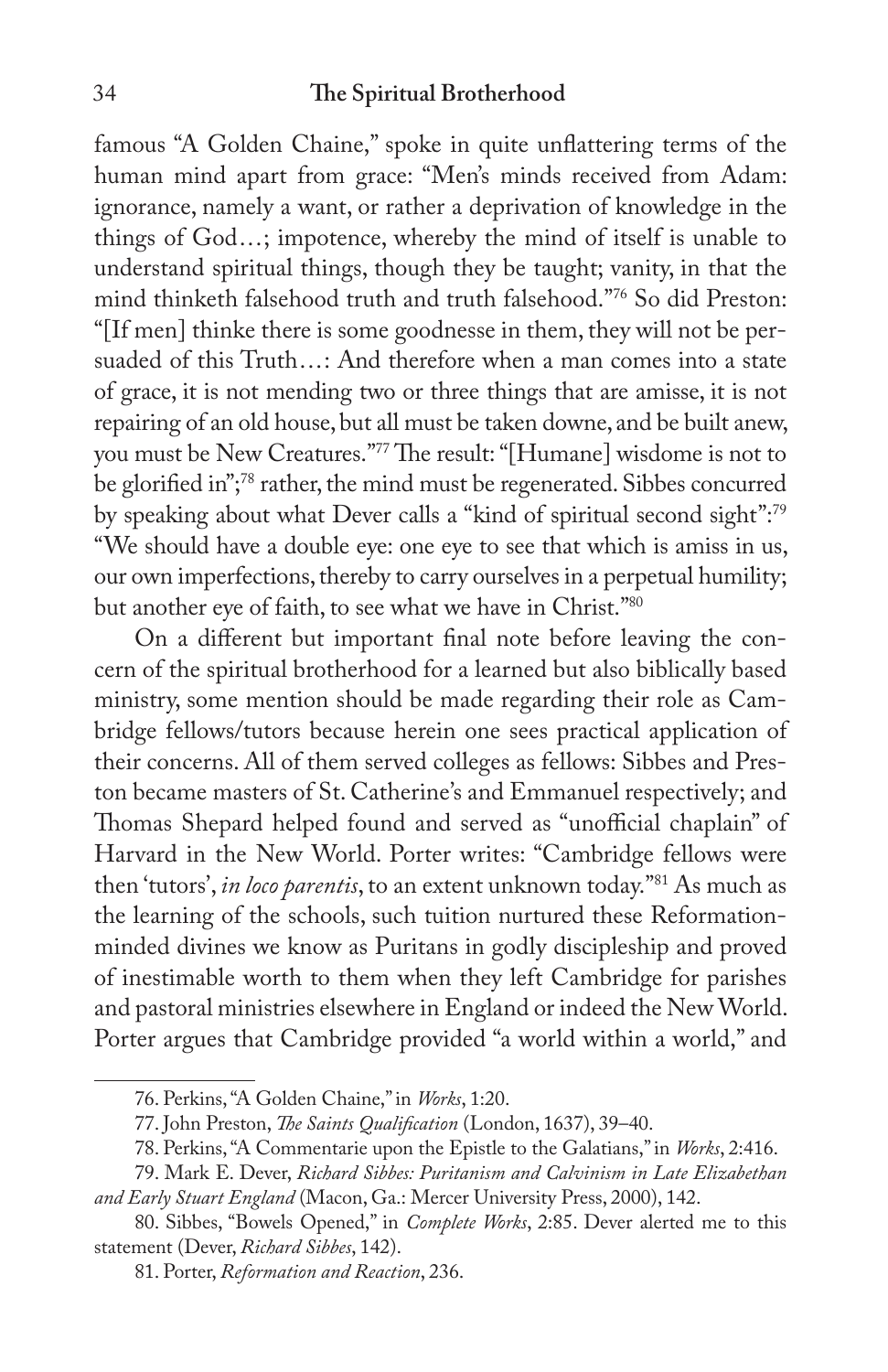### **Knowing the Times** 35

Collinson concurs that the brotherhood gave its members "a sense of belonging" for "clerical puritanism was born in the universities."82 Thinkers, who themselves in their reflections on Christian growth saw the "means of grace" flowing from Scripture as crucial toward coming to Christ and growing in Him, would have asked for no greater means in their growth as learned and sound divines than the gift of a good and godly tutor.

## **Reformed, but Only** *Hal!ie***: Complaints against the Settlement**

As we understand how the Cambridge brothers understood the relationship of Scripture, faith, and reason, it helps show us that the brotherhood lived within the Reformation way as those who valued what human learning could do, as long as one set true limits on such learning given human finitude and fallenness—and also as long as one tested human learning through what Calvin called the "spectacles" given by God in Scripture, so we might see aright (a point in which the Cambridge brothers would wholeheartedly agree).<sup>83</sup> So too does a tension point between acceptance of the established church as a true church of Christ and a strong dissatisfaction with that church help mark their place in English ecclesial society of the late sixteenth and early seventeenth centuries. The "complaint literature" produced by these Cambridge divines accorded well with tracts and treatises produced elsewhere against the settlement and society in general.<sup>84</sup> Bozeman writes of these complaints: "The church's failure to regenerate and morally order the greatest part of the population came back largely to this: to an attachment to man-made forms with no power to convert and hold a people."85

Complaint against the settlement, of course, took on many forms. Prior to Elizabeth's decision in the late 1580s to extirpate vocal nonconformists and the subsequent demise of the classical (i.e., presbyterian) movement,<sup>86</sup> critics often registered dissatisfaction in terms of external

<sup>82.</sup> Porter, *Reformation and Reaction*, 269; and Collinson, *Elizabethan Puritan Movement*, 122, 127.

<sup>83.</sup> Calvin, *Institutes*, I:vi:i.

<sup>84.</sup> See Patrick Collinson, *!e Religion of Protestants* (Oxford: Oxford University Press, 1982), 199–205, 220–25.

<sup>85.</sup> Bozeman, *To Live Ancient Lives*, 77.

<sup>86.</sup> Handled quite extensively in Collinson, *Elizabethan Puritan Movement*, and Lake, *Moderate Puritans*.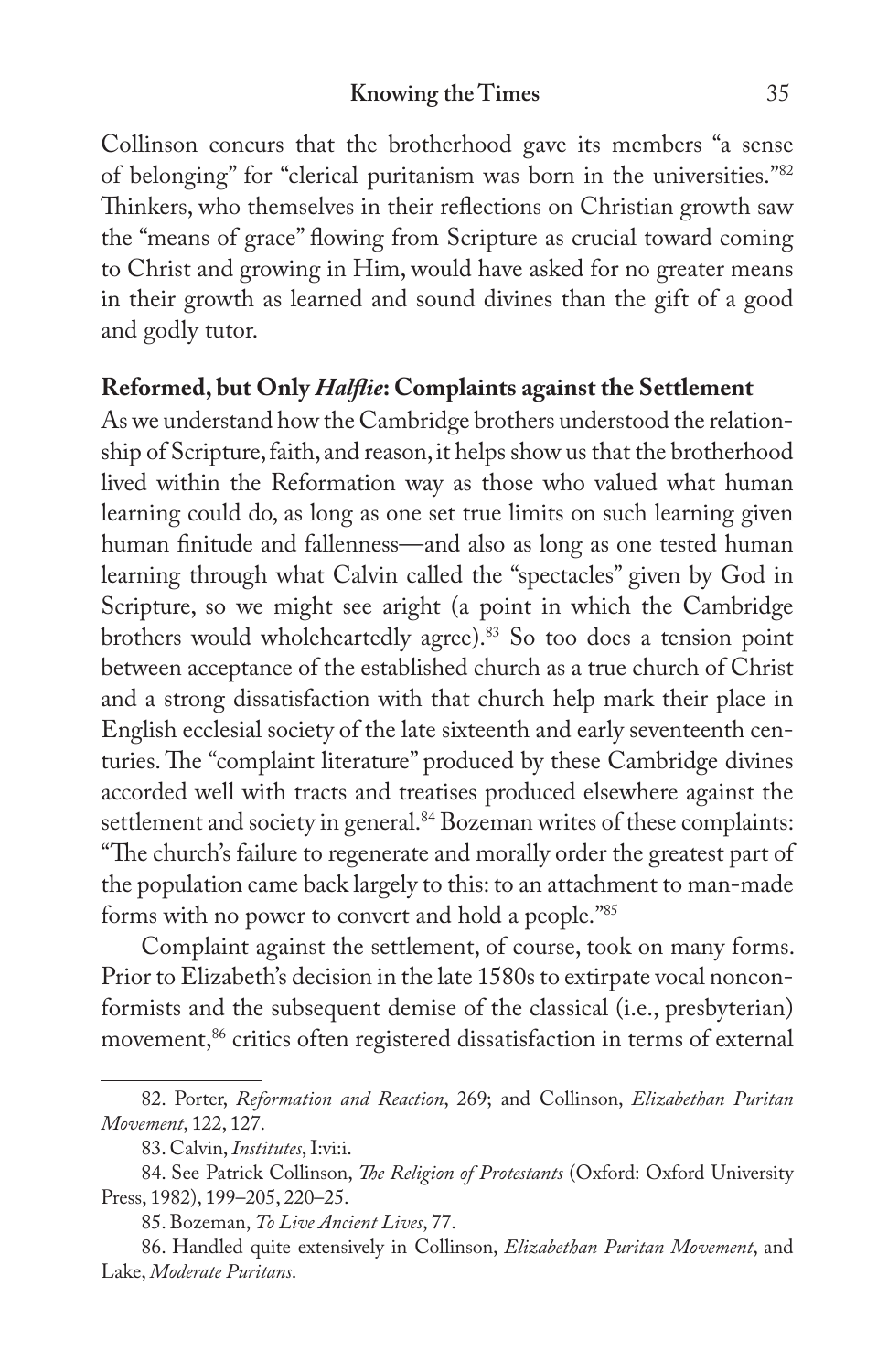forms, rites, and policies—vestments, liturgical practices considered Romish, and the episcopal polity itself. Whitgift's and then Bancroft's repression of dissidents, which started in the late 1580s and following, forced these Puritan critics underground but did not exterminate them. Brachlow points out that "even outspoken militants like Walter Travers chose to cool their reforming passions in those 'silent' years between 1588 and the renewal of Puritan activism in 1604."87

While crushing outward forms of dissent among those who proved nonseparating but also uncomfortable with Elizabeth's religious settlement, the official policies of the late 1580s and following brought to the surface undertones consistently present since 1559. Even during the height of the classical/presbyterian movement among Puritans of the 1560s and 1570s, Collinson writes, "The typical Cambridge puritan was no extremist: practical godliness concerned him more than platforms of church government."88 These more central criticisms against the settlement for failure to produce greater piety and evangelical reformation carried with them as strong a warning to the authorities as had any of the warnings against a continuance of episcopacy or set-prayer-book liturgy: without change, God would visit the nation in judgment.

The nation, it must be admitted, was in a confused state brought on by what Curtis calls "the shock of sudden changes": "The shock of sudden changes which had taken the Church of England from obedience to Rome, to Henrician Catholicism, to...[more advanced] Protestantism [under Edward VI], and back to communion with Rome [under Mary Tudor], all within twenty-five years stunned most Englishmen and left them uncertain about matters that were of utmost temporal as well as eternal importance."<sup>89</sup> The university Puritans sought to bring certainty in a variety of ways, but among the most important was the call for a reformation of the heart with Christ at the center. Such a focus allowed them to remain within the established church and yet rebuke it for its failures.

<sup>87.</sup> Brachlow, *Communion of Saints*, 40.

<sup>88.</sup> Collinson, *Elizabethan Puritan Movement*, 128.

<sup>89.</sup> Curtis, *Oxford and Cambridge*, 183. For a study of socioreligious conditions in England throughout the sixteenth and into the seventeenth century, see the important study, Keith Thomas, *Religion and the Decline of Magic* (New York: Scribner, 1971), 3-24, 51–77, 151–73.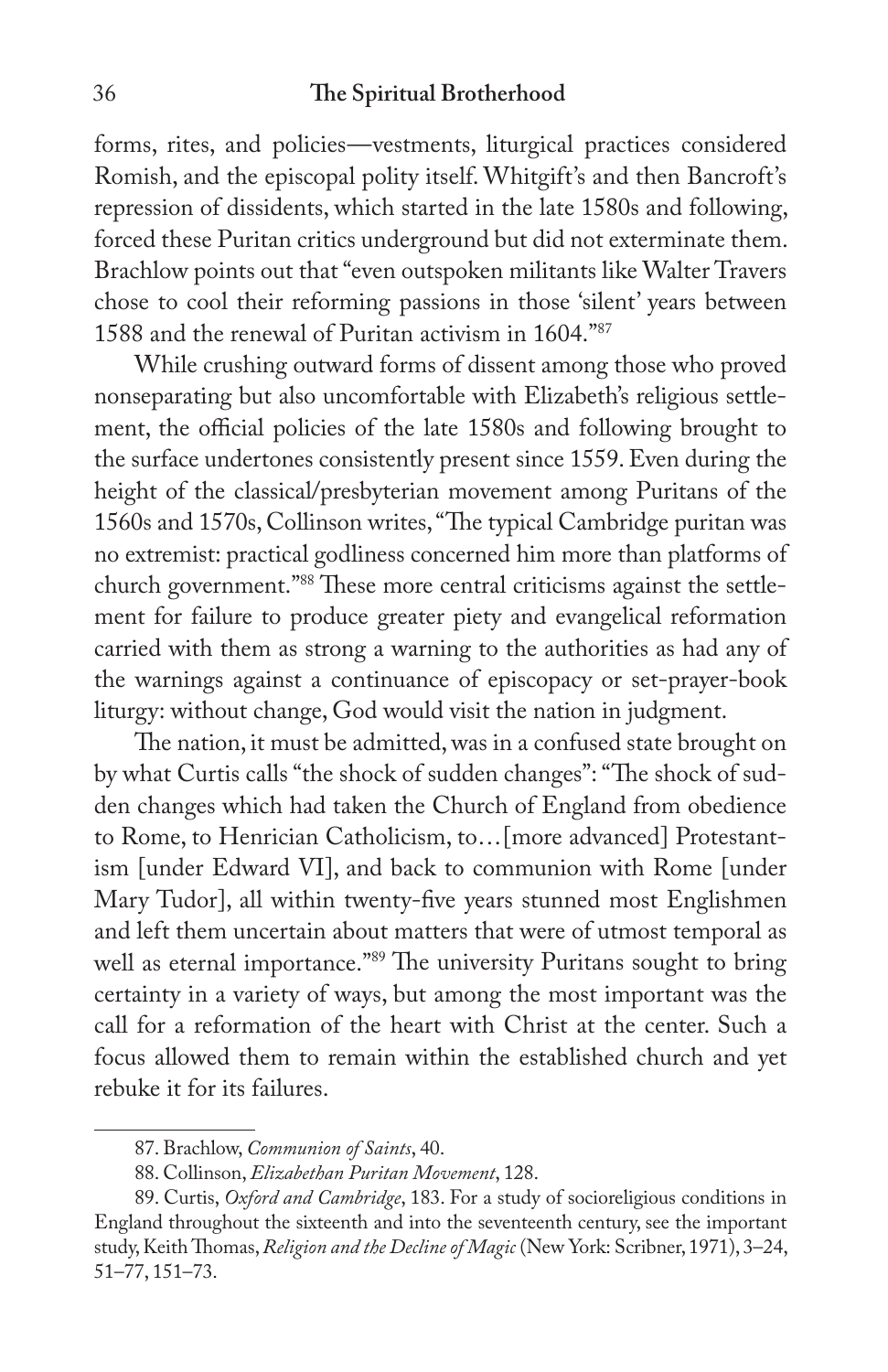Just as Perkins provides an example of the ambivalent attitude the brothers had toward the label "Puritan," so too does he provide a benchmark by which to judge their back and forth relationship to the Elizabethan settlement.<sup>90</sup> Although in the tumultuous years of the Stuart monarchy and the Interregnum he would be remembered more by nonconformists and separatists in England as well as New England than by his own fellow English conformists, Perkins was to become in his own rather special sense as much a theologian of the settlement as a thinker like Hooker.<sup>91</sup> In "Symbol," he advocated submission to the ecclesiastical laws of the state and repudiated separatism, arguing: "In all things that concern the authority of the magistrate, and belong unto him by the rule of God's word, we must attempt to do whatsoever we do by leave. And by this we see what unadvised course they take, that being private men in this our church, will notwithstanding take upon them to plant churches without the leave of the magistrate being a Christian prince."<sup>92</sup>

Perkins declared in his "Exposition of Jude" that the magistrate was God's minister "for...the preserving of the welfare of the soul and bodie." Thus magistrates had the duty to publish "true religione" as well as legislate "civill justice."93 Perkins also linked the task of the preacher who wielded the "sword of the Spirit" with the magistrate who wielded the "temporall sword": "unlesse with the sword of the Spirit there be joyned the temporall sword of the Magistrate to reform men's lives and to keepe them from open sinne against the law of God and to urge them to duties which the minister teacheth: surely their teaching will be to small effect."<sup>94</sup> A member of Elizabeth's inner circle could hardly ask for more from the most vocal Church of England advocate.

<sup>90.</sup> In his general introduction of his edition of selections from Perkins's works, Ian Breward also discusses Perkins's relationship to the established church, and first alerted me to some of the references I will use in the ensuing pages (Breward, general introduction to "The Arte of Prophesying," in Perkins, *Works*, 14–32).

<sup>91.</sup> For discussions of the influence of William Perkins on his and subsequent generations, see the following: Breward, "Significance"; R. A. Sisson, "William Perkins, Apologist for the Elizabethan Church of England," *Modern Language Review* 47 (1952): 495–502; and Louis B. Wright, "William Perkins: Elizabethan Apostle of 'Practical Divinity,'" *Huntingdon Library Quarterly* 3, no. 2 (1940): 171–96.

<sup>92.</sup> Perkins, "Symbol," in *Works*, 1:229.

<sup>93.</sup> Perkins, "Jude," in *Works*, 3.2.536.

<sup>94.</sup> Perkins, "Cloude," in *Works*, 3.2.149.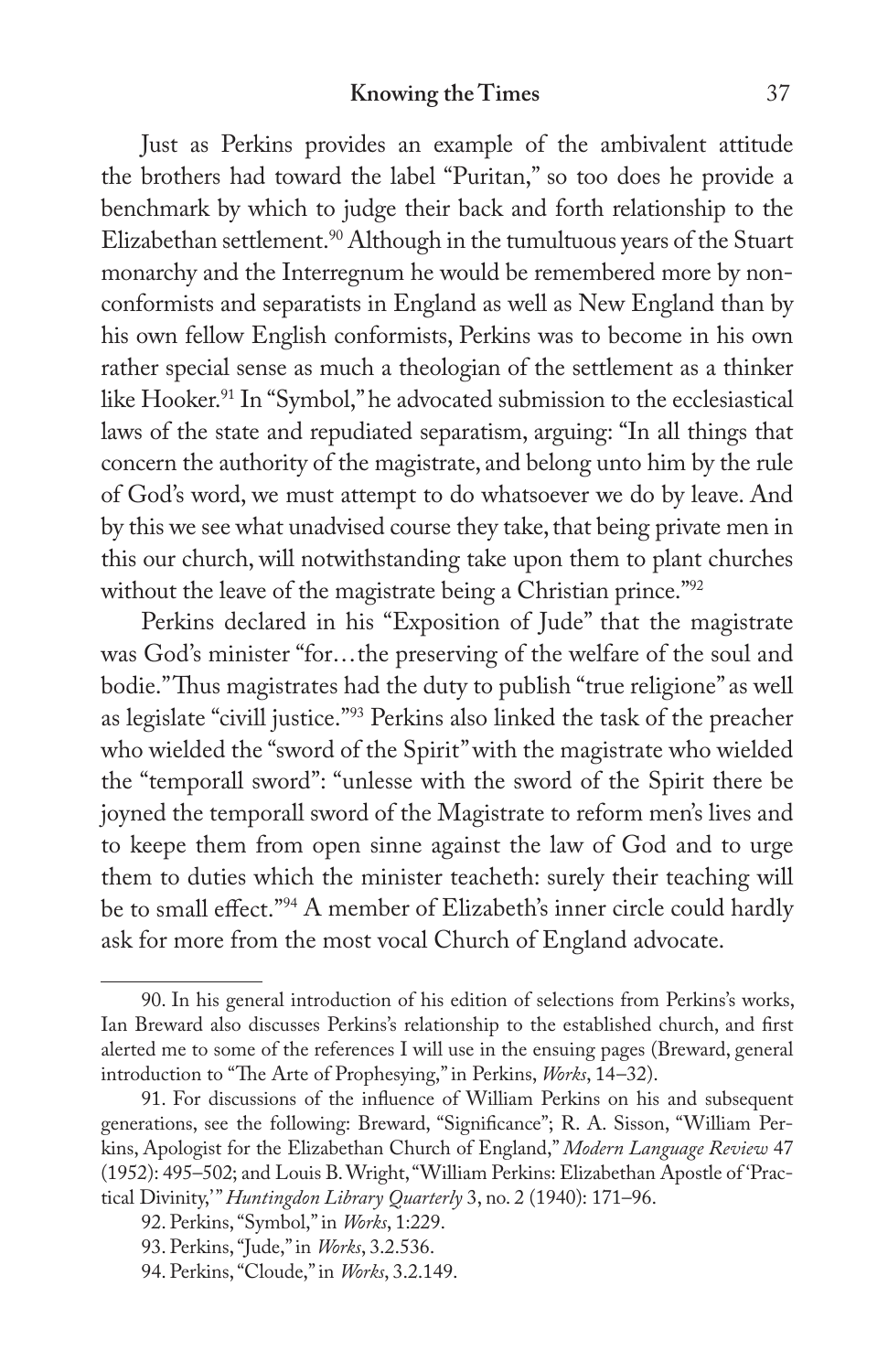Nevertheless, Perkins proved to be no Erastian, placing church wholly under state. He limited the extent of the magistrate's authority in matters of religion.<sup>95</sup> While he could state that magistrates had authority under God "over all causes both civill and ecclesiaticall," he could also contend the following concerns—which themselves had deep roots in Reformation discussions of the relationship between the secular and sacred arms:96

But here two differences in this authoritie must be marked: First, that [the] civill authoritie doth not after the same manner order causes ecclesiasticall and civill; for in civill causes it ordereth and executeth all likewise, but in ecclesiasticall it hath power to order all but not to execute them: the Magistrate indeed ordereth and prescribeth in all, but the Minister is he that executeth in ecclesiasticall causes [for]... the civill authoritie hath power over all the things of men, but not over the things of God as the Word, the sacraments, faith, the graces of God in the heart.... Secondly, the authoritie extendeth itself to all persons...but so as it stretcheth only unto the outward man, to the body, life, conversation, and outward things, but not to the souls and conscience, of which God is the one Lord and Governor.97

Within this recognition of the magistrate's rights and duties over both civil and ecclesiastical affairs came the warning that the civil authorities must invade neither the minister's duty to interpret and

<sup>95.</sup> See John D. Eusden, *Puritans, Lawyers, and Politics in Seventeenth-Century England* (New Haven: Yale University Press, 1958), 32–40.

<sup>96.</sup> For a discussion of the various positions taken by the Reformers on the question of political authority as it impinged on religious practice, see the following: Heinrich Bornkamm, *Luther's Doctrine of the Two Kingdoms* (Philadelphia: Fortress Press, 1966); Harro Hopfl, *The Christian Polity of John Calvin* (Cambridge: Cambridge University Press, 1982); Alister McGrath, *Reformation !ought: An Introduction* (Oxford: Blackwell, 1988), 140–54; Quentin Skinner, *!e Foundations of Modern Political !ought, Volume II: !e Age of Reformation* (Cambridge: Cambridge University Press, 1978); David Steinmetz, *Luther in Context* (Bloomington: Indiana University Press, 1986), 112–25; and W. P. Stephens, *!e !eology of Huldrych Zwingli* (Oxford: Oxford University Press, 1986), 282–310.

In its Cambridge Texts in the History of Political Thought, Cambridge University Press has published a small volume containing translations of Luther's important treatise, "On Secular Authority," and Calvin's discussion of the civil magistrate from Book IV of the 1559 *Institute* (Martin Luther and John Calvin, *On Secular Authority*, ed. Harro Hopfl, [Cambridge: Cambridge University Press, 1991]).

<sup>97.</sup> Perkins, "Jude," in *Works*, 3.2.536.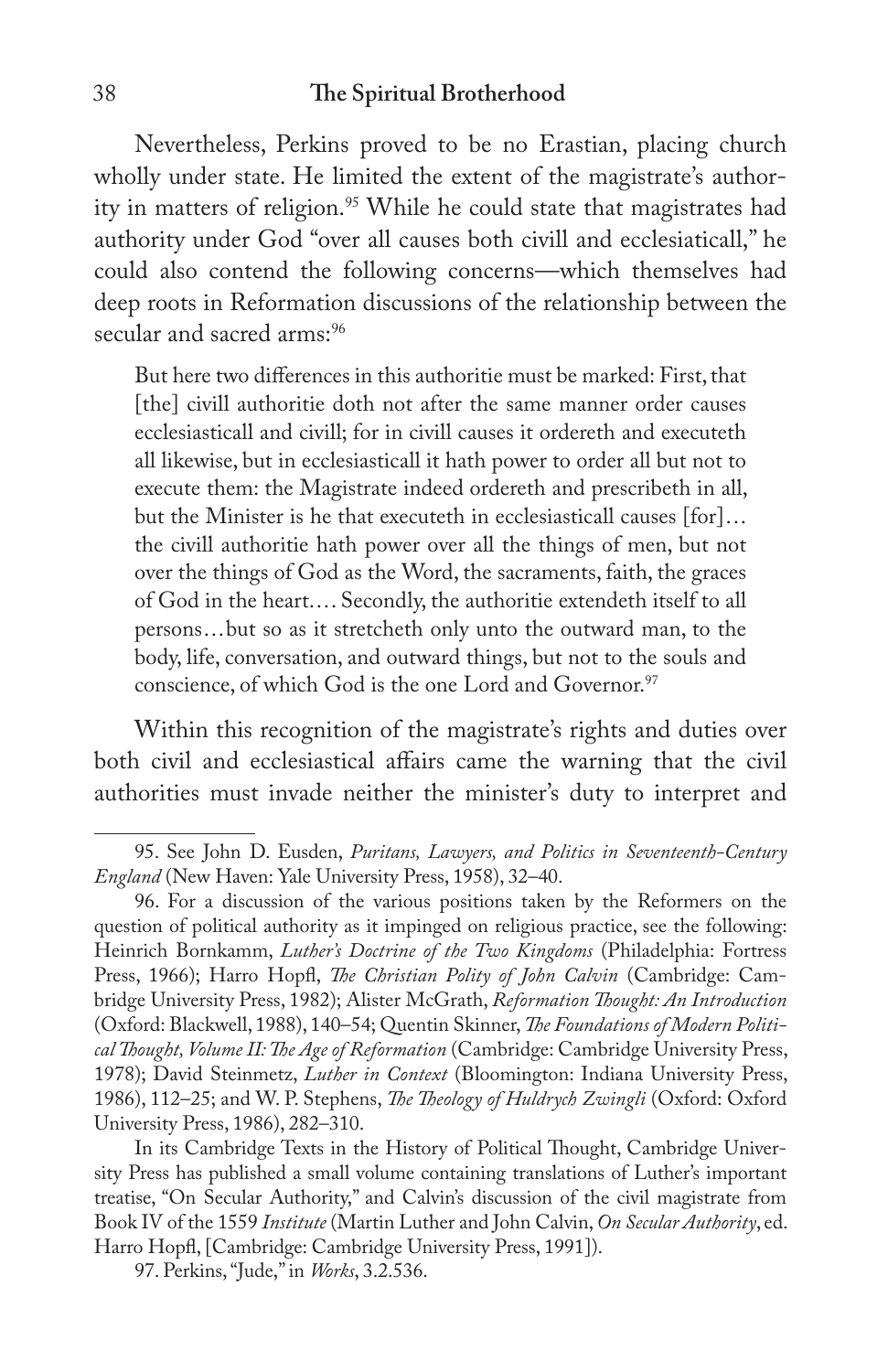proclaim the Word nor the individual's conscience under God to live out the Christian life. To order and even establish the religion of the country was acceptable, but never should the magistrate prescribe the content of the preacher's message. Nevertheless, against those who rejected the magistrate's right under God to establish religion and who desired instead to proclaim freely any religion they wished, Perkins proved even more critical and limited the freedom of individual conscience: "It is not lawfull to grant to any man or any people the libertie of their own conscience in matters of religion, permitting them to professe what religion they will, for how should false prophets be avoided when every man may freely professe what he will in religion?"98

Perkins wanted to stay in the middle of a discussion about church and state that ran rampant though Elizabethan England. Still, he faced something of a dilemma even by his own cautious approach. He gave the prince the right to establish the church in the land. He thus tried to stay within comfortable and conformable limits that would protect him if there was any question as to his loyalty. But the prince could not meddle in the teaching of that established church. Herein lay a potential for stress with the Elizabethan court had one wished to make such a point. After all, in the case of Archbishop Grindal, Grindal's famous letter to Queen Elizabeth—which proved one of the main reasons for his suspension from the jurisdictional aspects of his ministry—revolved partially around the issue of just how far the queen could go in making church policy. Grindal even used the church fathers, especially Ambrose, to help his argument.<sup>99</sup>

Perkins made no claim to be following Grindal here, although his language is similar. Possibly because he was more insulated in his university setting rather than a part of the hierarchy, such potentially explosive ideas did not receive the same notice from the Crown as had Grindal's. Like Grindal, Perkins especially allowed the magistrate the freedom to structure the overall procedural discipline of the church. So did Sibbes and Preston, although Baynes would prove more recalcitrant. In a sermon before King James, Preston stated: "Ministers are

<sup>98.</sup> Perkins, "Sermon on the Mount," in *Works*, 3.1.236.

<sup>99.</sup> Patrick Collinson, *Archbishop Grindal*, 1519–1583: *!e Struggle for a Reformed Church* (London: Jonathan Cape, 1979), 233–52.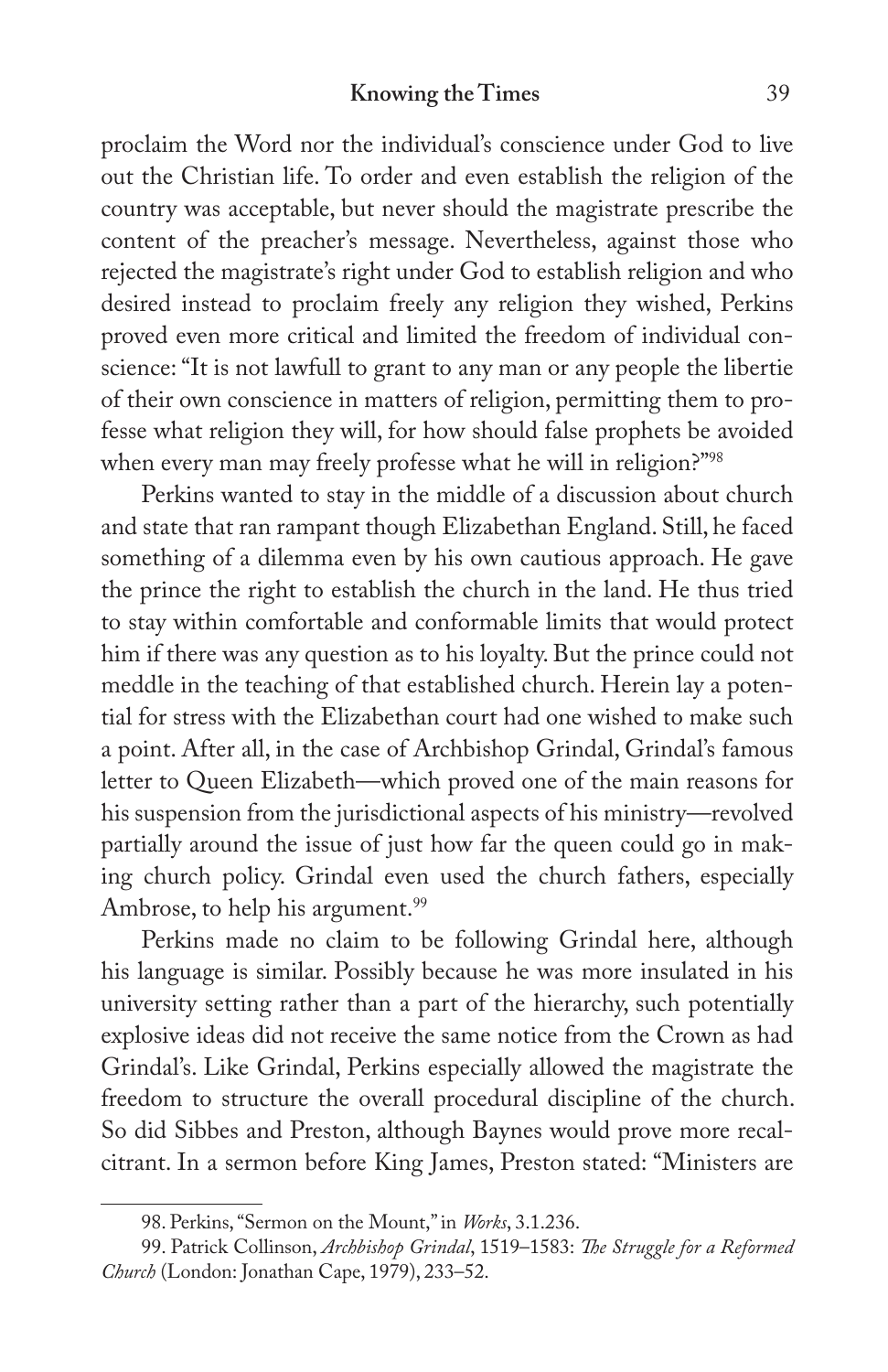the vines that bring forth grapes, yet Magistrates are the elmes that underprop and hold up the vines."100

As to Perkins and the others of this line of (mostly) conforming Puritans, the goal of getting the gospel to the people and having the people as a visible church live more in line with biblical piety formed the goal. Most complaints against the established church went in this direction. Shaw says of Perkins, "Perkins never allowed his attempt to build the kingdom in England to swallow the gospel and replace the building of the kingdom of God."101 In terms at least of doctrinal judgment and the practical application of it, such concern for the gospel brought him to contend that such was the duty of the clergy who guarded the deposit of truth proclaimed in the Scriptures and systematized in the ancient creeds and the Articles of Religion. But which interpretation? Perkins's answer: the Reformed, and thus to him the "truly Catholicke," interpretation. Who made sure that the church established by the magistrate lived according to these Reformed standards?

Perkins avoided answering this. And indeed this could be a potential problem for him and for all the brothers from Cambridge. Although they saw the magistrates wielding a great deal of authority, they also believed that society as a whole should be "reformed according to the Word of God." Hence, Shaw continues, "There was enough confusion between the two kingdoms that [Perkins] would pass on a mixed legacy to his heirs.... From the Puritan perspective, the great strength of [Perkins's] public ethics is the reminder that the Word of God must direct the public affairs of all men, that human autonomy in any department of life is sin and rebellion, and that the Christian church must ever wrestle with the issues of human cultural activity and seek to relate piety to the public domain."102 Most likely, however, should there be any question of a dilemma, they would point back to the Articles of Religion themselves and contend that the Crown should always uphold this statement, which itself they deemed had been built on Scripture as a summary authority for the true religion of the realm. Thus, while these preachers allowed the civil authorities a definite hand

102. Ibid.

<sup>100.</sup> John Preston, *Sermons Preached before His Majestie*.... (London, 1631), 70.

<sup>101.</sup> Mark Shaw, "The Marrow of Practical Divinity: A Study in the Theology of William Perkins" (ThD diss., Westminster Theological Seminary, 1981), 284.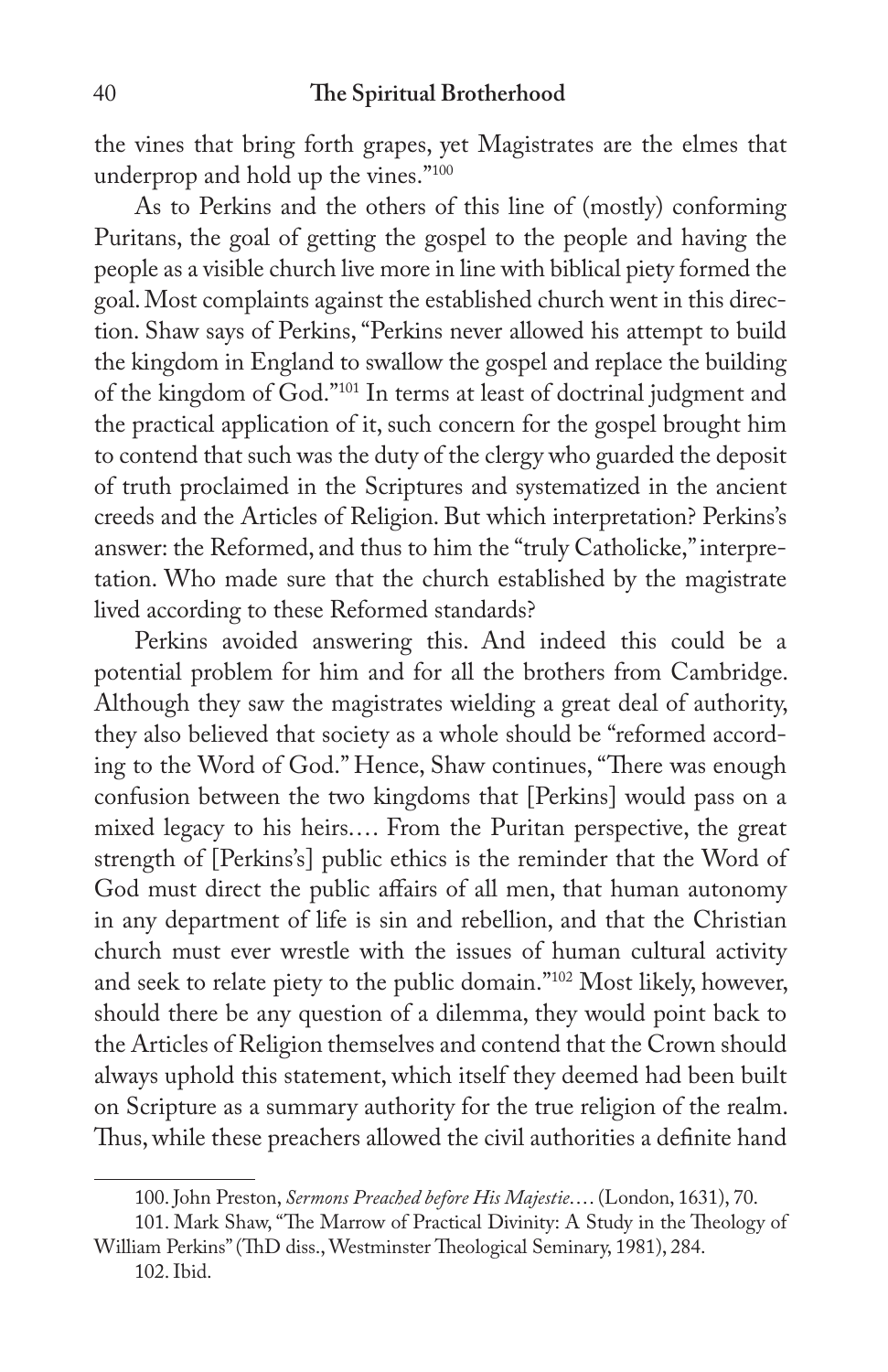in regulating certain aspects of the outward structuring of the church, these spiritual brothers also insisted that the "church catholic" in England also be a Reformed church—Reformed not only in doctrine but in the call to purity of life.

And what if the magistrate established a church contrary to Reformed principles and piety? Perkins readily answered this dilemma in "Symbol" during the course of his arguments against both Roman Catholics and those Protestants advocating separatism. He contended that separation from a church was sometimes necessary, but only when either "the worship of God" or "the doctrine of religion" was "corrupt in substance." Moreover, he maintained this overriding principle: "So long as a church makes no separation from Christ we must make no separation from it." For him, it was not the particular tastes of individual Christians, but a Reformed understanding of Christology and soteriology —as well as Christ's rule over His body, the church, as its only head that dictated the aptness of any particular church, whether on a nationwide scale or in a congregational setting, as a corporate member of the true visible Church around the world.

Believing that the established Church of England was a true Christian church, united to Christ in its doctrine and worship, he criticized the new separatist movement: "The practice of such as make separation from us is very bad and schimaticall, considering our churches fail not either in substance of doctrine, or in the substance of the true worship of God." Defending the validity of the Elizabethan church as both "reformed according to the Word" and part of the visible church catholic, he wrote:

The churches of Helvetia and Savoy, and the free cities of France and the Low Countries and Scotland are to be reverenced as the true churches of God, as their confessions make manifest. *And no less must we think of our own churches of England and Ireland*. For we hold, believe and maintain and preach the true faith, that is the ancient doctrine of Christ taught and published by the prophets and apostles, as the book of the articles of faith [i.e., The Thirty-Nine Articles] agreed upon in open parliament doth fully show...and hereupon *all the churches of Europe give unto us the hand of fellowship*.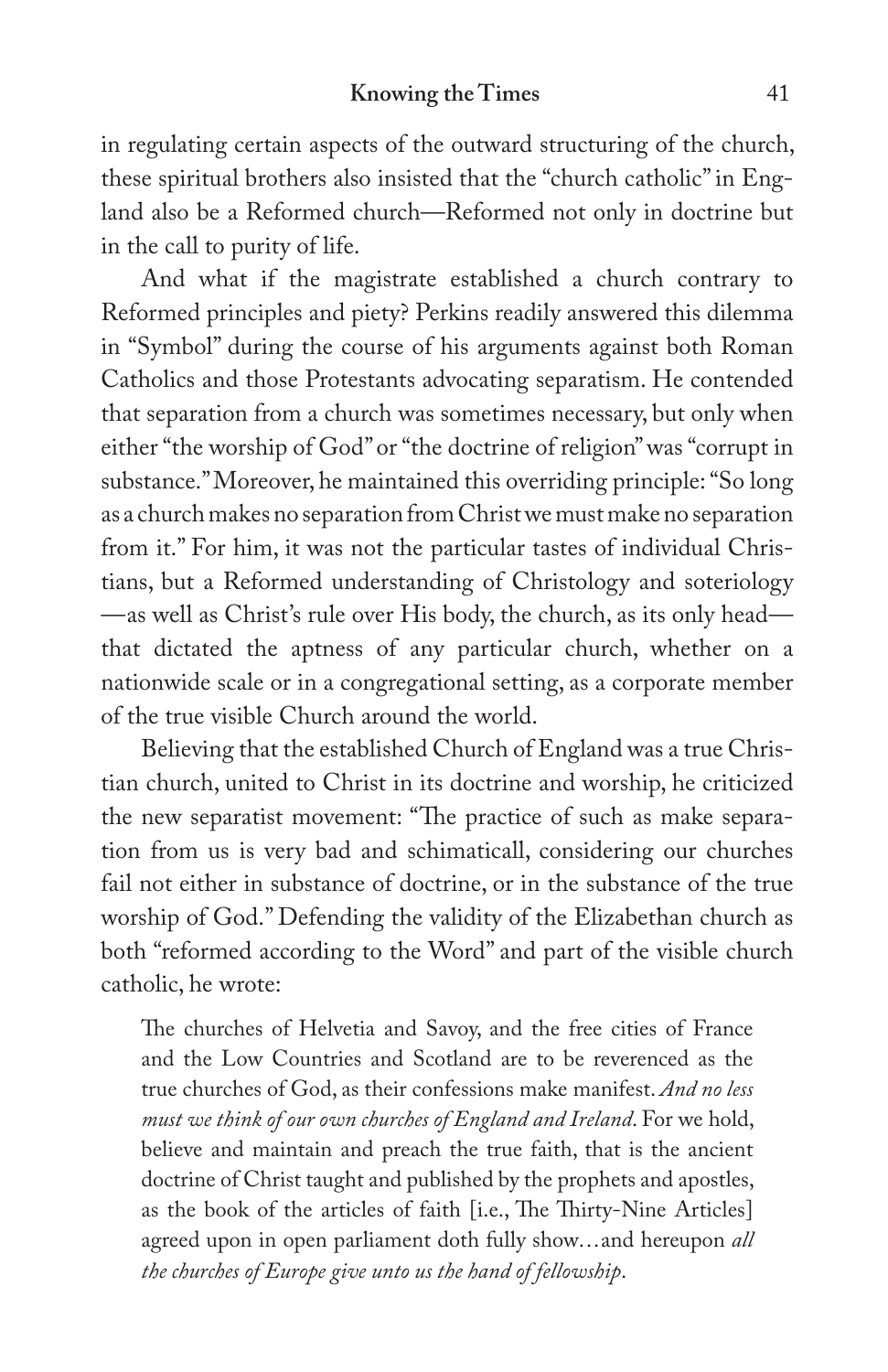Regarding the claims of the separatists against the established church as of little substance, he rejected their arguments as "paper shot," and even branded them "excommunicate."103

Perkins proved even more vituperative, however, against Roman Catholicism, calling Romanists "no true sound members of the catholic church, for both in their doctrine and in their worship of God they raze the foundation of religion."104 In fact, his polemics against Roman Catholicism continued unabated throughout his writings as he constantly criticized Rome's teaching in light of his understanding of biblical religion.<sup>105</sup> He even devoted two entire treatises to unpacking the differences between Roman Catholicism and the Reformed faith: one with the intriguing title that showed the Reformation ideal, "The Reformed Catholicke," and the other a defence of Reformed religion by showing its continuity with the church fathers entitled "A Demonstration of the Forged Catholicism."106

Although Perkins held strongly a doctrine of the liberty of the individual conscience under the lordship of the Spirit,<sup>107</sup> he restricted the individual conscience when it came to church membership within the nation. Only one religion for one kingdom: separatist churches and Roman Catholic conventicles alike should be denied visible recognition. In "Galatians," for instance, Perkins called the Roman Church "no true church" and said concerning toleration of Catholics within England: "The toleration of two religions in one kingdom is the overthrow of peace. Again, Poperie is a religion both hereticall and schismaticall. It

106. Perkins, "The Reformed Catholicke," in Works, 1:549-618, and "A Demonstration of the Forged Catholicism," in *Works*, 2:486–600.

107. On the issue of the conscience and its importance for the spiritual brotherhood, see Dever, *Richard Sibbes*, 164–83.

<sup>103.</sup> All references from Perkins in the previous two paragraphs are from Perkins, "Symbol," in *Works*, 1:310–12 (emphases mine).

<sup>104.</sup> Ibid., 312.

<sup>105.</sup> In his introduction to a modern edition of Perkins's treatises on conscience, Thomas Merill regards Perkins's strong polemics against Rome as one of the main items that stood him in contradistinction to advocates of the settlement such as Hooker, who, he believes, showed more concern over the problem of Protestant separatism. While such a reading of the situation may have some merit, it needs much more balance. After all, Perkins as a conforming minister strongly repudiated separatism and advocates of the settlement such as Hooker as well as Whitgift and Jewell, who also proved quite critical of Rome. See *William Perkins, 1558–1602, English Puritanist: His Pioneer Works on Casuistry*, ed. by Thomas Merrill (Nieuwkoop, The Netherlands: B. de Graaf, 1966), xvi-xviii.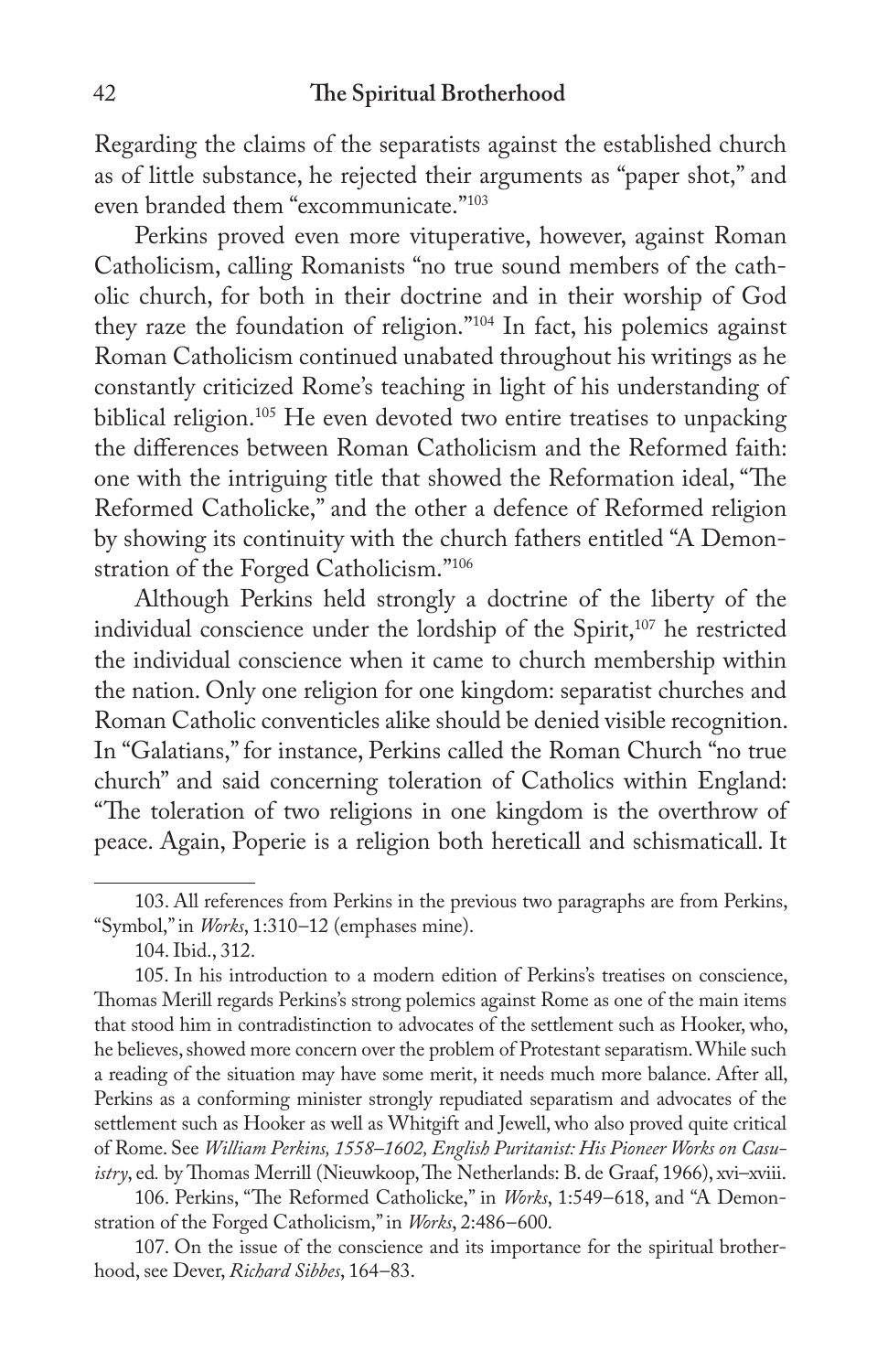#### **Knowing the Times** 43

may be said that faith and conscience is free. I answer though faith in the heart and the conscience in the selfe be free in respect of man's authoritie: yet is not the publishing of faith and the profession of conscience free in like suit, but it stands subject to the powers of the magistrate."108

Obvious differences existed, of course, between the ecclesial path taken by Perkins and that of the great mainstream apologists of Elizabeth's church. Hooker, for example, defended the aptness of the Elizabethan settlement through the use of Scripture, reason, tradition, and practical necessity,<sup>109</sup> whereas Perkins merely lived and worked within it. He never dedicated any specific treatise to justifying the Elizabethan settlement and its liturgical forms or episcopal polity. When he reflected on the corporate functions of the people of God, he most often confined himself to treating how the hearing of the Word preached and the participation in the sacraments helped an individual and a church community grow in grace and love. Indeed, as seen in the quotations above, Perkins spoke as often of English "churches" as he did of the English "Church." Though minor, this emphasis could allow and even lead to a grassroots revolt by particular congregations if they decided that the established system had forgotten them.

While Perkins accepted the established episcopally structured Church in England as a true church, he nevertheless also regularly chastised members within the church. He viewed the problem not in terms of liturgical rites or polity but as a lack of godliness. In "Galatians," first preached in 1599, he lamented that while Reformed religion had been established for "fortie years" (i.e., the 1559 settlement), the majority of the people were more interested in "gaming, drinking, and apparel" than in godly living.<sup>110</sup>

Focusing on the need for personal spiritual renewal among both the laity and clergy within the Church of England, Perkins's Puritan, Reformation, and renewal-orientated leanings proceeded more along evangelical concerns about true piety rather than as a critique of ecclesial structures. In "A Faithfull and Plaine Exposition Upon the Two

<sup>108.</sup> Perkins, "Galatians," in *Works*, 2:377.

<sup>109.</sup> See Richard Hooker, *!e Works of Richard Hooker*, 3 vols., ed. Isaac Walton (Oxford, 1793). For modern appraisals of the relationship between Hooker and the Puritans, see Eusden, *Puritans, Lawyers, and Politics*, 15–17, and Peter Lake, *Anglicans and Puritans?* (Boston: Unwin Hyman, 1988), 145–238.

<sup>110.</sup> Perkins, "Galatians," in *Works*, 2:372.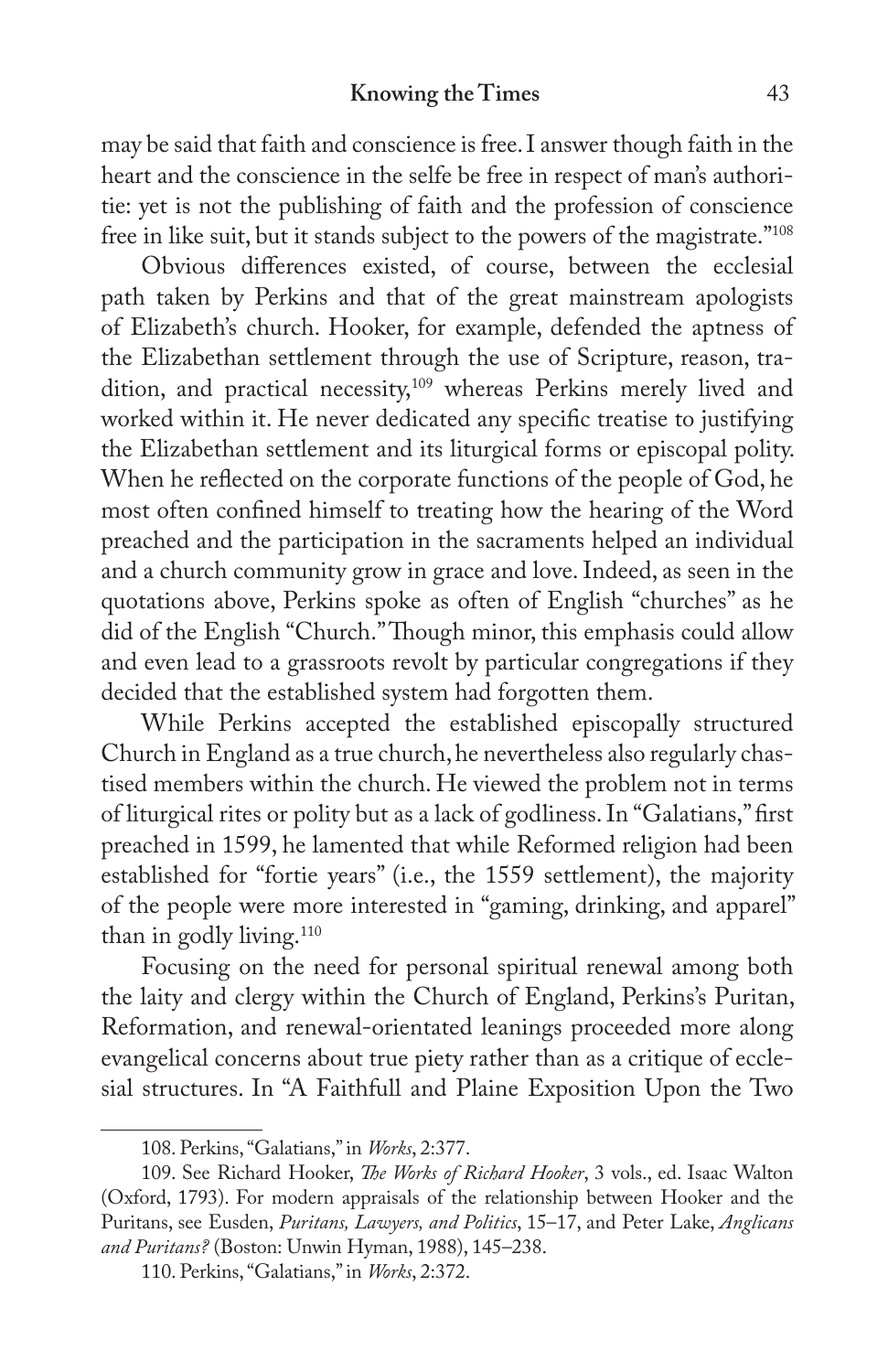First Verses of the Second Chapter of Zephaniah," first preached in 1593 and one of Perkins's most reformist-oriented sermons, he proclaimed that for "five and thirtie" years God's Word had been faithfully taught yet ignored by the vast majority of English people: "But now England, how hast thou requited this kindeness of the Lord. Certainly even with a greater measure of unkindness, that is with more and greater sins than ever Israel did.... If any man make doubt of this and therefore think I speak too harshly of our church, I will then deal plainly and particularly and rip up the sores of our nation that so they may be healed to the bottom." Perkins included among these "common sins of England" the problems of "ignorance of God's will and worship,...contempt of the Christian religion,...blasphemy many ways,... profanation of the Sabbath, [and] unjust dealing in bargaining betwixt man and man."111

Perkins maintained that "without a visible reformation," God's judgment against the nation "shall certainly be executed." The answer for "visible reformation" lay not in separating from the Church of England as the "blind and besotted Brownists" wanted, however, for "our church doubtless is God's cornfield." Among this "corn" nevertheless grew much "chaff." Indeed, since the visible church was "so full of chaff" and the "pure wheat" was so "thin[ly]...scattered," he continued, "England...must look to be winnowed." Such winnowing truly took place not in separating from the established church since the "searching" needed "must not be of other men's hearts and lives, but of our own."

If those in the visible church did not "fan the flames" of their hearts to faith and repentance when the "word is preached," however, they could only look forward to a "second winnowing" when God "executeth his vengeance and his judgments on a nation." Since the "first [winnowing by the Word] hath so long blown in vain [i.e., the "five and thirtie years" reference above]...the second must needs come upon us and it hath already begun to blow." Into this lamentable situation, Perkins exhorted persons within the visible church to a "visible reformation": "cry and call for mercy and forgiveness, pray against thy special sins, strive to purge them out as the poison of thy soul, crave grace from God against thy sins." For when the winds of temporal

<sup>111.</sup> Perkins, "A Faithfull and Plaine Exposition upon the Two First Verses of the Second Chapter of Zephaniah," in *Works*, 3.2.423.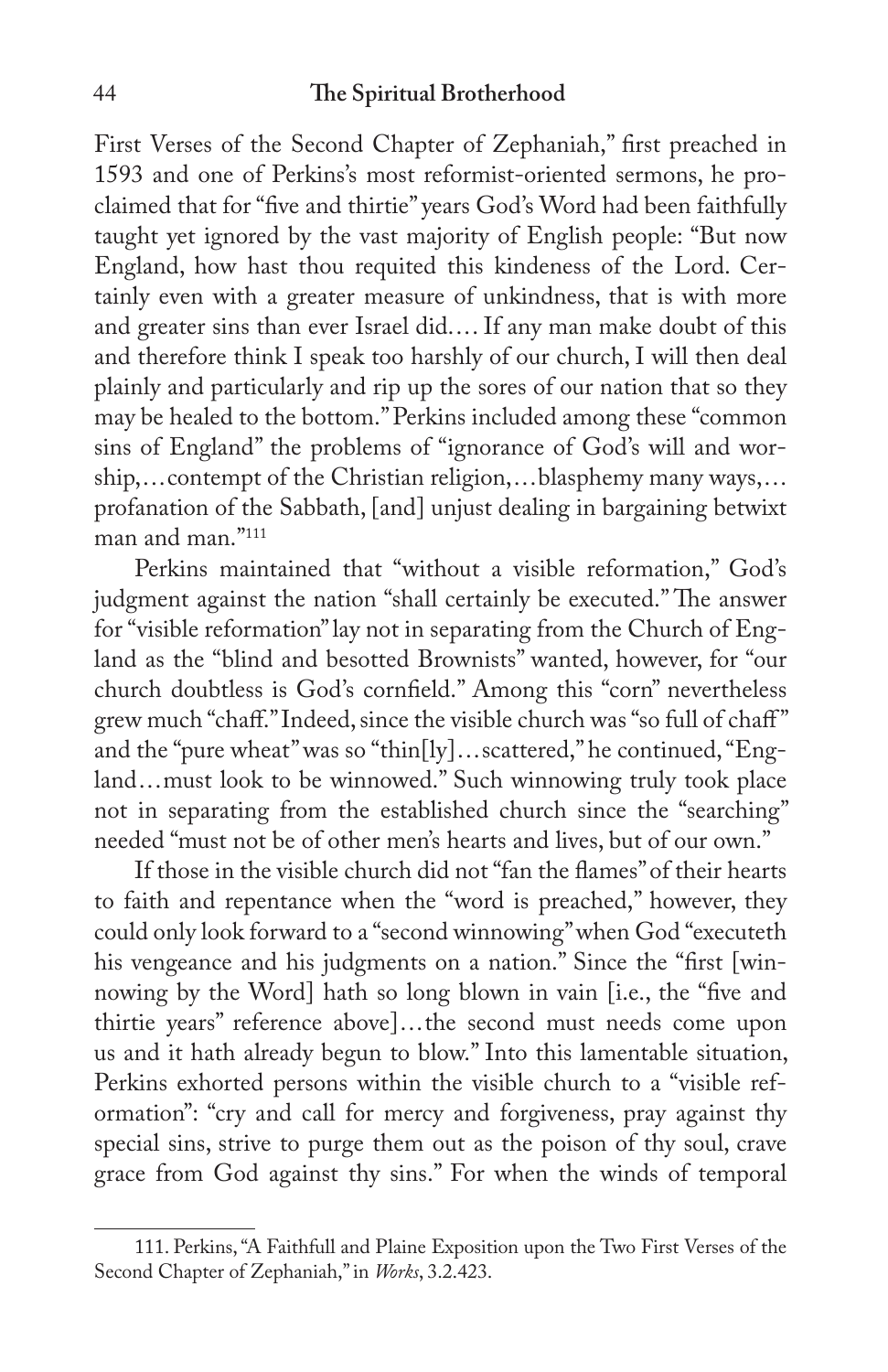judgments blew, "only faith and repentance and the grace of God will stand at that day."112 Notice that Perkins does not say that human good works will stand; rather, he calls the people to turn from themselves to Christ, who gives forgiveness and also leads them to a new godliness.

Around twenty years later, Richard Sibbes echoed these themes in his series on the Song of Songs, "Bowels Opened." He blessed God for His mercy and favor to England as a nation: "No nation the like; we are a miracle of the Christian world." Having richly supplied England for "above threescore year [with] the ministry of the gospel" while other peoples continued "in darkness," God "knocked at the door" of the nation's and its citizens' hearts: "Let us then consider it. The greater means, the greater judgments afterwards, if we be not won by them. Therefore let us labour to hold Christ, to entertain him. Let him have the best room in our souls, to dwell in our hearts.... Let us take notice, therefore, of all the means God useth to the State, and to us in particular, and every one labour to amend one. Every soul is the temple, the house, Christ should dwell in."

Sibbes preceded this call to Christ with the stiff warning: "Those that have neglected heaven and its prerogatives and advantages in this kind, they shall be cast into hell."113 Yet amid the warning, the solution posed revolved around holding to Christ, knowing Christ's gospel, and recognizing that the renewing work came by Christ.

The Cambridge brotherhood's vision of spiritual renewal within society extended to the clergy as well. This vision came to light in Perkins's "The Arte of Prophesying." While he sought to prepare divinity students for a learned ministry, he balanced this with a stress that ministers must "exercise themselves to godliness." Not only was it necessary to teach correct doctrine and application from the Scriptures in the pulpit and to prepare using all the arts and the best of Protestant divinity and the ancient fathers (particularly Augustine) in the study, pastors must "express by...example [that] which [they] teacheth, as it were by a type."

At the heart of such piety was the teaching and understanding of law and gospel leading to justification by grace through faith in Christ. Flowing from such new standing before God, however, a recognition arose that the new standing brought with it a new desire to walk in God's

<sup>112.</sup> Ibid., 425–26.

<sup>113.</sup> Sibbes, "Bowels Opened," 2:65–67.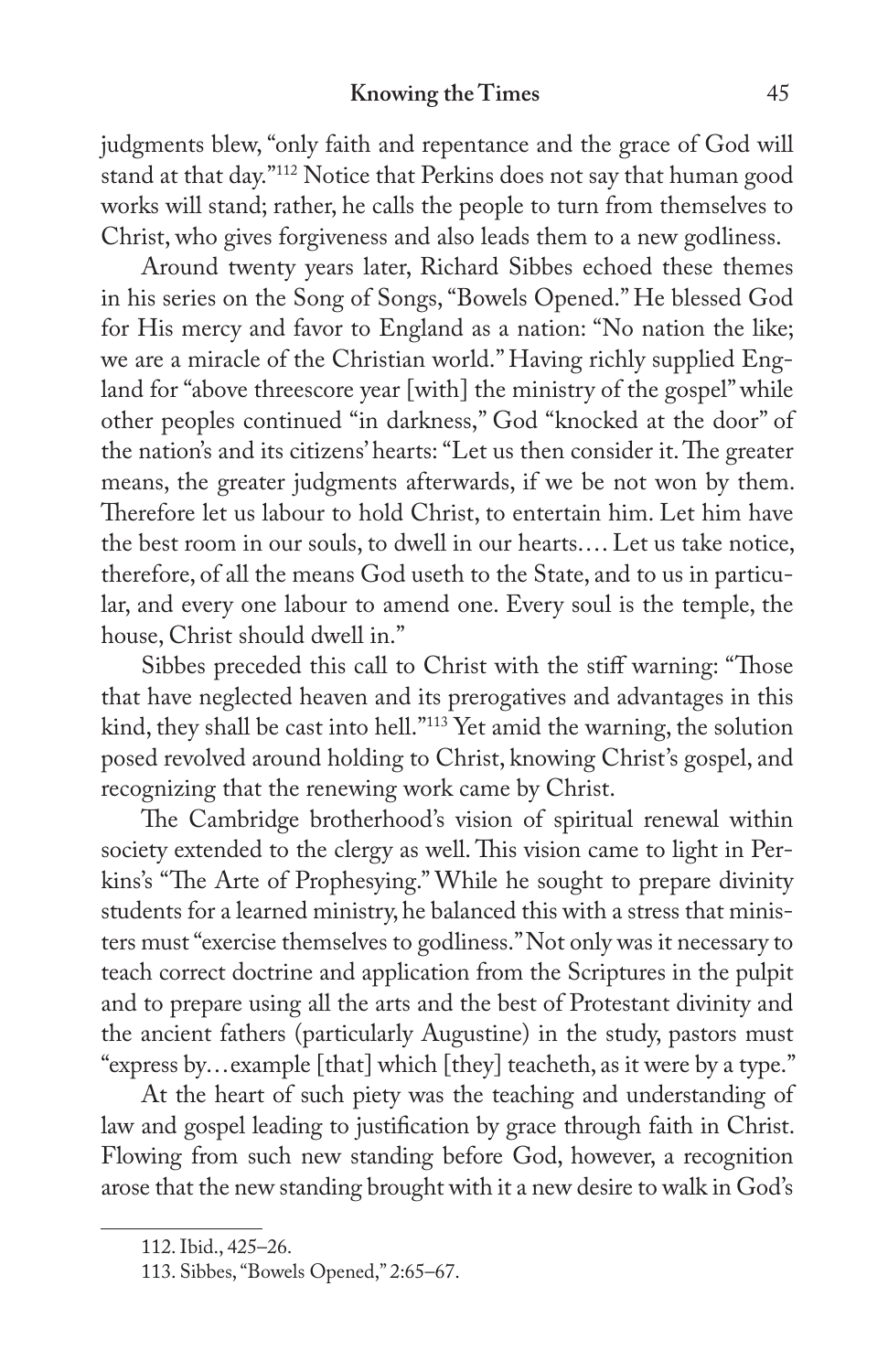ways. Perkins therefore rebuked preachers who actually did not know and live the truth of Christ as "wicked [and]...not worthy to stand before the face of the most holy...God." Judgment, not approval, awaited them. Concluding his directions on hermeneutics and homiletics, Perkins advised personal examination, earnest prayer, "a good conscience...an inward feeling of the doctrine to be delivered...the fear of God...the love of the people" and a temperate attitude in all relationships.<sup>114</sup>

Several lines of thought converge at this point, and so one must step back and evaluate these statements in order to understand the tensions this "brotherhood of common concern" faced as they sought to speak to the social and cultural context of their nation. As "Protestants of the hotter sort," but also loyal subjects of the English Crown, these divines recognized church and society as inextricably intertwined. Separation from the established church would only tear at the fabric of a society that they accepted as "God's cornfield." This played an important role in their fulminations against the separatists. They allowed, with the separatists, that the present established church contained many who were not visible saints. Indeed, the church within the overall society was sick, but it was not dead. While on earth, tares would continue to grow among the wheat in any true church. The godly preacher's task was not to pluck souls out of society, but to strengthen society's godliness by preaching the gospel and calling for personal renewal within the visible church, trusting all the while to the sovereign work of God by His Spirit to lead people to Christ.

The settlement, with its break from Rome and its Protestant Articles of Religion, gave the preachers their needed evangelical, reformational, and Protestant platform and creed. But exposition and doctrinal propositions formed only half the story. As pastors modeled the doctrines "inwardly," they served as godly examples to the flock and as faithful witnesses to the goal for all society. Experience of the doctrine to be delivered mattered as much as the care to be taken in framing the discourse. Couched then within what some often see as a somewhat scholastic approach to theology, Perkins and his followers laid the groundwork for a critique both against an arid orthodoxy and against an established church that, however Reformed in principle, turned away from holiness of heart. Developing these habits of the

<sup>114.</sup> Perkins, "Arte of Prophesying," in *Works*, 2:758–59.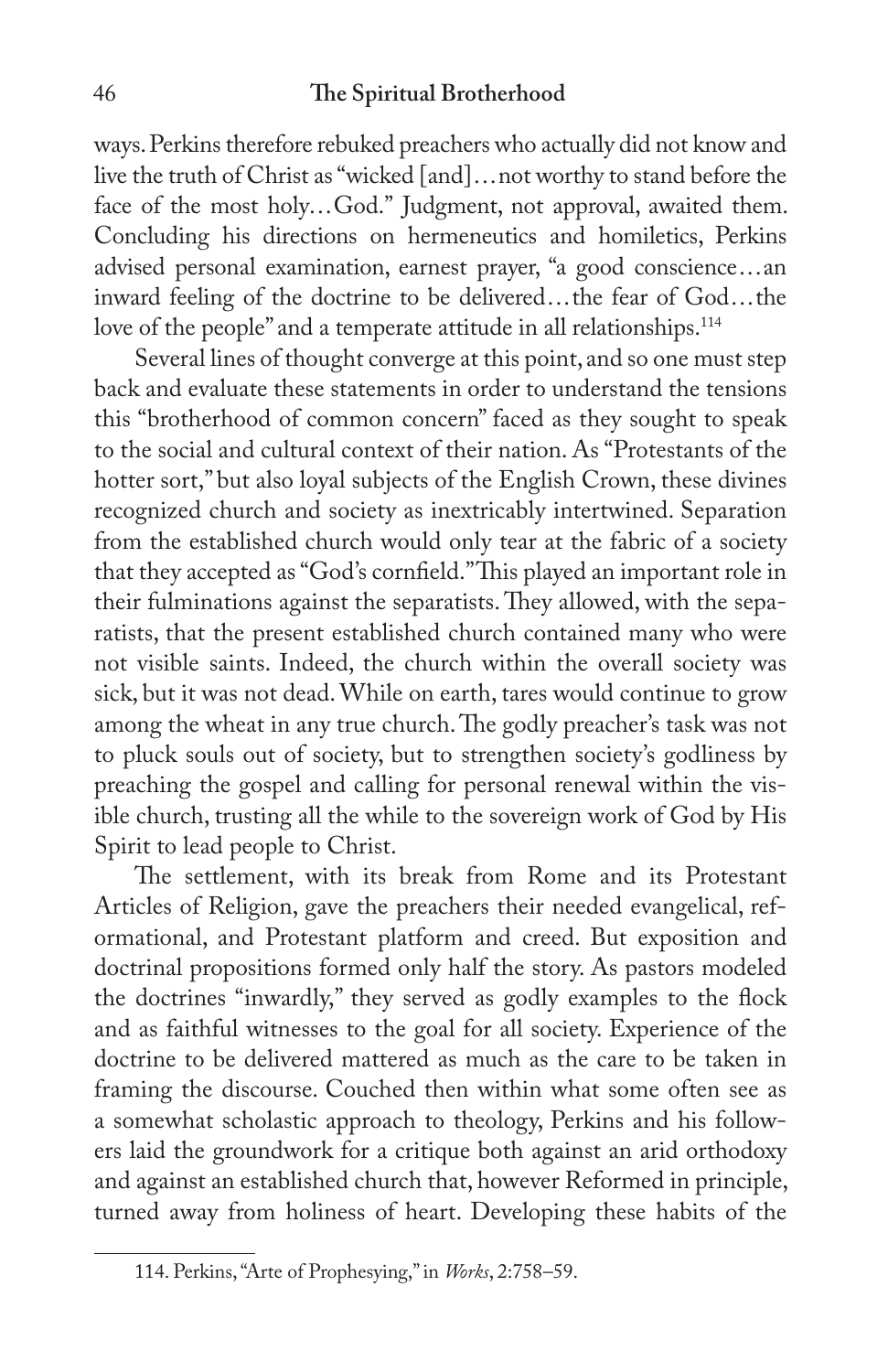heart within an established episcopal structure proved by and large acceptable, as long as Reformed doctrine and worship were maintained. But develop they must.<sup>115</sup>

Although the question of "voluntarism" as it relates to faith will be a continuing subject throughout the rest of the thesis, the preceding discussion of these preachers as reformers within the established church raises an important point. At least in its English experience,<sup>116</sup> the spiritual brotherhood spoke to a society in which every member, unless excommunicated, was deemed a member of the covenant people of God. They preached to a nation in which everyone was, at least outwardly, considered a Christian—one within the compass of God's merciful calling to Christ through the preaching of the Word. Thus the charge that they were "voluntarists" (that is, thinkers who stressed "human willing" to a large measure) must be placed within this cultural context—a context that produced what Collinson terms "secondary voluntarism."117 In other words, one should expect these conforming and renewal-minded Protestants and, yes indeed, Puritans who were often critical of the status quo to appeal both to the will *and* the mind, along with the expectation of response as God moved in the heart.<sup>118</sup> Preaching as a means of grace and for response was viewed as the primary way in which God brought "visible reformation."

It should also be noted, of course, that apologists for the Elizabethan settlement, such as Whitgift, and vocal separatists, such as Browne,

<sup>115.</sup> These emphases by members of the spiritual brotherhood led F. E. Stoeffler, in his important study *The Rise of Evangelical Pietism*, to conclude that they were "Pietists" *avant la lettre*. This monograph has some sympathy with this, as long as "piety" refers to Calvin's strong definition (see the introduction), and as long as one links the way these spiritual brothers tie the idea of "affectionate piety" to a reformational, indeed Reformed, expression of orthodox biblical thinking (F. Ernest Stoeffler, *The Rise of Evangelical Pietism* [Leiden: Brill, 1965], 24–108).

<sup>116.</sup> How appeals to the will affected Cotton and Shepard once in New England, which had an established church in which only "visible saints" were members, will be treated briefly in chapter 6.

<sup>117.</sup> Collinson, *Religion of Protestants*, 247–64.

<sup>118.</sup> Of course, such is the nature of preaching as a form of persuasive discourse. Even those who wish to make a discontinuity thesis for the relationship between these English Reformed divines and earlier Reformed thinkers need to recognize that Reformed thinkers such as Calvin also preached with the expectation of response. For a discussion of how Calvin used persuasive rhetoric, see T. H. L. Parker, *Calvin's Preaching* (Louisville, Ky.: Westminster John Knox, 1992), 114–28.